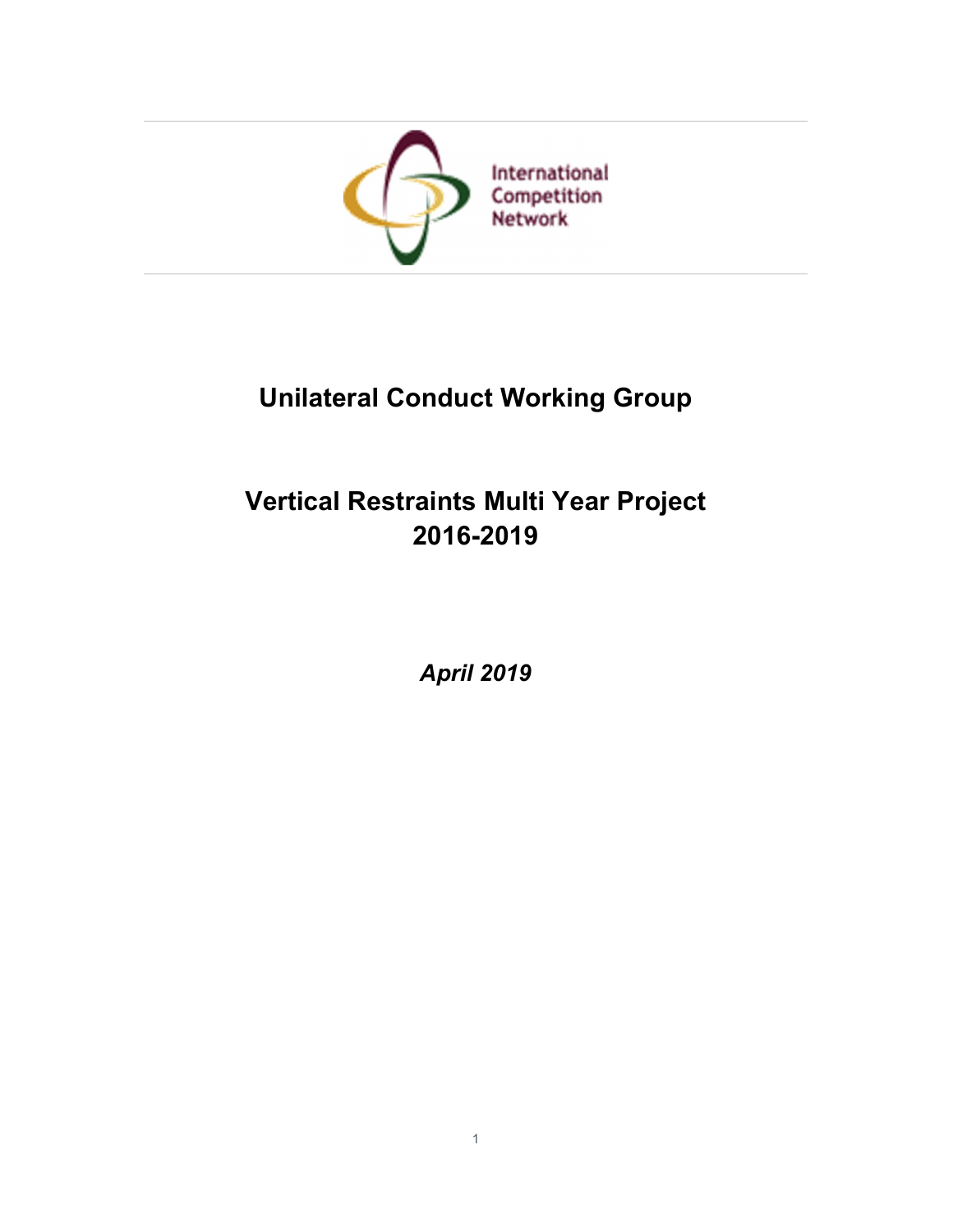### Overview – the vertical restraints project

- 1. In 2016 the Unilateral Conduct Working Group (UCWG) began a multi-year project examining the effects on competition of vertical restraints. The project sought to promote increased understanding, and where differences exist, to work towards convergence.
- 2. The vertical restraints project has three distinct stages
	- Scoping phase: to help guide the development of the vertical restraints project. The scoping work identified:
		- an interest in a focus on online vertical restraints, but caution to not overlook matters arising in offline markets
		- support for theoretical analysis of issues arising with vertical restraints, including theories of harm, market failures, and efficiencies
		- support for analysis that focuses on particular forms of restraint, and
		- support for the development of a selected case study resource.
	- Development phase: design of hypothetical vertical restraint scenarios (parity clause, and bans on online platform sales and online search advertising). The scenarios were examined for their possible effect on competition and potential resulting efficiencies.

A project group of ICN members and NGAs provided individual/jurisdictionalspecific responses for each of the hypothetical scenarios. The responses provided by the project group members have allowed UCWG to develop reports highlighting commonalities and divergent factors in the assessment of the vertical restraints scenarios.

A summary of the hypotheticals is provided below.

- Completion phase: to be carried out in 2019-2020, the completion phase will consider how the work products can be effectively implemented. The third phase of the project is to be determined with the UCWG membership and may include:
	- webinar discussions of the key points that emerged in the hypotheticals;
	- adaption of the hypotheticals into training modules to be made available through ICN Training on Demand; and
	- developing a workbook chapter on vertical restraints.

### Hypothetical One – online parity requirements

3. The first vertical restraint hypothetical considered the possible effect of online parity requirements included in contractual arrangements between fictional Online Travel Agents (OTAs) and fictional accommodation providers. The full report of this scenario is at  $Attentionment A$  to this paper.

### Theories of harm – conduct of BestValueBed

4. It was alleged that BestValueBed, an OTA with a market share of 25%, had included in its contracts with accommodation providers a 'narrow' room rate parity requirement. The contract required accommodation providers to offer price parity between listings on BestValueBed's platform and any other online distribution channel controlled by the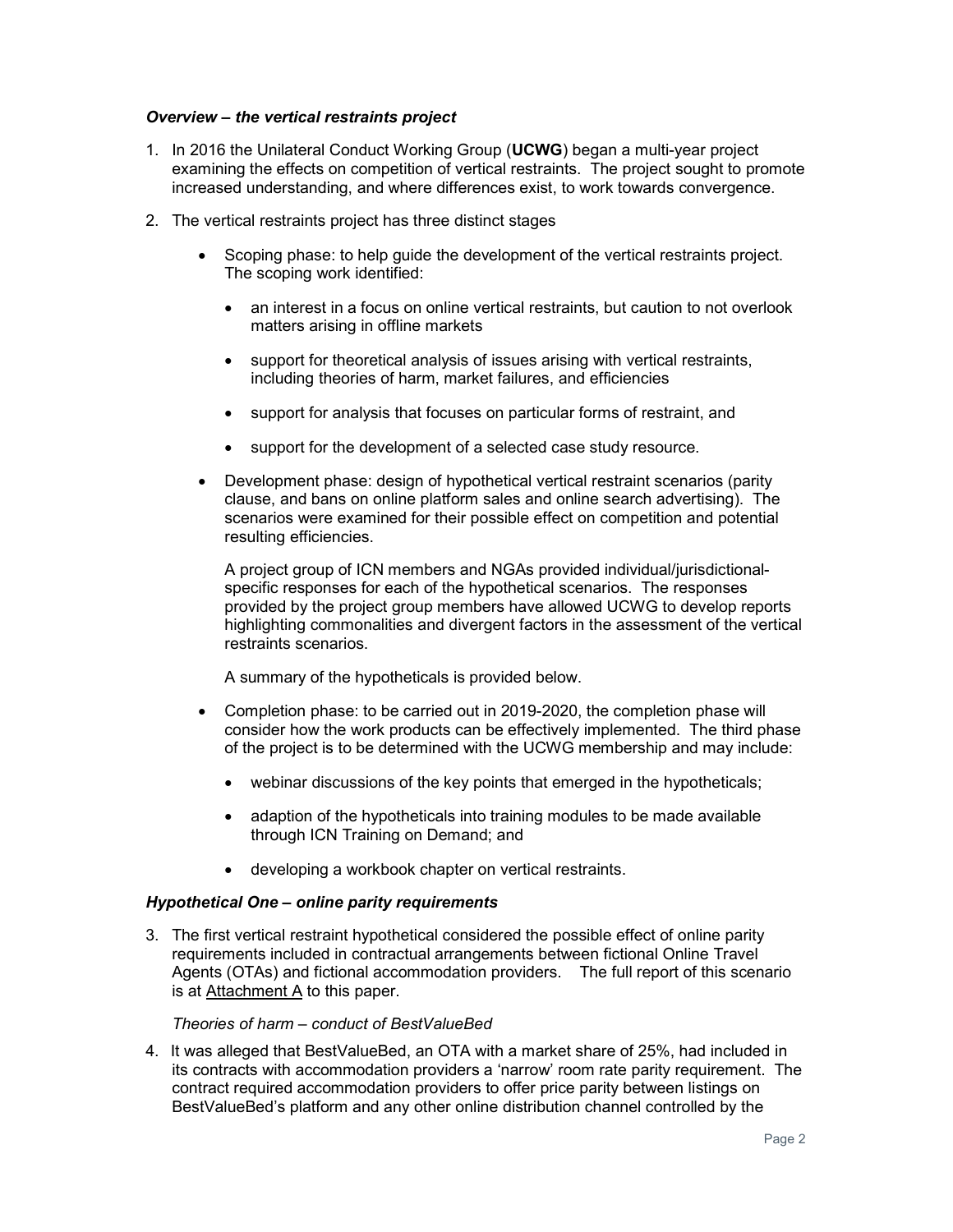accommodation provider. It was also alleged that BestValueBed had required accommodation providers to offer room inventory parity between listings on BestValueBed's platform and other online distribution channels used by the accommodation provider (a 'wide' room inventory parity requirement).

- 5. The project group considered that parity requirements can have a detrimental impact on competition. It was noted that parity requirements make selective discounting more expensive and thereby reduce the frequency of such discounting (as such discounts must, at a minimum, also be offered to the platform benefiting from the parity requirement).
- 6. Members of the project group held different views on the potential competitive impact of the parity requirements on accommodation providers.
	- View 1: limited or no detrimental impact on competition

#### Narrow room rate parity requirements

The narrow price parity clause does not restrict price and quality competition among accommodation providers – as it still allows accommodation providers to make differentiated offers across non-proprietary distribution channels.

View 2: detrimental impact on competition

#### Narrow room rate parity requirements

The narrow parity requirements soften competition between accommodation providers if they act as a disincentive for accommodation providers to differentiate across distribution channels (e.g. by creating a price floor across some or all distribution channels used by the accommodation provider).

It was considered that narrow parity requirements may not only restrict competition between accommodation providers but may also restrict competition between OTAs.

#### Wide room inventory parity requirements

It was noted that further information/evidence would be required to establish the existence of, terms, and potential effect of any wide room inventory parity requirement.

It was recognised that wide parity clauses affecting price and non-price offerings can soften competition between suppliers by requiring price and inclusion alignment across all distribution channels (giving rise to a horizontal effect). A wide rate parity requirement creates a 'price floor' below which an accommodation provider cannot offer its rooms on a different distribution channel without breaching the parity requirement, leading to price uniformity. The alleged wide inventory parity requirement restricts price and non-price competition on room features and inclusions.

- 7. Members of the project group also held different views on the potential competitive impact of the parity requirements on distribution channels.
	- View 1: limited or no detrimental impact on competition

#### Narrow room rate parity requirements

It was noted that the narrow parity requirement is a less intrusive requirement than that of a wide parity requirement and does not affect the relationships between an accommodation provider and other OTA platforms. The narrow price parity clause would not restrict price and quality competition between non-proprietary distribution channels.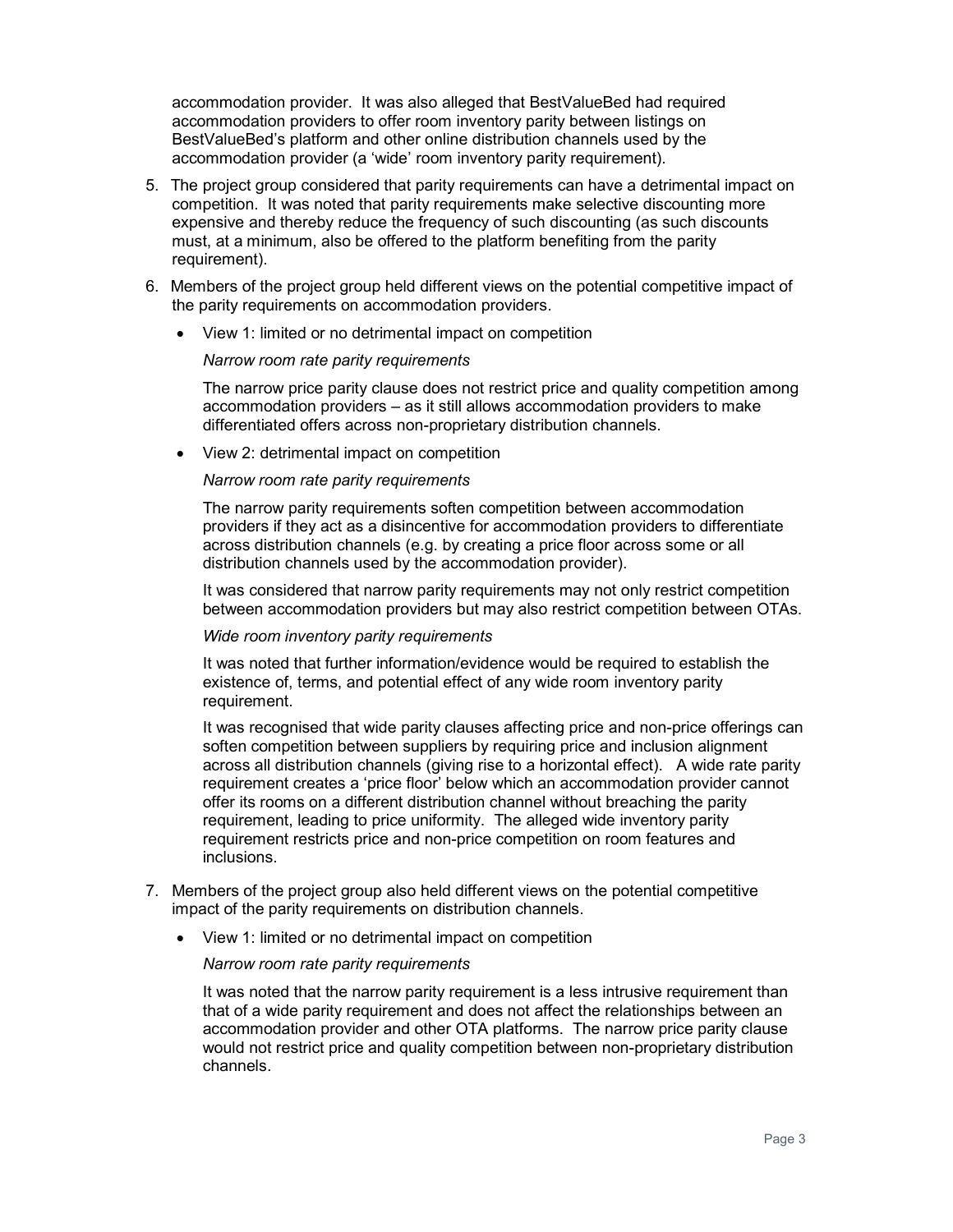View 2: detrimental impact on competition

#### Narrow room rate parity requirements

It was noted that narrow parity requirements applied by OTAs may restrict competition between OTAs in cases where they produce equivalent effects to wide parity requirements (see below). Since the narrow parity requirement prohibits the accommodation provider from offering better room prices on its own website than on the OTA which imposes the requirement, if the accommodation provider wishes its own online offer to match a lower price offered on another OTA portal, it will be obliged to reduce the price on the first OTA portal as well. Depending on the particular facts of the relevant market, in particular the share of sales conducted through direct and indirect channels, this price floor effect may reduce the incentive for OTAs to compete on commission rates, by reducing the incentive for accommodation providers to make use of any lower commission rates offered by competing OTAs.

In addition, if accommodation providers and OTAs participate in the same market then the narrow parity requirements would soften competition between the OTA and the distribution channels controlled by the accommodation provider. It was considered that by restricting an accommodation provider from growing direct bookings through more favourable room rate and/or inventory offers, a narrow clause would soften the competitive constraint that the accommodation provider's distribution channels may otherwise have imposed on non-proprietary distribution channels.

#### Wide room inventory parity requirements

It was noted that wide parity requirements can soften and may foreclose price and non-price competition between distribution channels. Differentiated offers by accommodation providers create incentives for distribution channels to compete for their custom, for example by offering lower commission rates or other competitive benefits as reward for better room rates or inventory being listed with their platform. By requiring accommodation providers to offer them their best inventory the OTA (BestValueBed) diminishes the competitive value of what may be offered to consumers through other online distribution channels. This diminishes the incentives of competing OTAs to offer lower commission rates/benefits to accommodation providers and may reduce the competitive tension that would prevent BestValueBed from introducing excessive commission rates. It was also noted that the parity requirement may affect the take up of services for smaller or more marginal OTAs and have a negative impact on their ability to increase scale or market share through listing more competitive offers. A loss of competitive tension could result in a loss of, or a reduction in, innovation in OTA services.

### Arguments about pro-competitive effects that may be presented and factors relevant to these arguments

- 8. Project group members noted that, in general, their jurisdiction does have regard to procompetitive effects, although there are differences in the manner in which such effects can be taken into account across these jurisdictions.
	- Parity requirements may prevent free-riding, by competing OTAs and accommodation providers respectively, on the investments made by BestValueBeds. OTAs promote inter-brand competition between accommodation providers through increased price transparency. OTA platforms may also reduce consumer search costs. The parity requirements may support an OTA's business model by increasing conversion rates (the 'look to book' ratio) by ensuring that the room rates and inventory offered through their platform is superior.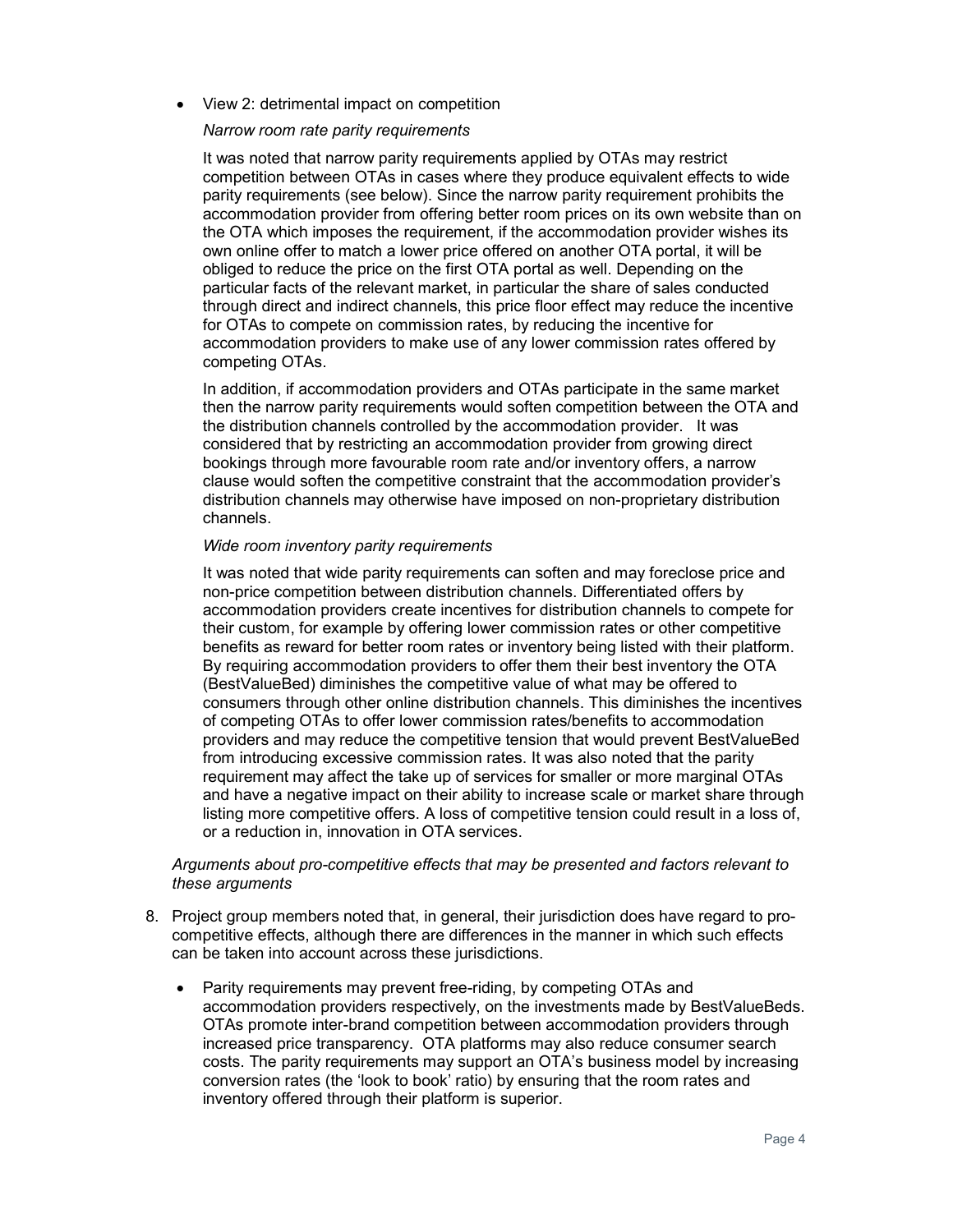The project group noted that further consideration would need to be given to whether the parity requirement (wide or narrow) is reasonably necessary or indispensable to obtain the benefits provided by BestValueBeds.

### Areas of further inquiry by investigators

- 9. The project group identified a number of areas for further inquiry by investigators.
	- Parity clauses: a range of matters including evidence of the scope, market coverage, evidence of enforcement of the clauses, use of alternative business models by OTAs.
	- Market definition and other considerations: a range of matters including evidence of consumer search and booking behaviour, evidence of the effect of the parity requirements on OTAs, evidence of the effect of the parity requirements on online distribution channels controlled by the accommodation provider.
	- Other: a range of matters including features of hotel websites relative to OTA websites.

### Hypothetical Two –online selective distribution models

- 10. The second hypothetical scenario considered the potential impact of certain online sales restrictions on selective distribution models of three fictional suppliers of infant strollers: Babydream (20%), Wheelies (>30%) and Sport 2001 (>30%). The retail landscape is populated by five large brick-and-mortar retailers, two large third-party platforms and other small online/offline retailers. Online sales have gradually increased (from 20% in 2015 to 35% in 2017) together with online sales via third-party platforms (20% of the total online sales in 2015 to 40% in 2017).
- 11. The hypothetical scenario considered two restrictions: a ban on selling through online third-party platforms and a wide online advertising ban (incl. an online search advertising ban). Similarly to hypothetical one, the project group has been invited to consider possible theories of harm, arguments about pro-competitive effects and areas of further inquiry. The full report on this hypothetical scenario can be found in Attachment B to this report.
- 12. Some members did not envisage any competition concerns in relation to this hypothetical scenario since in all distribution channels there are at least three competitors and the retail landscape is populated by several players. In addition, by focusing on inter-brand competition, these members noted that the restrictions imposed by the three manufacturers might be reasonably necessary to maximize efficiency across all distribution channels.
- 13. According to some other members, the restrictions in question can have detrimental impact on consumer welfare by: (i) reducing intra-brand competition through the protection of existing sales channels from competitive pressure of online channels; (ii) softening inter-brand rivalry when considering the cumulative effects of above restrictions under certain conditions (e.g., if third-party platforms are an important distribution channel for the three manufacturers and their retailers); (iii) finally, in the long run by foreclosing potential entrants in the downstream market for retail sale of baby strollers.

Babydream's ban on selling to third-party platforms and wide ban on online advertising

14. Babydream prohibits all sales on third-party platforms and has a wide online advertising ban, including on retailers' own website and through the use of price comparison websites; in particular Babydream retailers are prohibited from using search advertising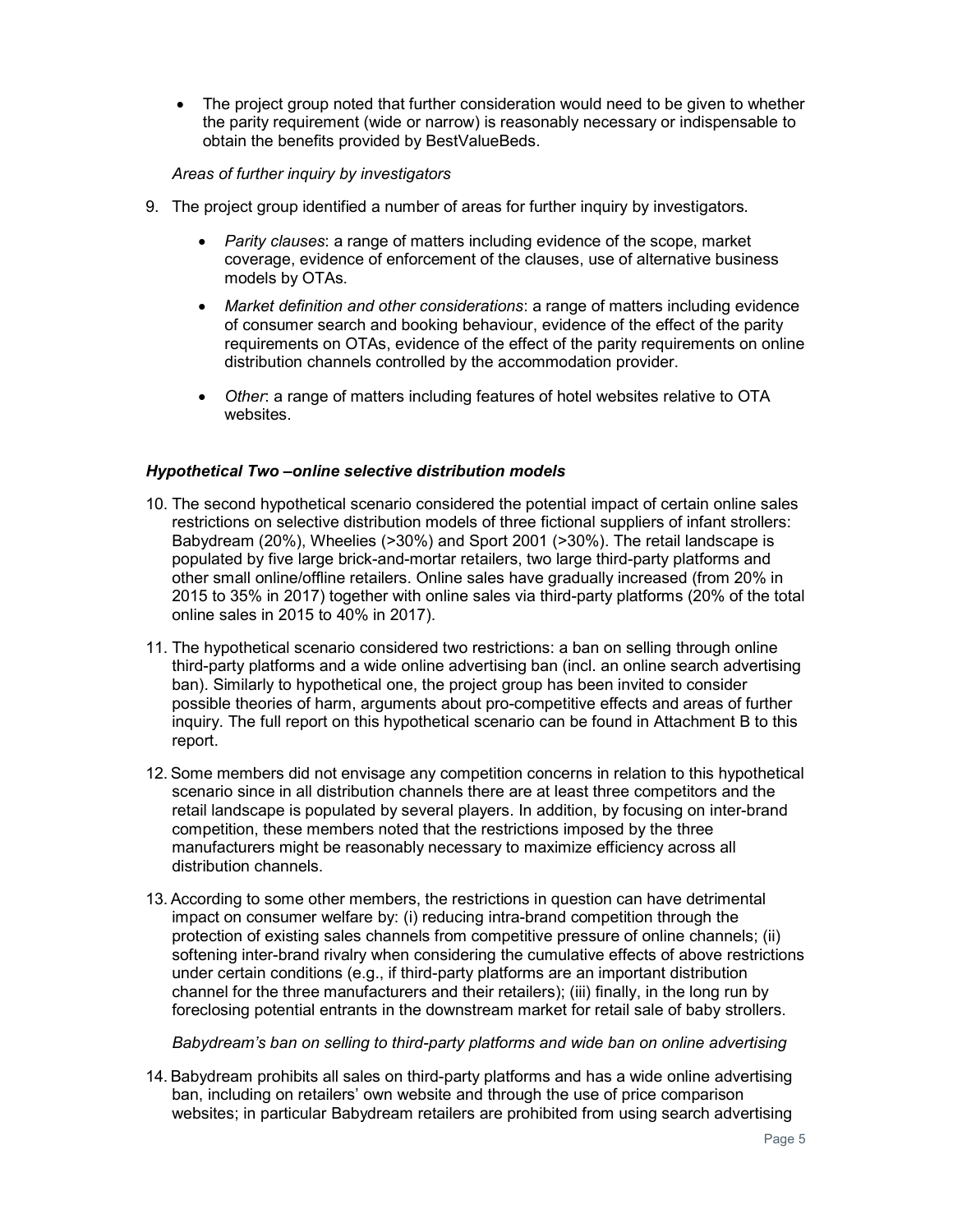(i.e., from using/bidding on search ads for Babydream brand name). Members of the project group held different views on the potential competitive impact of the Babydream's restrictions.

View 1: limited or no detrimental impact on competition

Some members noted that Babydream's two restrictions are unlikely to have material consequences on competition and the viability of third-party platforms because Babysdream's market share is 20%. It was observed that, even when assuming that Babydream's restrictions may undermine the viability of third-party platforms, such scenario is unlikely to materially harm inter-brand competition due to limited market share of the third-party platforms channel (14% of total sales).

Some members carried out a two-step assessment which focused, as a first step, on evaluating the proportionality and necessity of Babydream's two restrictions within the selective distribution system of Babydream, and, in a second step, on the analysis of the potential restriction of competition. With respect to online sales restriction through platforms, these members noted that such restriction serves a legitimate aim such as maintaining Babydream's brand image for high quality products and protecting investments by its retailers in pre- and post-sale services. Also, the restriction appears to be applied in a uniform manner and Babydream itself is not selling to third-party platforms. For these reasons, the second step of the assessment, that is, an analysis of the potential restriction of competition, was not considered necessary to carry out by these members. One member, however, held a different view stating that the online sales platform ban was not justified in light of the non-luxury nature of the product (brand image and reputation could be achieved with less restrictive means) and the growing relevance of online platforms as gateways to end customers.

View 2: detrimental impact on competition

In relation to the wide online advertising ban, all members of the project group carrying out an assessment on the necessity and proportionality of the restriction noted that such advertising ban does not appear to pursue any legitimate objective of promoting brand image or investing in safety demonstrations. On the contrary, it appears to reduce the ability of Babydream's authorized retailers to compete with Babydream's own online channel and avoid an increase in Babydream's bidding costs in the case of online search advertising. It would therefore likely amount to a restriction of competition, on its own or in conjunction with the online sales platform ban.

For some other members, an effects-based approach is needed to assess whether the impact of Babydream's two restrictions is detrimental on retail competition, on the basis of one or more theories of harm indicated in paragraph 13 above.

### Wheelies "equivalent" criteria required for selling through third-party platforms

- 15. Wheelies (>30%) permits authorised retailers to sell Wheelies' products on third-party platforms, provided that the platform meets the same qualitative criteria as the retailer or equivalent ones.
	- View: no impact on competition

All members of the project group considered that such a restriction is unlikely to raise competition concerns and appears to be justifiable in light of the legitimate objectives of protecting brand image and investments in pre- and post-sale services. In addition, there is no indication that these criteria are applied in a discriminatory fashion or that they are impossible to be met. In the latter event, according to one member, Wheelies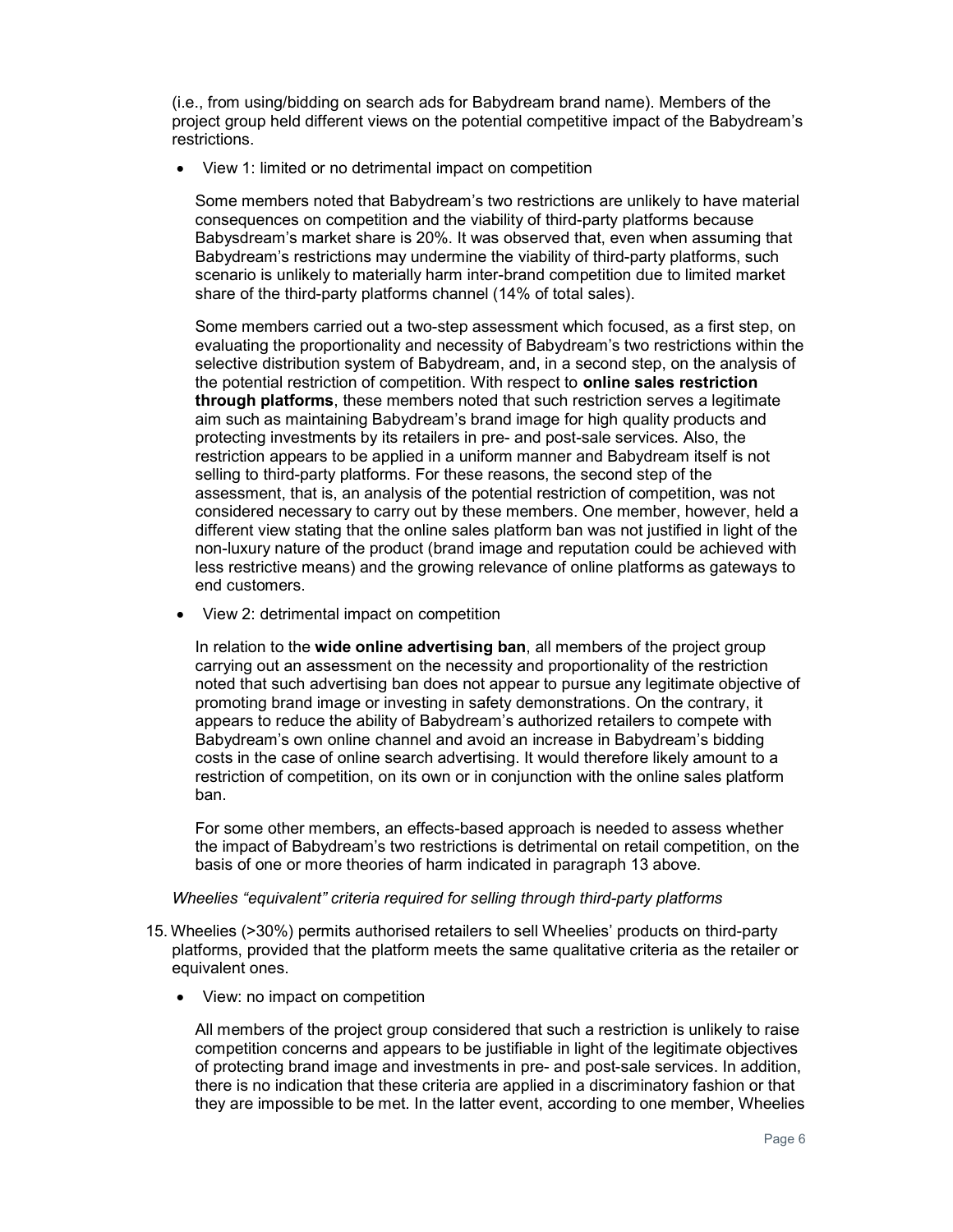effectively imposes the same restriction on sales on online platforms as the one imposed by Babydream.

Sport 2001 ban on selling high-end products through third-party platforms

- 16. Sport 2001 retailers are allowed to sell only some of Sport 2001's models (the lower-end models) on third-party platforms, with the exclusion of other models (e.g. the high-end models). Members of the project group held different views on the potential competitive impact of the Sport 2001 restrictions.
	- View 1: no impact on competition

According to the members of the project group who did not envisage any competition concerns generally (see paragraph 12), Sport 2001 ban is much less restrictive than those of either Wheelies and Babydream and therefore they would not be investigated.

View 2: detrimental impact on competition

Members of the project group assessing the necessity and the proportionality of the restriction within the selective distribution system of Sport 2001 considered that such restriction would not serve any legitimate objective such as the protection of brand image. Relevant to this assessment were the fact that this restriction is not applied uniformly since Sport 2001sells all its product ranges directly to third-party platforms while forbidding the sales by its retailers of high-end strollers. In addition, less restrictive options are available (like in Wheelies). Therefore such restriction has the potential to reduce intra-brand competitive pressure for high-end Sport 2001 products, by limiting the ability of resellers to sell such products to customers, especially if third-party platforms are an important sales channel.

For some other members, an effects-based approach is needed to assess whether the impact of Sport 2001 restrictions is detrimental on retail competition, as indicated in paragraph 13 above.

### Arguments about pro-competitive effects that may be presented and factors relevant to these arguments

- 17. Members of the project group stated that the above restrictions can contribute to the promotion of competition on other factors than price:
	- Brand image and brand positioning across the various distribution channels.
	- Quality of pre- and post-sale services (e.g., safety demonstrations).
	- Other factors such as the reliability of the platforms for delivery and payment.

Areas of further inquiry by investigators

18. The project group identified a number of areas for further inquiry by investigators

- Analysis of intra-brand competition and in particular the competitive constraints posed by the different distribution channels: e.g., whether retail competition from offline sources or non-platform online sources are good substitutes for retailing through platforms.
- Inter-brand competition analysis: substitutability of Babydream baby strollers with rival brands sold through platforms or through any other means, from a consumer perspective.
- Analysis of the intent especially in the case of Babydream and the business justifications.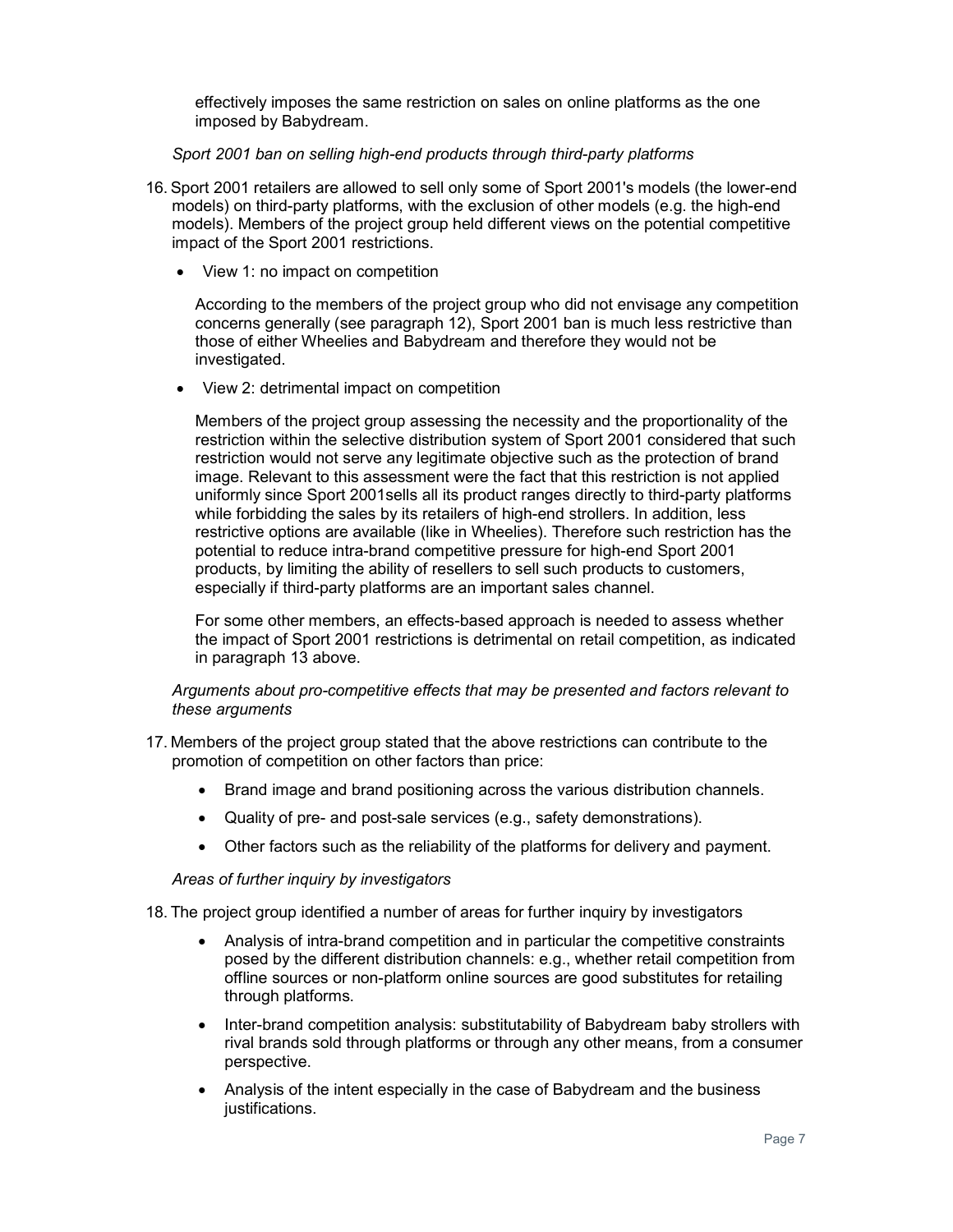- The cumulative effects of the restrictions applied by the three manufacturers.
- 19. In conclusion, the hypothetical scenario has raised issues related to (i) the importance of intra-brand competition versus inter-brand competition in the assessment of the consumer welfare effects and (ii) the trade-off between price versus non-price competition. Some jurisdictions focused their assessment on inter-brand competition and therefore restrictions on online sales can be problematic only if there is market power at the manufacturing level. Other jurisdictions also analysed intra-brand competition to ascertain whether online sales restrictions at the distribution level affecting retailers selling products of the same brand can raise competition concerns.
- 20. The scenario showed the interplay between price and non-price competition in the online environment. Price competition is often the key parameter for (online) retailers, while manufacturers are more concerned with other factors, such as brand image, quality and innovation, which are potentially undermined by the free-riding problem. As a result, manufacturers may consider (some) online sales restrictions as necessary to better control for these other factors and preserve investments in high-level presale services, promotion and advertising. Therefore, online sales may improve price competition while reducing non-price competition at retail level (absent manufacturers restrictions) and the former effect will not always be more important than the latter, both for firms and consumers.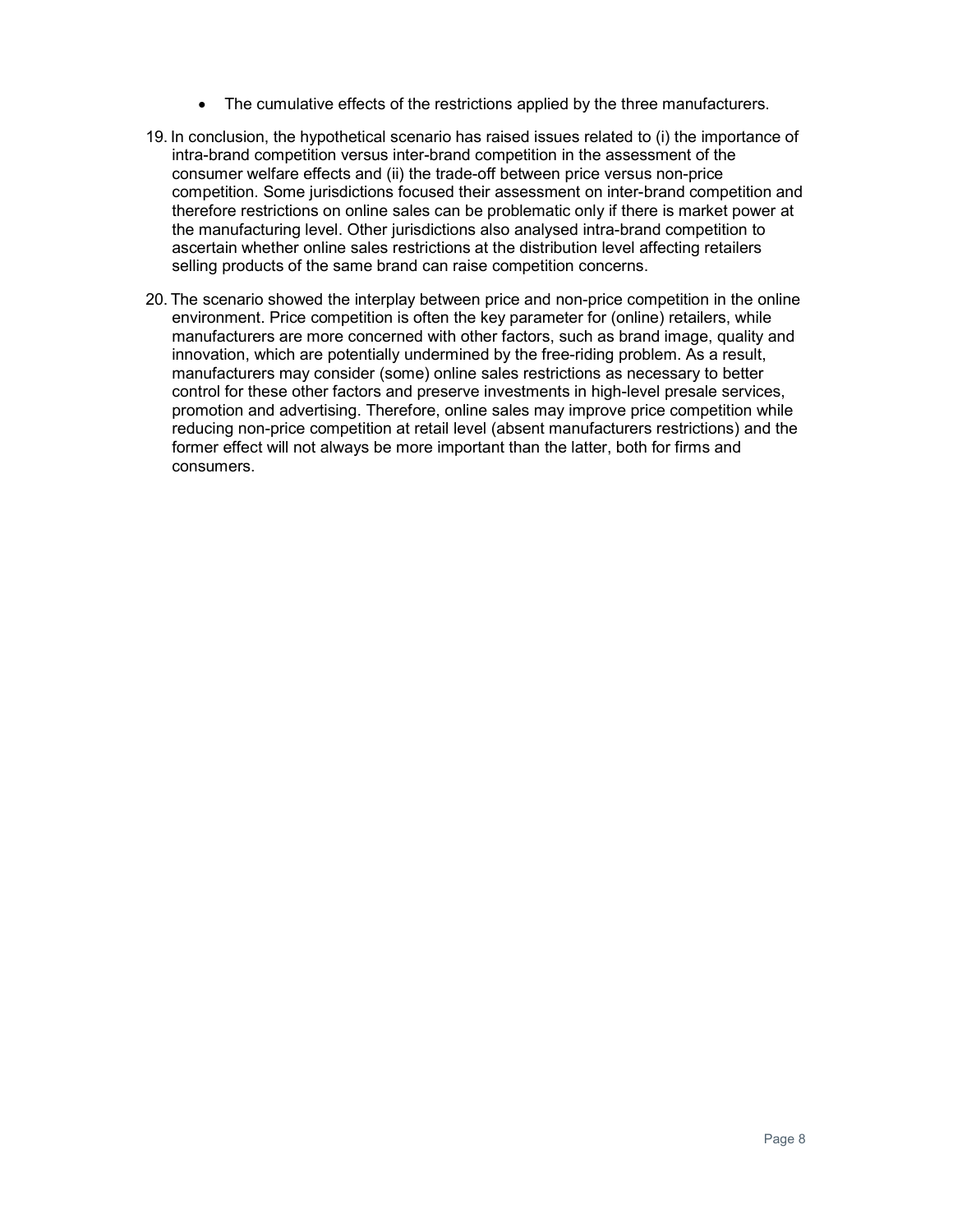## Vertical Restraints Project

# Hypothetical One – Online Parity Requirement

## Introduction

- 1. A small group of volunteers from competition authorities and NGAs<sup>1</sup> (the project group) has considered a limited fact scenario addressing an online parity requirement (set out in Attachment OPR-A to this report).
- 2. This report provides an outline of matters considered relevant by the project group in assessing the hypothetical conduct. The report seeks to highlight approaches to assessing such conduct, including areas of divergence.
- 3. Project group members have noted that significantly more information would be required before a competition authority would reach a concluded view to prohibit or otherwise take action against the conduct set out in the hypothetical scenario.
- 4. The project group has been invited to consider
	- 1. possible theories of harm
	- 2. arguments about pro-competitive effects that may be presented and factors relevant to these arguments, and
	- 3. areas of further inquiry by investigators.
- 5. The hypothetical scenario provided to project group members has four key actors
	- **BestValueBed (BVB)** an online travel agent ( $\overline{OTA}$ ), 25 per cent of online accommodation bookings in this jurisdiction are made via its platform. BVB has implemented a 'narrow' contractual parity requirement affecting online room rates and is alleged to have implemented a 'wide' parity requirement affecting online inventory. The parity requirements of BVB are set out at paragraph 14.
	- Find-A-Room (FAR) a competing OTA, 40 per cent of online accommodation bookings in this jurisdiction are made via its platform. FAR has implemented a 'narrow' contractual parity requirement affecting online and offline room rates and inventory. The parity requirements of FAR are set out in footnote 3 to this paper.

The parity requirements of FAR are not the focus of this document.

 Online Hotel Beds (OHB) - a recently launched OTA platform, 10 per cent of online accommodation bookings in this jurisdiction are made via its platform.

-

<sup>&</sup>lt;sup>1</sup> Please see Attachment OPR-B.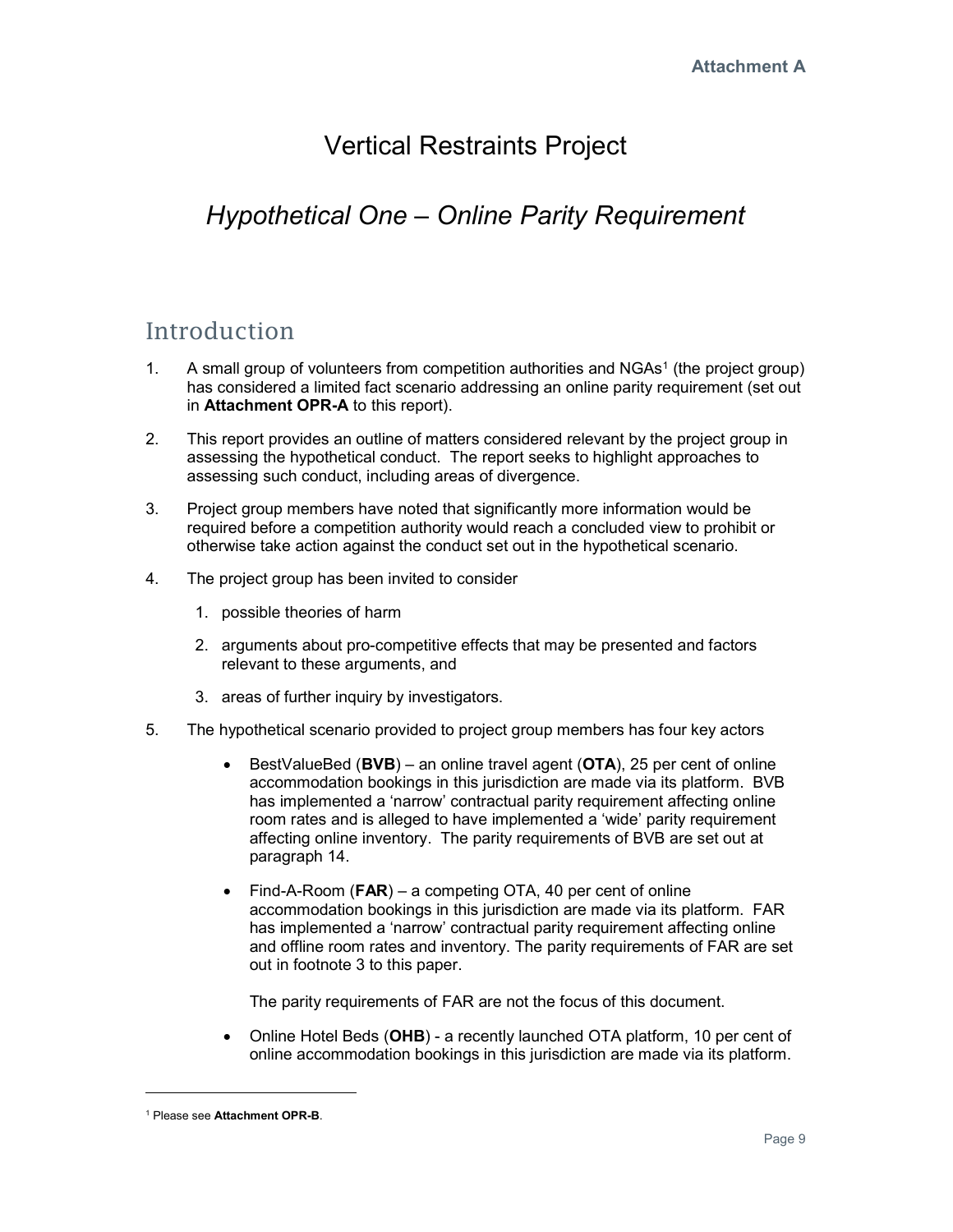### Hypothetical One – Online Parity Requirement

- Accommodation providers in the hypothetical scenario one accommodation provider (Hoolten Hotels) has provided information to the competition authority.
- 6. This document does not seek to identify the views of contributing members of the project group. This report has benefited from a diversity of views. Not all members of the project group agree that all of the factors and considerations are appropriate; project group members may evaluate them in different ways.

## Overview of online parity requirements

- 7. Parity requirements like those set out in the hypothetical scenario have been characterised as 'retail most favoured nation' clauses (retail-MFN). A requirement that a supplier ensure parity across different competing platforms is characterised as a 'wide' retail MFN. Where the parity requirement only applies to the direct sales channels controlled by the supplier it is characterised as a 'narrow' retail-MFN. Retail-MFNs can be distinguished from 'wholesale-MFNs'. A wholesale-MFN obliges a supplier to offer a wholesale price to a retailer that is no greater than the wholesale price offered to any other retailer. Under a wholesale-MFN a retailer independently sets the retail price.
- 8. Online markets have led to both an increase in price transparency and a reduction in switching costs. It was noted by some members of the project group that retail-MFNs appear to have become more common as platforms seek to offer a 'best price guarantee' to consumers.

## Legal frameworks

9. Different legal frameworks apply across ICN member jurisdictions, these frameworks generally apply a form of effects test when assessing online parity provisions. An effects-based approach requires analysis of the potential effects of a particular behaviour. Attachment OPR-C provides a short non-exhaustive summary of legislative frameworks applying in some ICN member jurisdictions.

## Relevant market

- 10. Responses received from the project group noted that further information would be required in order to formulate the relevant market definition (see Areas of further inquiry, below). For the purpose of preliminary considerations the project group noted that the relevant areas of competition may include:
	- A market for the provision of online travel agency services to accommodation providers and consumers located within the hypothetical jurisdiction. As with other platform distribution channels, online travel agency services has customer features consistent with a two sided market, linking:
		- accommodation providers who wish to attract customers to their properties
		- consumers seeking to book accommodation.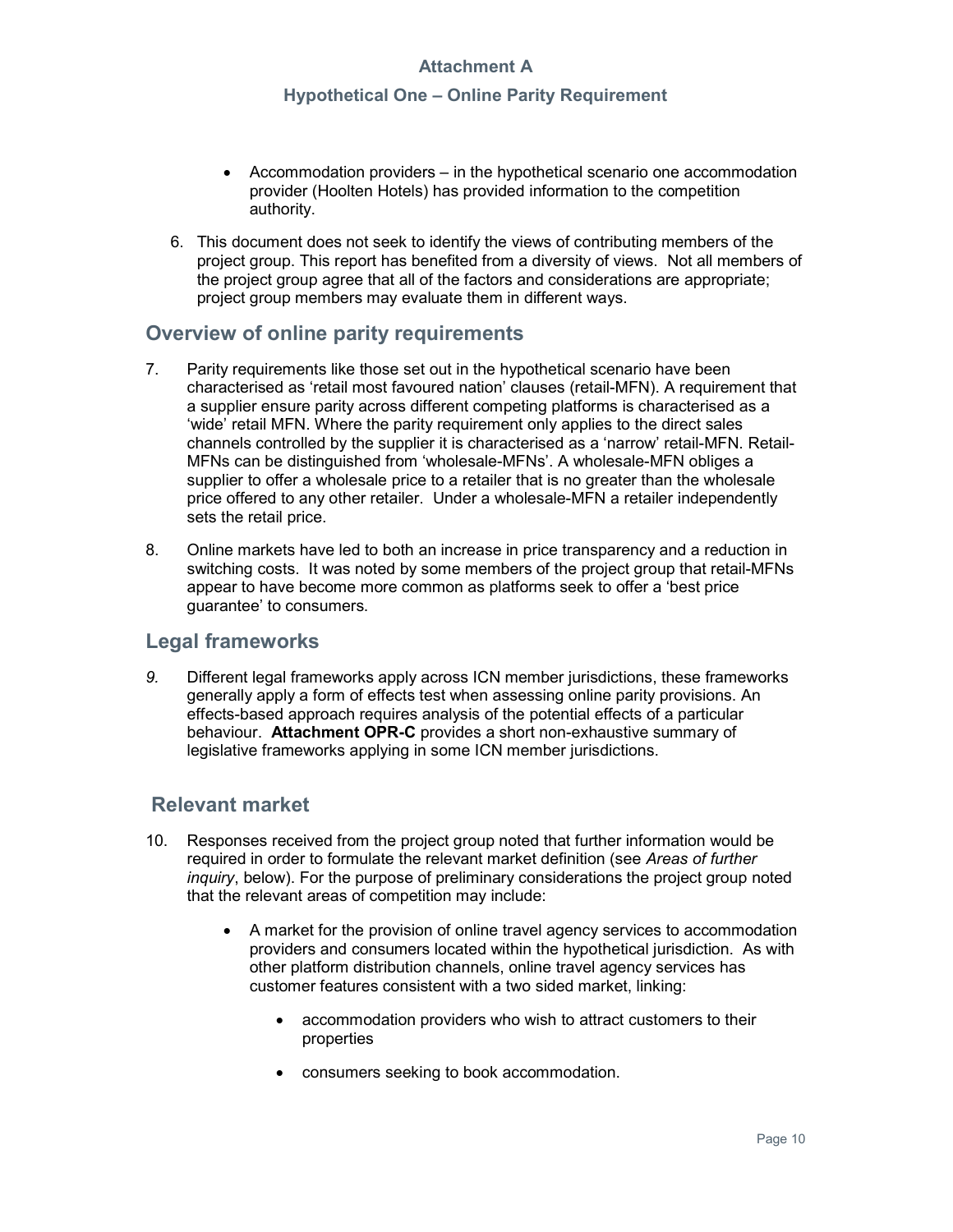### Hypothetical One – Online Parity Requirement

- The market for the provision of accommodation booking services, including by providers of 'traditional' travel agency services and offline channels.
- Local markets in which accommodation providers supply various types of accommodation to consumers.
- 11. The views of the project group differed on the question of whether accommodation providers and OTAs were likely to participate in the same market. These differing views can be summarised as:
	- Separate markets: some members of the project group considered that accommodation providers and OTAs offer different distribution services, with the OTAs' services being broader (search, comparison, and range of properties on offer). It was noted that the differences in distribution services offered by OTAs and accommodation providers impacted upon their likely substitutability for consumers.

Some members also addressed meta search providers, noting that the more limited services provided by these parties would place them outside of the market in which OTAs participate.

It was also noted that in some jurisdictions a distinction is drawn between online retail, in which the website sells its own products, and online marketplaces that act as portals through which buyers and sellers may interact.

On this basis some project group members considered that it was less likely that OTAs and accommodation providers would operate in the same market. It was noted that, for the purpose of analysing the parity requirements, accommodation providers and the OTAs are in a vertical relationship which could give rise to anti-competitive horizontal effects.

 Same market: other members of the project group noted that the websites of accommodation providers may act as an important constraint on a concentrated OTA sector – but that the strength of their demand-side substitutability would need to be tested with consumers in considering whether a broader market definition would be appropriate.

It was noted that further information from the OTAs, accommodation providers and consumers would be required to resolve these questions. It was also noted that online services are dynamic and present a range of challenges in determining the appropriate market definition.

12. It is noted that market definition and consequently BVB's share of that market are of particular relevance when considering the application of safe harbours and legal presumptions. Not all jurisdictions apply safe harbours and/or legal presumptions when analysing the effect of conduct on the competitive process. To allow for a discussion of possible anticompetitive effect and procompetitive benefit the project group has not sought to apply safe harbours or presumptions of illegality in preparing this document.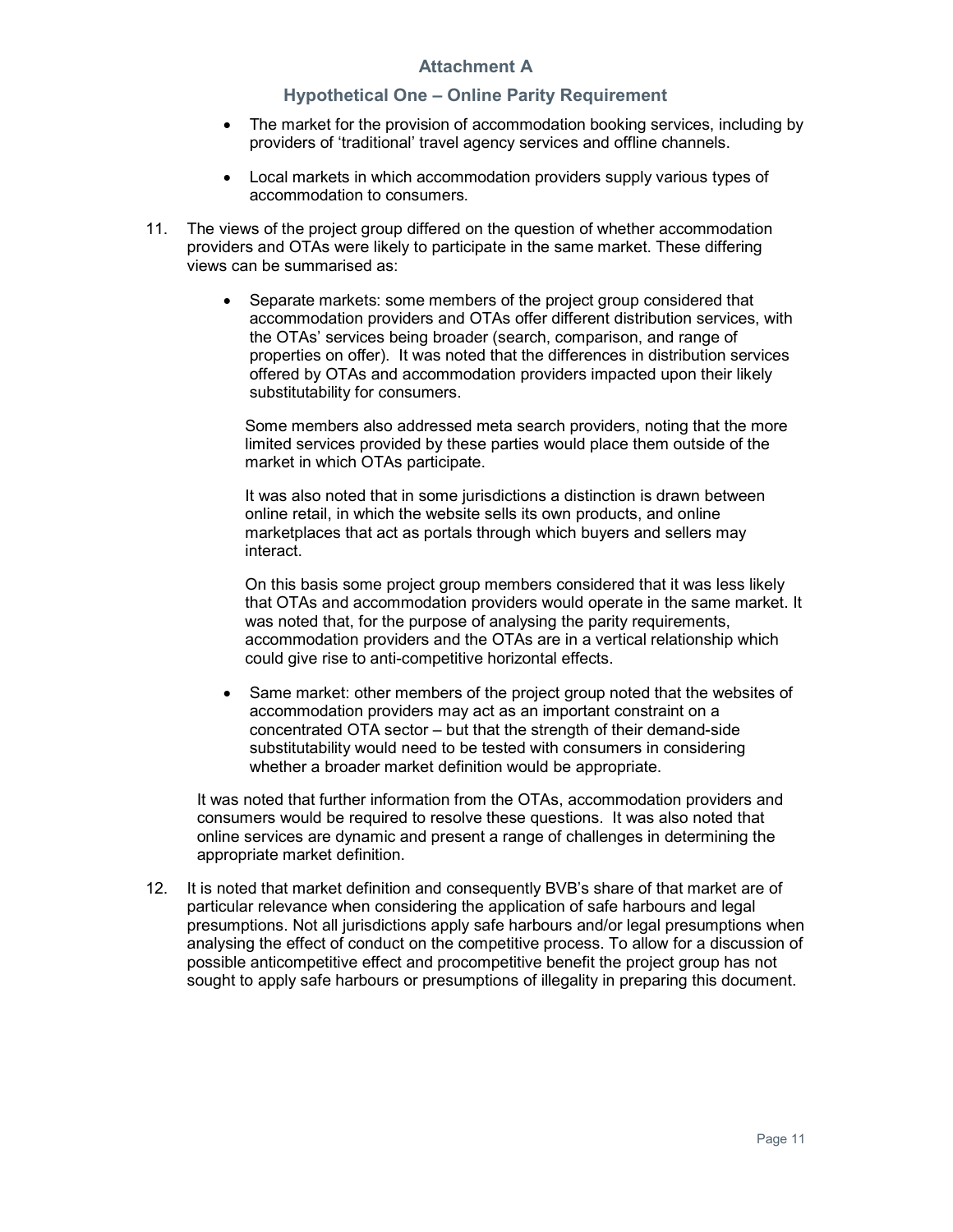### Hypothetical One – Online Parity Requirement

## Theories of harm – conduct of BestValueBed

- 13. It was recognised by the project group that parity requirements can have a detrimental impact on competition.
- 14. Project group members noted the information provided by market participants which suggested that BVB has implemented a narrow room rate parity requirement and may have implemented a wide room inventory parity requirement.
	- a) BVB has required accommodation providers to offer room rate parity between listings on its platform and other online distribution channels controlled by the accommodation provider (provided for by contractual arrangements).
	- b) An accommodation provider has alleged that BVB is requiring accommodation providers to offer room inventory parity between listings on the BVB platform and other online distribution channels (conduct falling outside of the contractual arrangements between the parties (non-contractual))<sup>2</sup>.

It was noted that further evidence should be sought to establish whether a noncontractual wide room inventory parity requirement is being enforced by BVB. For the purposes of this report theories of harm relating to a wide inventory requirement have been identified. These are presented below, taking in turn the effect of the conduct on accommodation providers and then the effect on distribution channels.

## Effect on accommodation providers

-

- 15. As noted the views of the project group differed on the question of whether accommodation providers and OTAs were likely to participate in the same market. It was noted that agreements between entities in a vertical relationship can give rise to anti-competitive horizontal effects, such that the effect of the parity requirements on accommodation providers would be considered regardless of whether a 'same market' or 'separate market' analysis was conducted.
- 16. Some members of the project group noted that the parity requirement would make selective discounting by an accommodation provider more expensive and thereby reduce the frequency of such discounting (as such discounts must, at a minimum, also be offered to the platform benefiting from the parity requirement). A number of factors were considered relevant in assessing the potential impact of a parity requirement: (i) the volume of sales affected by the requirement, (ii) the difference between the prevailing price and the potential discount, and (iii) the probability the parity clause will be enforced.

<sup>2</sup> Hoolten Hotel has alleged that BVB is seeking to achieve pricing and inventory parity across all platforms.

In March 2016 Hoolten offered a "Family Staycation" promotion – offering rooms with free upgrades to consumers who purchased packages through the FAR platform. Hoolten advises that it had negotiated an advantageous commission rate and search listing with FAR as part of its participation in the promotion on the FAR platform.

The Family Staycation promotion was also available through Hoolten's offline channels.

Three days after the campaign commenced, Hoolten received an email from BVB which advised it had seen Hoolten's inventory package on the FAR platform and requested that Hoolten immediately offer the same inventory on the BVB platform.

Hoolten declined this request and claims that almost immediately it noticed a significant drop in the number of daily bookings received through the BVB platform. Hoolten has claimed that this was the result of BVB 'dimming' its' listing on the BVB platform – dropping the listing from the first page of search results to the sixth page of search results. Hoolten claims that its bookings through BVB dropped around 40% during the promotional period but returned to normal levels after the promotion ended, and the hotel returned to the first page of BVB's search results.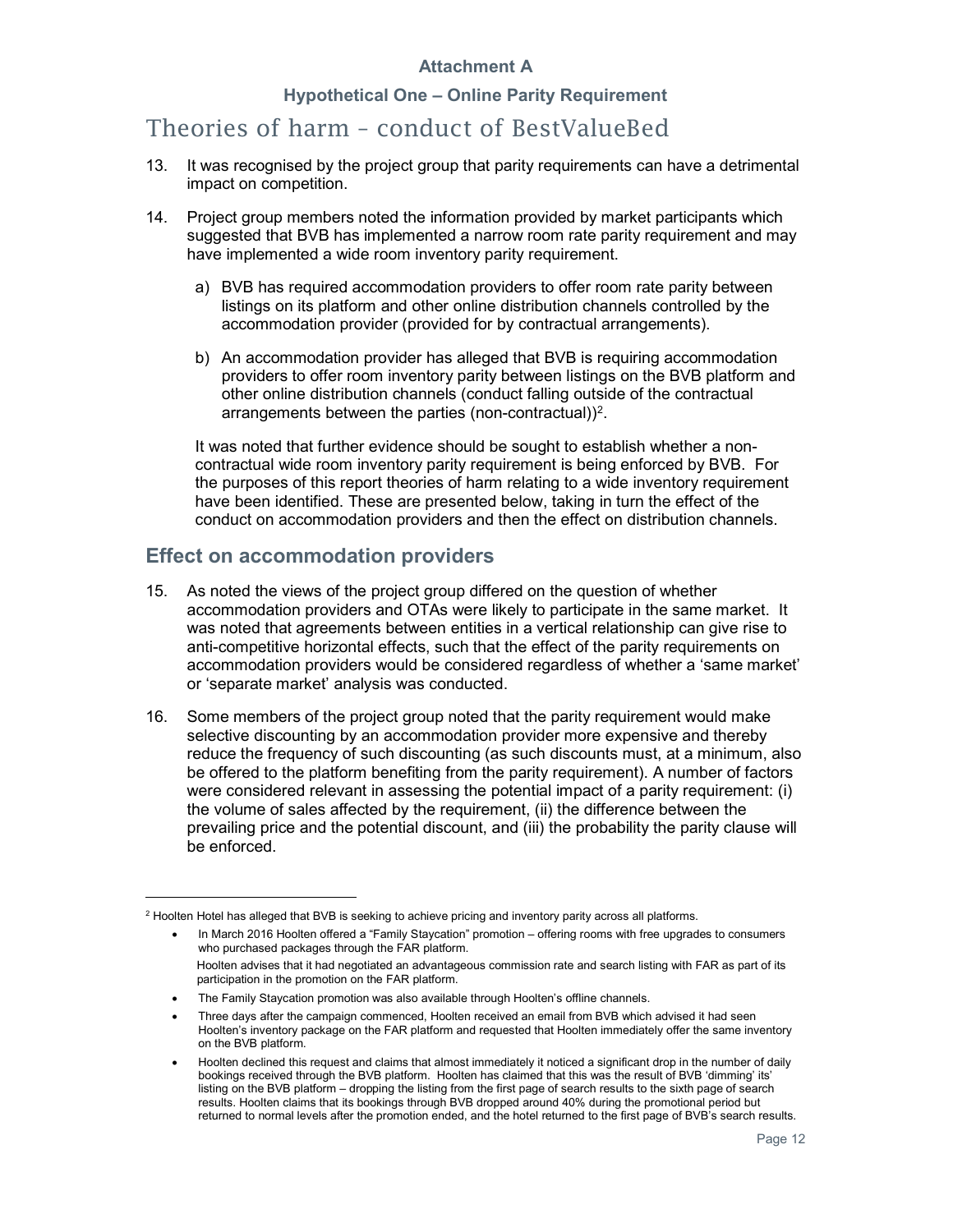### Hypothetical One – Online Parity Requirement

- 17. It was noted that if a parity requirement covers a large portion of the market and is enforced, it generally will be more costly for the accommodation provider to discount. If, however, the parity requirement covers a smaller portion of the market it will have a smaller impact upon competition.
- 18. Members of the project group held different views on the potential competitive impact of the parity requirements on accommodation providers. These views are summarised below.

### View 1: limited or no detrimental impact on competition

### Narrow room rate parity requirements

19. Some members of the project group noted that the narrow price parity clause would not restrict price and quality competition among accommodation providers – as it still allows accommodation providers to make differentiated offers across non-proprietary distribution channels. In particular it was noted that the contractual parity requirements form part of a vertical agreement, i.e. an agreement between two parties operating, for the purposes of the agreement, on different levels of the supply chain. Independent businesses active on different levels of the same distribution chain in general have a common interest in increasing sales of the relevant products or services. It was recognised that vertical agreements between businesses that are not competitors can be pro-competitive by solving inefficiencies in the vertical distribution chain. Some members of the project group considered the impact of the narrow parity requirement on interbrand competition, noting that while the requirement affects intrabrand competition, interbrand competition is maintained.

### Wide room inventory parity requirements

20. In discussing the conduct described at paragraph 14(b) (above) some project group members noted that there were a range of commercial factors which may have resulted in the reduced ranking of the accommodation provider on BVB's platform – including lower than normal sales on the BVB platform as consumers take up the superior offer being made on FAR's platform. It was noted that OTAs apply a range of factors in determining search rankings on their sites – including volume of sales. It was noted that further information would be required to test whether the alleged conduct is widespread or otherwise represents a wide parity requirement.

### View 2: detrimental impact on competition

### Narrow room rate parity requirements

-

21. Some members of the project group considered that narrow parity requirements would soften competition between accommodation providers if they acted as a disincentive for accommodation providers to differentiate across distribution channels (e.g. by creating a price floor across some or all distribution channels used by the accommodation provider). The potential for independently applied narrow price parity requirements to have a cumulative effect in softening competition between accommodation providers was also noted (the narrow price parity requirement of FAR is set out below<sup>3</sup>). In this context it was noted that where narrow parity requirements

 $3$  FAR's contract with accommodation providers has the following parity requirements:

accommodation providers must give equal or better rates to FAR as made available through all distribution channels controlled by the accommodation provider (e.g. provider controlled websites, telephone inquiries, loyalty program offerings, walk-ins).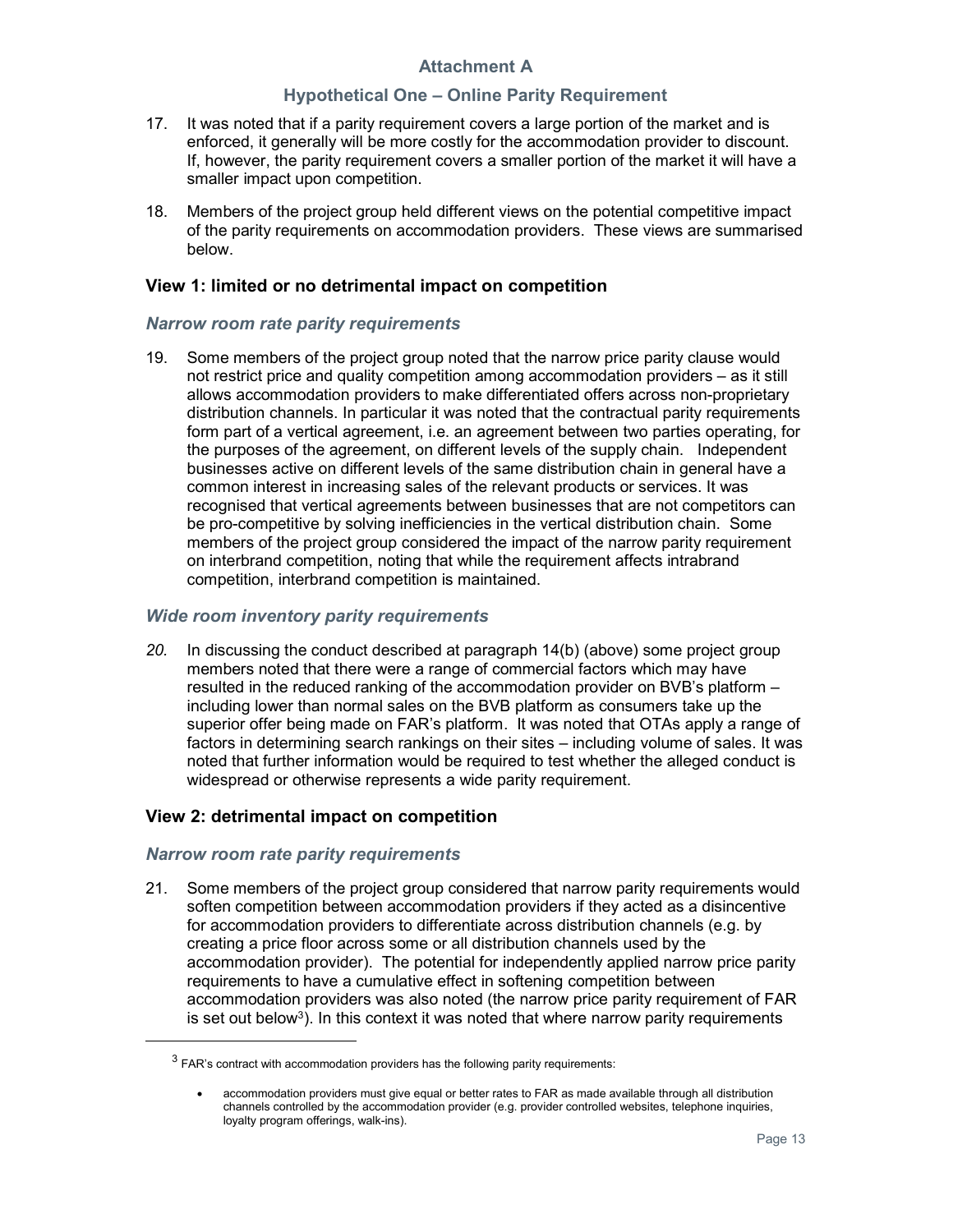### Hypothetical One – Online Parity Requirement

applied by OTAs produce equivalent effects the theories of harm more often associated with wide parity requirements may arise. It was considered that narrow parity requirements may not only restrict competition between accommodation providers but may also restrict competition between OTAs. Since the accommodation providers are still prohibited from offering better room prices on their own website than on the OTA which imposes the narrow parity requirement on them, if they wish their own online offer to match a lower price offered on another OTA portal, they will be obliged to lower the price on the first portal as well. Accordingly, the incentive for competition on low commission rates between OTAs may be lowered since the OTAs are aware that the price floor created by the narrow parity requirements reduces the incentive for accommodation providers to make use of a lower level of commissions that any competing OTA could offer. It was noted that the question of equivalent effect is of growing importance and that further information/evidence including empirical would be required to assess the combined effect of the narrow parity clauses on competition between accommodation providers (see Areas of further inquiry, below).

22. It was also noted that, if accommodation providers were found to participate in the same relevant market for distribution services as OTAs, narrow price parity requirements would be likely to soften the competitive constraint on OTAs that may otherwise be offered by the accommodation provider's website. As discussed at paragraph 11 above, this issue of the definition of the relevant market was not settled between members of the project group.

### Wide room inventory parity requirements

-

23. Greater concerns were identified in discussing the conduct summarised at paragraph 14(b) above. It was recognised that wide parity clauses affecting price and non-price offerings can soften competition between suppliers by requiring price and inclusion alignment across all distribution channels (giving rise to a horizontal effect). A wide rate parity requirement creates a 'price floor' below which an accommodation provider cannot offer its rooms on a different distribution channel without breaching the parity requirement, leading to price uniformity. A wide inventory parity requirement such as that alleged in paragraph 14(b) restricts price and non-price competition on room features and inclusions. In assessing the nature and extent of this restriction on competition the factors noted at paragraph 16 above would require modification to allow proper consideration of the non-price restriction. More generally it was noted that further information/evidence would be required to establish the existence of, terms and potential effect of any non-contractual wide parity requirement that may have been introduced by BVB (see Areas of further inquiry, below).

accommodation providers must provide inventory equivalency, including packages, to FAR as made available through online distribution channels controlled by the accommodation provider.

The project group noted that FAR's parity clause is narrower than that alleged to have been implemented by BVB, with the restriction affecting all distribution channels controlled by an accommodation provider (a narrow retail-MFN). It was also noted that by affecting all distribution channels controlled by an accommodation provider the parity clause introduced by FAR differs from the parity clause commitments applying in some ICN member jurisdictions.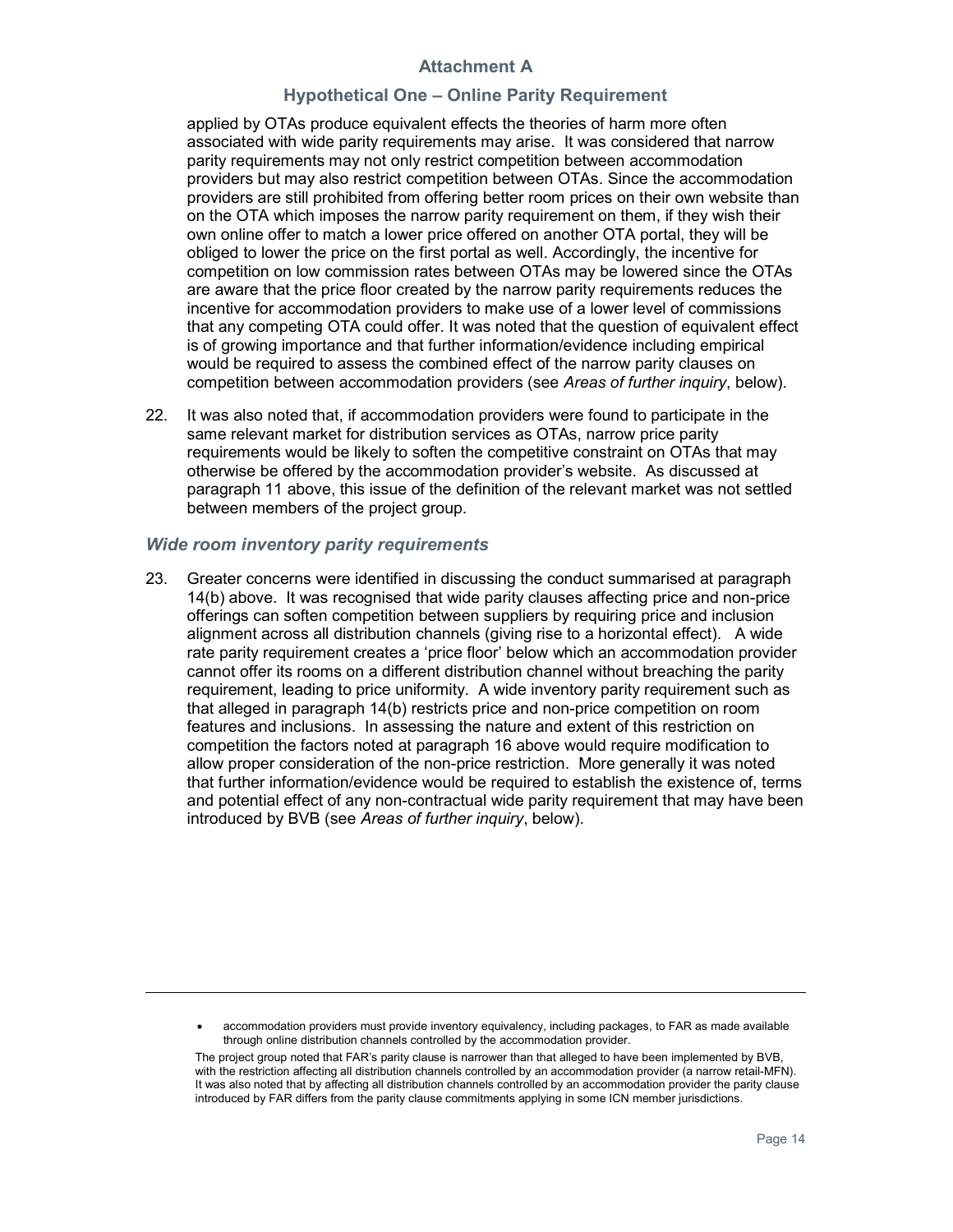### Hypothetical One – Online Parity Requirement

## Effect on distribution channels

24. As with the effect on accommodation providers, project group members differed in their views of the effect of the parity requirements on distribution channels. These views are summarised below.

### View 1: limited or no detrimental impact on competition

### Narrow room rate parity requirements

- 25. Some members of the project group considered that the narrow price parity clause (paragraph 14(a)) would not restrict price and quality competition between nonproprietary distribution channels. It was noted that the narrow parity requirement is a less intrusive requirement than that of a wide parity requirement and does not affect the relationships between an accommodation provider and other OTA platforms.
- 26. Under a narrow price parity requirement an accommodation provider can offer a competing OTA a lower price or superior inventory in exchange for a better commission rate or other commercial benefits. This interaction between an accommodation provider and an OTA places competitive pressure on BVB to ensure that its commission rates are not excessive. This competitive tension also ensures that BVB (and other OTAs) are incentivised to maintain and improve the demand enhancing features of their platform – supporting dynamic innovation.

### Wide room inventory parity requirements

27. As noted at paragraph 20 above, some members of the project group considered that a range of commercial factors may have resulted in the reduced ranking of the accommodation provider on BVB's platform. It was considered that further information would be required to test whether the alleged conduct is widespread or otherwise represents a wide parity requirement.

### View 2: detrimental impact on competition

### Narrow room rate parity requirements

- 28. As has been noted, the views of the project group differed on the question of whether accommodation providers and OTAs were likely to participate in the same market. Some members of the project group considered that if accommodation providers and OTAs participate in the same market then the narrow parity requirements (set out in paragraph 14(a), above) would soften competition between the OTA and the distribution channels controlled by the accommodation provider. It was considered that by restricting an accommodation provider from growing direct bookings through more favourable room rate and/or inventory offers, a narrow clause would soften the competitive constraint that the accommodation provider's distribution channels may otherwise have imposed on non-proprietary distribution channels.
- 29. It was noted that narrow parity requirements applied by OTAs may restrict competition between OTAs in cases where they produce equivalent effects to wide parity requirements. Since the narrow parity requirement prohibits the accommodation provider from offering better room prices on its own website than on the OTA which imposes the requirement, if the accommodation provider wishes its own online offer to match a lower price offered on another OTA portal, it will be obliged to reduce the price on the first OTA portal as well. Depending on the particular facts of the relevant market, in particular the share of sales conducted through direct and indirect channels,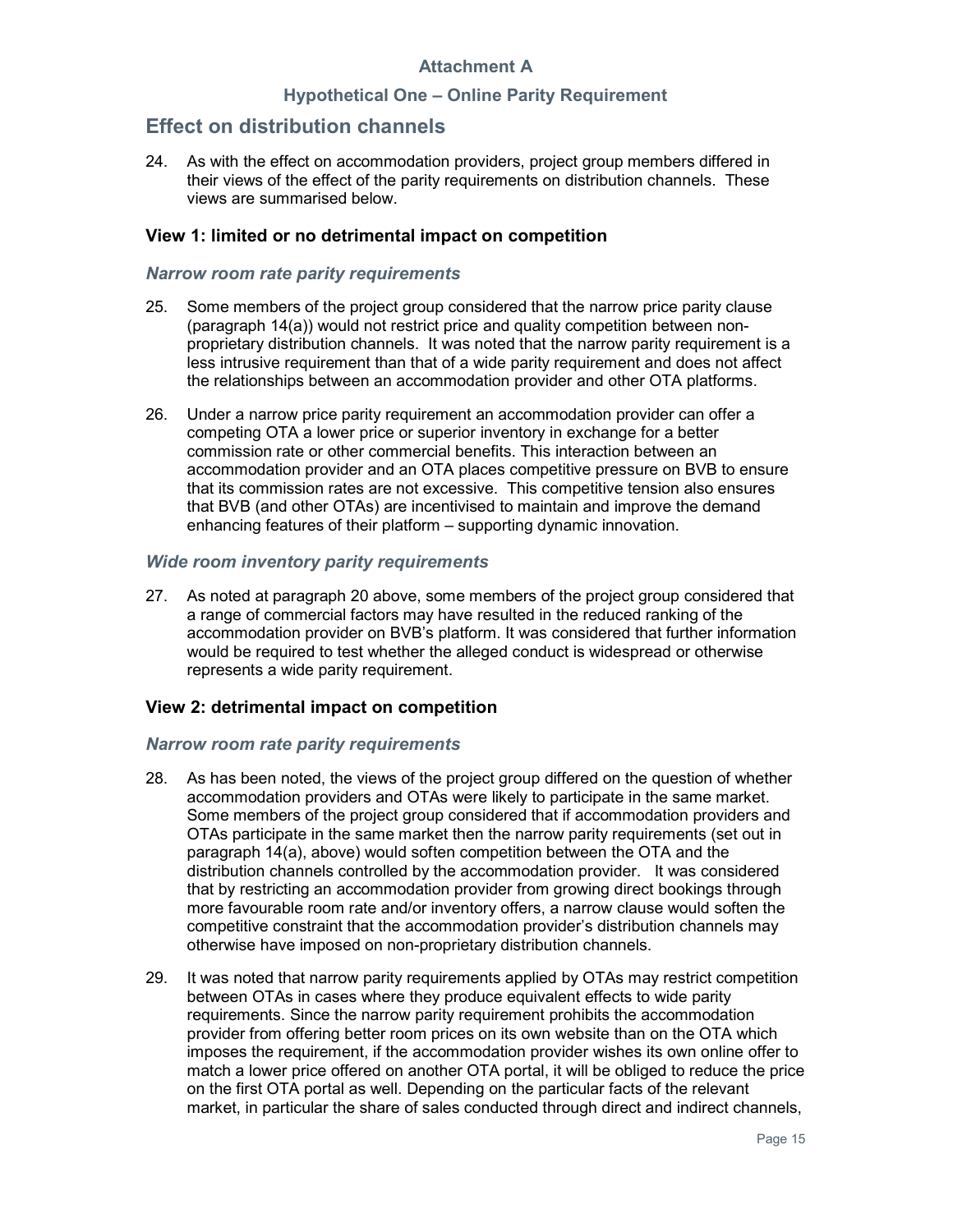### Hypothetical One – Online Parity Requirement

this price floor effect may reduce the incentive for OTAs to compete on commission rates, by reducing the incentive for accommodation providers to make use of any lower commission rates offered by competing OTAs.

### Wide room inventory parity requirements

- 30. Some project group members noted that wide parity requirements (14(b), above) can soften and may foreclose price and non-price competition between distribution channels.
- 31. It was noted that the inventory parity conduct alleged to have been engaged in by BVB would prevent an accommodation provider from offering better room inventory and inclusions to other distribution channels. Project group members considered that further information/evidence would be required in considering the existence of, terms and potential effect of the alleged wide parity clause on competition between distribution channels (see Areas of further inquiry, below).
- 32. It was noted that differentiated offers by accommodation providers create incentives for distribution channels to compete for their custom, for example by offering lower commission rates or other competitive benefits as reward for better room rates or inventory being listed with their platform. By requiring accommodation providers to offer them their best inventory BVB diminishes the competitive value of what may be offered to consumers through other online distribution channels. This diminishes the incentives of competing OTAs to offer lower commission rates/benefits to accommodation providers and may reduce the competitive tension that would prevent BVB from introducing excessive commission rates. It was also noted that the parity requirement may affect the take up of services for smaller or more marginal OTAs and have a negative impact on their ability to increase scale or market share through listing more competitive offers.
- 33. In considering whether the wide inventory parity clause was likely to diminish competitive tension between OTAs, some members of the project group also noted that a loss of competitive tension could result in a loss of, or a reduction in, innovation in OTA services.
- 34. As noted in paragraph 21 above, some project group members considered that regard should be had to the cumulative effect of the narrow parity requirements of BVB and FAR in assessing whether the theories of harm associated with wide parity requirements are likely to arise. It was considered that further information/evidence would be required to assess the combined effect of the narrow parity clauses on competition between distribution channels (see Areas of further inquiry, below).

## Other matters

35. Project group members differed on the question of whether dominance should be considered in examining the conduct of BVB. For some members of the project group the market share relativities of BVB and FAR (25 and 40 per cent respectively of total online travel bookings made in this jurisdiction) made it less likely that dominance would be considered in their jurisdiction. While some members of the project group noted that BVB could be dominant, a factor relevant to their consideration was the extent to which BVB is a vital channel for accommodation providers. It was considered that a 'must have' platform will have a greater ability to act without constraint in its dealings with accommodation providers. Balanced against this it was noted that consumers in this market typically multi-home – that is they consider more than one platform when searching for a suitable offer. Multi-homing by customers may reduce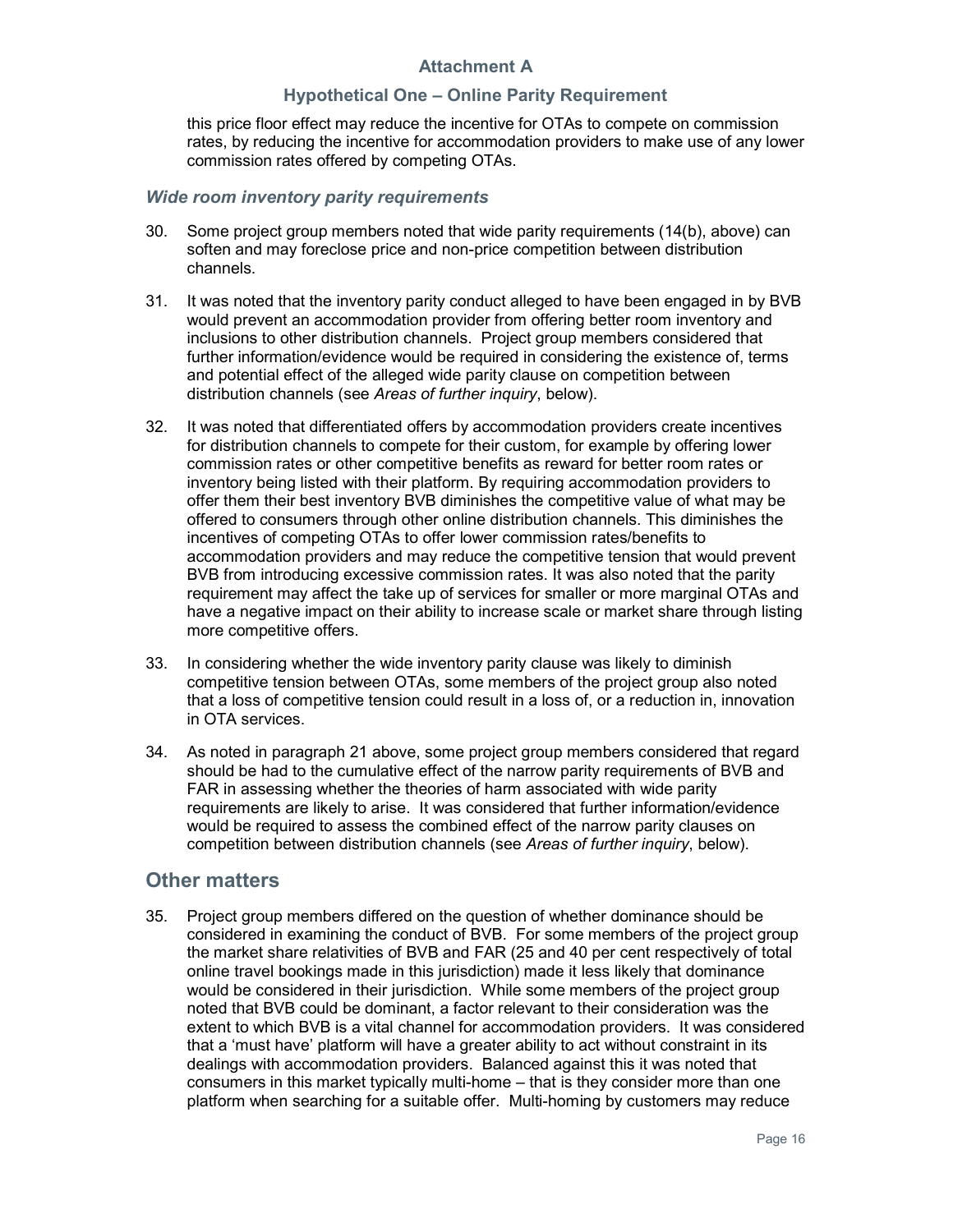### Hypothetical One – Online Parity Requirement

the 'must have' value of a platform that otherwise has high market share. Other factors that would be considered included network effects, barriers to entry and the impact of access to consumer data. Some members of the project group noted that if dominance is substantiated further consideration should be given to whether the room rate and inventory parity requirements could be an abuse of this dominant position. Further information/evidence would be required in considering this (see Areas of further inquiry, below).

36. It was also noted by a member of the project group that as a wide inventory parity requirement, such as that alleged in paragraph 14(b), restricts price and non-price competition on room features and inclusions it could, in some jurisdictions, be assessed under the resale price maintenance (RPM) provisions. Views of the project group differed on this, with some noting that the parity arrangements would not meet the requirements for establishing RPM in their jurisdiction.

## Pro-competitive effects and factors relevant to these considerations

- 37. Project group members noted that, in general, their jurisdiction does have regard to pro-competitive effects, although there are differences in the manner in which such effects can be taken into account across these jurisdictions<sup>4</sup>. For some jurisdictions pro-competitive effects would only be considered if competitive harm had been established. As outlined above the views of project group members differed when considering the potential competitive harm of BVB's conduct.
- 38. It was noted that both wide and narrow parity requirements may prevent free-riding, by competing OTAs and accommodation providers respectively, on the investments made by BVB. It was noted that without the wide parity requirements, consumers may use the websites and hotel portfolios of BVB to search for and compare accommodation offers, but then book more cheaply through other distribution channels. Free riding may deprive BVB of commission revenue and reduce or deter investment in services (e.g., website development, search engine optimisation, online advertising). It was suggested that investigators should consider whether free riding is empirically significant. It was considered that evidence of free-riding conduct should be presented by BVB in support of the parity requirements. It was noted that the pro-competitive effects were more likely when considering narrow parity requirements.
- 39. It was noted that OTAs promote inter-brand competition between accommodation providers through increased price transparency. OTA platforms also reduce consumer search costs. The parity requirements may support an OTA's business model by increasing conversion rates (the 'look to book' ratio) by ensuring that the room rates and inventory offered through their platform is superior. Displaying uncompetitive room rates or inventory may harm BVB's credibility with consumers.
- 40. The project group noted that further consideration would need to be given to whether the parity requirement (wide or narrow) is reasonably necessary or indispensable to obtain the benefits provided by BVB. Regarding the indispensability of the restraint consideration should be given to the specific features of the restraint, the parties adopting it, and the market in which the restraint will apply. In particular, consideration of whether other approaches/business models could be used to obtain the same benefits with a less competitively restrictive approach than a parity requirement. It was noted that approaches could include charging hotels a small amount for display in

-

<sup>4</sup> See Attachment OPR-C.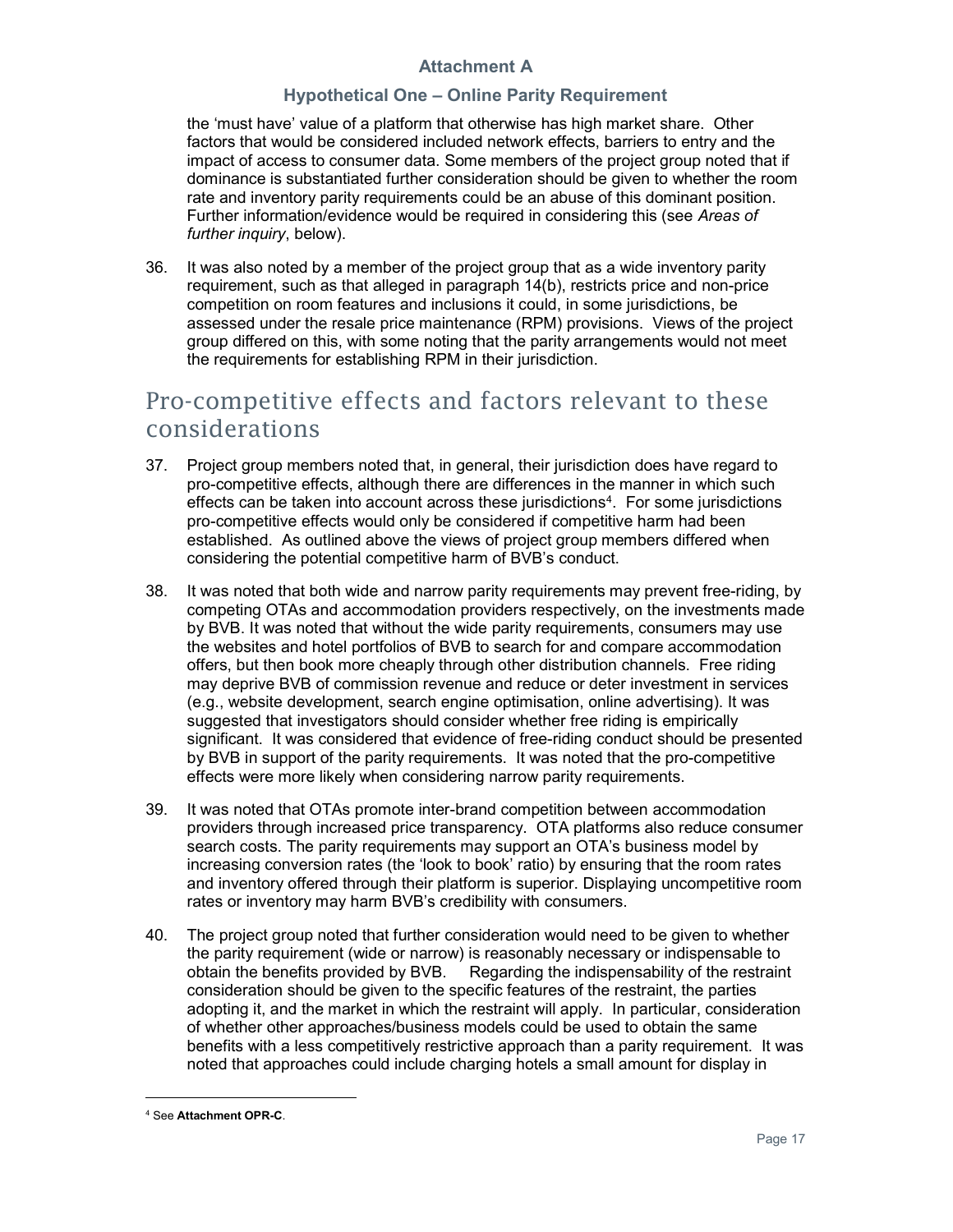### Hypothetical One – Online Parity Requirement

each search request or for each 'click through' even if the consumer does not ultimately book the room.

### Areas of further inquiry

41. The project group identified a number of areas for further inquiry by investigators assessing BVB's conduct, including:

#### Parity clauses

- a. Evidence of the scope of the parity clauses implemented by OTAs (e.g. standard terms, individually negotiated agreements)
- b. Market coverage of the parity clauses (e.g. are all accommodation providers subject to such restrictions?)
- c. Evidence of enforcement of the clauses (e.g. de-ranking, dimming, delisting?)
- d. Evidence of the effect of the narrow parity requirements (e.g. do affected accommodation providers offer differentiated rates or inventory between OTAs? If not, is this because of the narrow parity requirement or for some other reason?)
- e. Evidence of other non-price factors affecting competition (e.g. reputation, quality)
- f. Use of alternative business models by OTAs (including in other jurisdictions)
- g. Evidence of indispensability of parity requirements (e.g. operations of BVB, FAR and other significant OTAs in other jurisdictions)
- h. Evidence of the economic rationale for the parity clause (i.e. investment protection, reputation and others)

### Market definition and other considerations

- a. Evidence of consumer search and booking behaviour (are offline sales channels part of the same relevant market as online channels; do consumers consider/search websites of accommodation providers as well as OTA platforms; consumer views on the differences in functionality and ease of use of different distribution channels)
- b. Evidence of the effect of the parity requirements on OTAs (changes in shares of bookings per channel; changes in OTA market shares, including consideration of entrants; changes in OTA commission rates; changes in nonprice competition between OTAs)
- c. Evidence of the effect of the parity requirements on online distribution channels controlled by the accommodation provider
- d. Evidence to enable a comparison of relevant distribution channels (functionality; cost; efficiency; consumer willingness to use)

#### Other

- a. Features of hotel websites relative to OTA websites (online visibility, instant booking functionality etc.)
- b. Impact of cross-channel room price and availability differentiation by hotels on their conversion rate on particular OTAs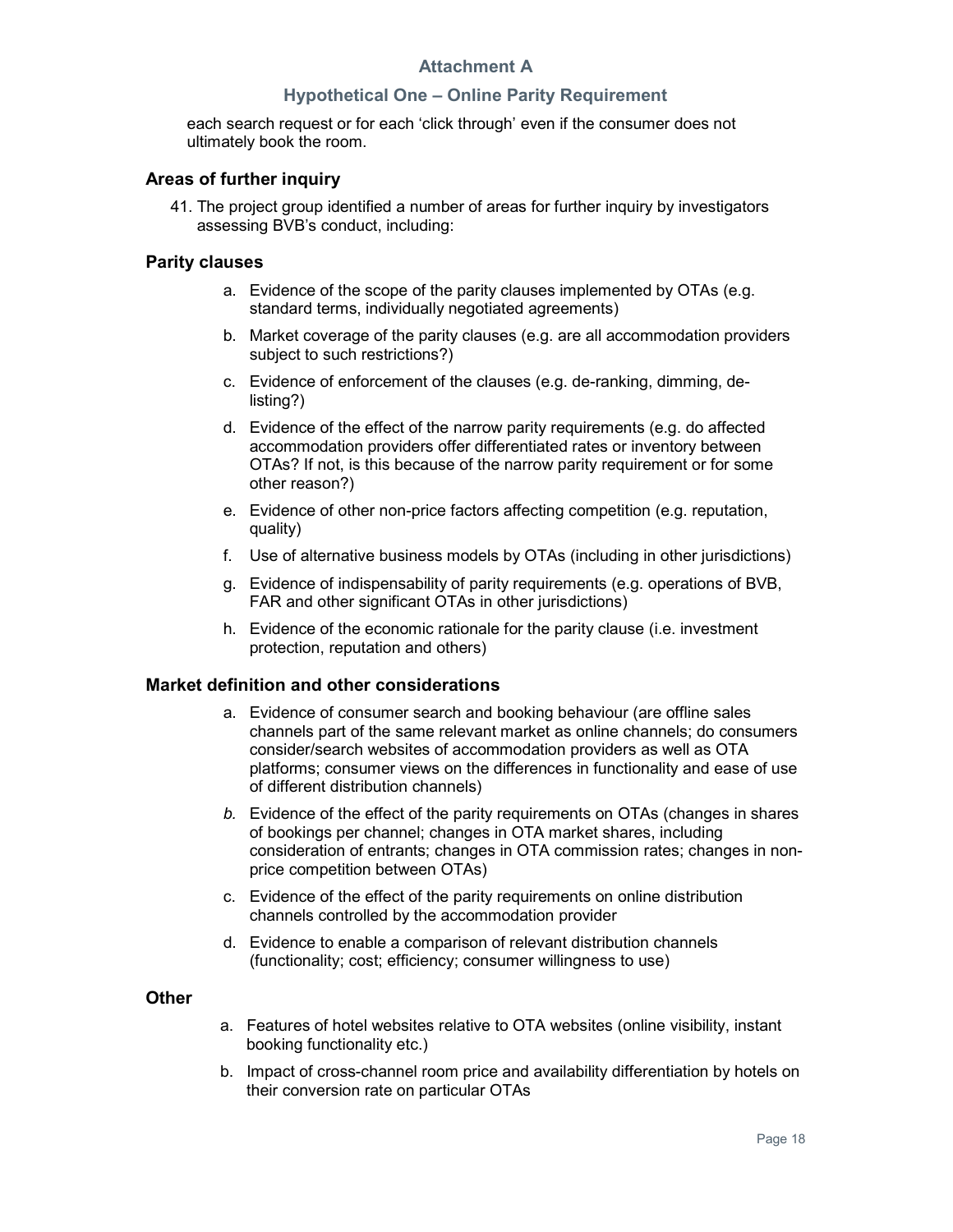## Hypothetical One – Online Parity Requirement

c. Degree of commercial and financial risk undertaken independently by OTAs (are they genuine agents/independent entities for the purposes of competition law?)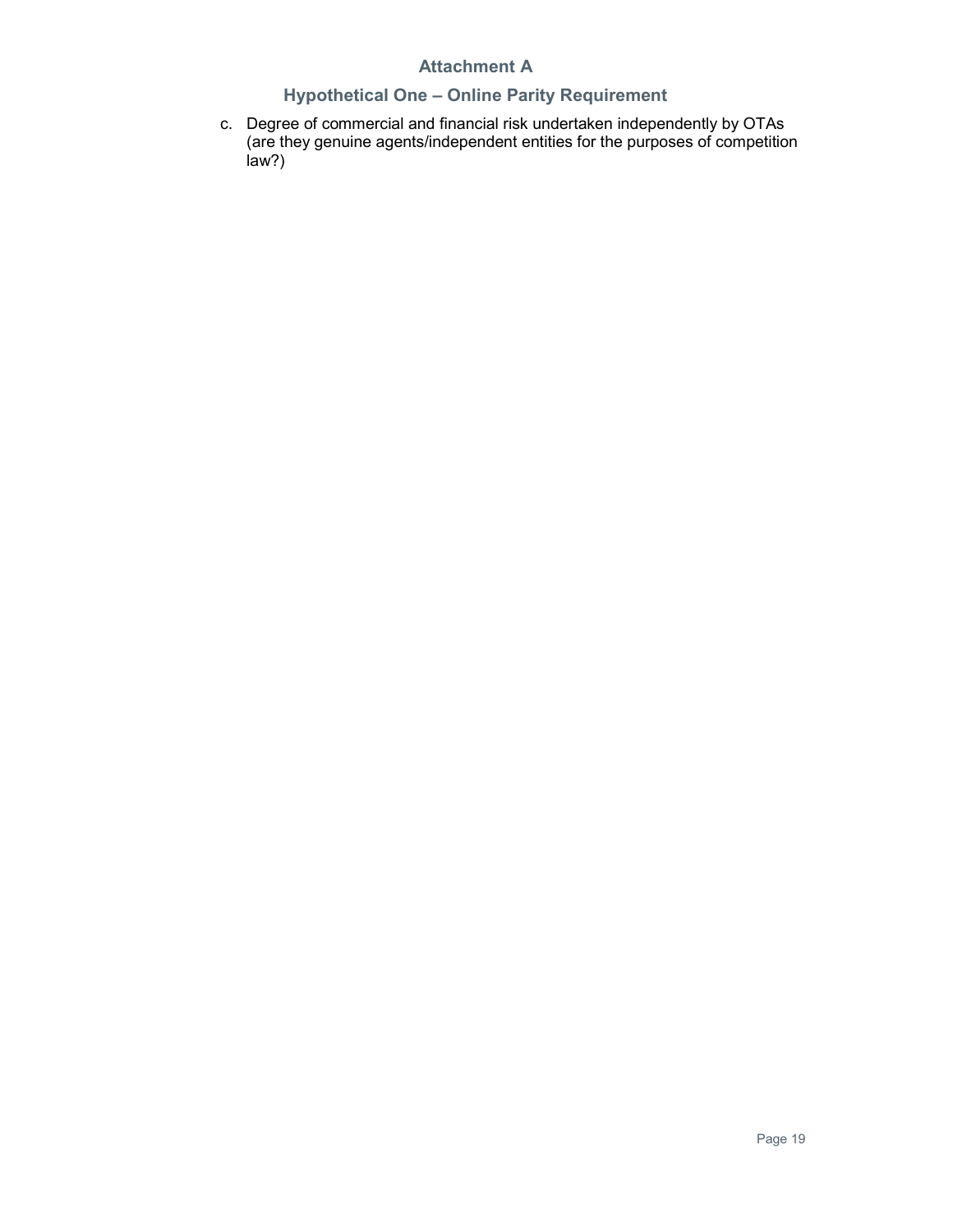Attachment OPR-A – Online Parity Requirement Hypothetical scenario

## Limited Fact Scenario – online parity requirements

Investigation of the effect on competition of parity provisions introduced by online travel agent (OTA) BestValueBed Pty Ltd.

## Background information

## OTAs

- OTAs are intermediary platforms that bring together accommodation providers and consumers who wish to book accommodation.
- OTAs provide an interactive search function, presenting results in an online list. An OTA may display up to 50 results on each page and provides multiple pages of results. The search results are often presented as a list of hotels recommended by the OTA, but the consumer can also choose to have the search results presented according to number of stars, location, price or reviews by previous customers. The order in which the hotels are displayed or "ranked" in the search results is determined by various parameters decided by the OTA. Research into consumer behaviour suggests that a significant number of consumers choose accommodation from within the first section of search results.
- OTAs and accommodation providers negotiate a commission that the OTA will receive for its services when a booking is made via its platform, a higher commission may be agreed where an accommodation provider seeks preferential listing.
- Three OTAs are active in this jurisdiction:
	- $\circ$  BestValueBed (BVB) 25 per cent of total online accommodation bookings in this jurisdiction are made via its platform.
	- $\circ$  Find-A-Room (FAR) 40 per cent of total online accommodation bookings in this jurisdiction are made via its platform.
	- $\circ$  Online Hotel Beds (OHB) a recently launched OTA platform, 10 per cent of total online accommodation bookings in this jurisdiction are made via its platform.

## Parity Agreements

• Parity agreements can take a number of forms, in the context of OTAs they are a vertical agreement between an OTA and an accommodation provider whereby the accommodation provider agrees to offer the OTA at least the same number and type of rooms, and/or at least as favourable a price, as it offers through any other booking channel, including other OTAs and its own website. There are some variations on this model.

## Distribution and Marketing Channels

Accommodation is marketed and distributed in this jurisdiction via a number of online and offline channels.

 Offline: Telephone bookings, 'walk-in' bookings, customer loyalty and reward programs run by accommodation suppliers, bookings made through bricks and mortar travel agents (other than through their online booking platforms) and wholesale tour arrangements.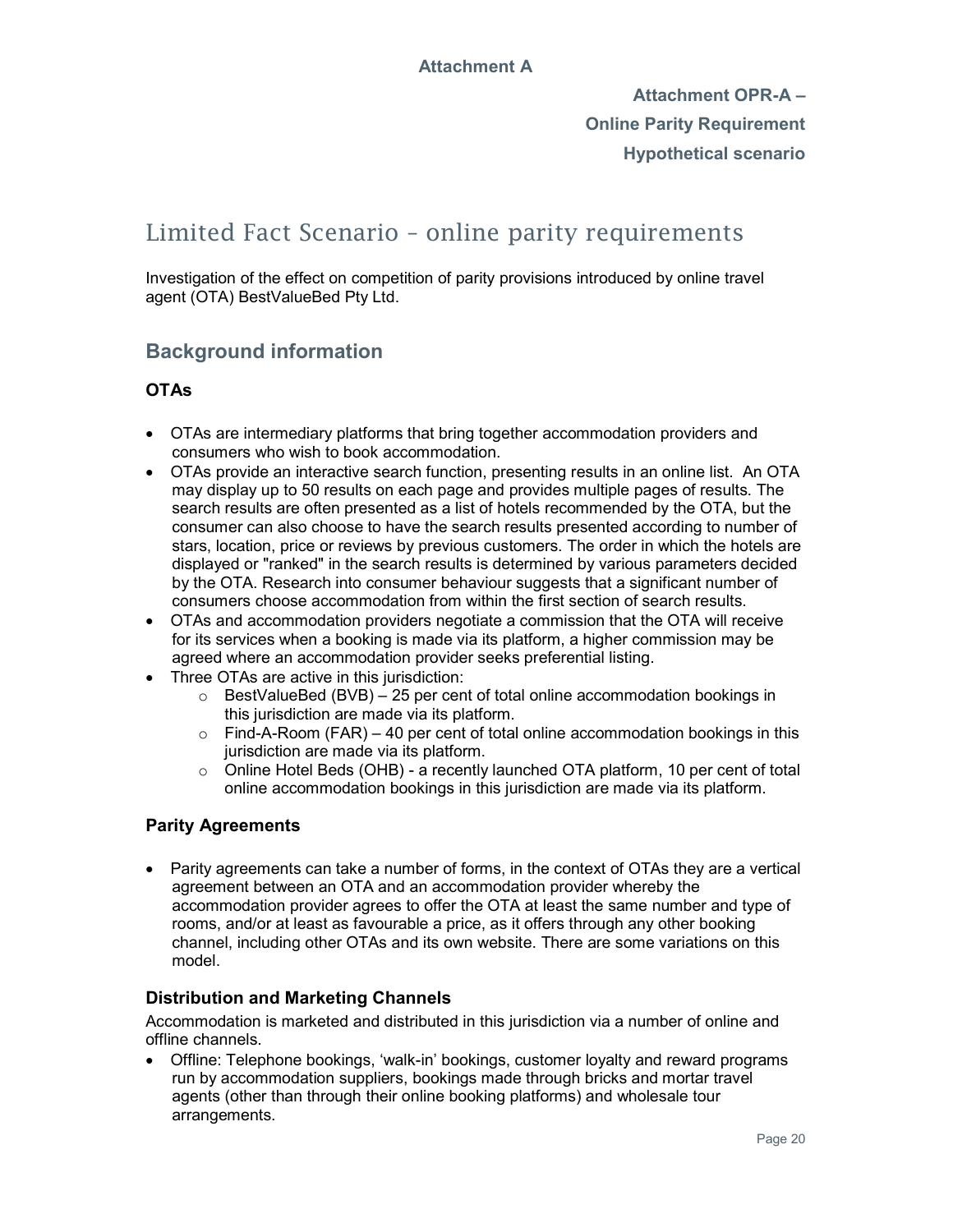Attachment OPR-A – Online Parity Requirement Hypothetical scenario

Online:

- OTAs
- Bricks and mortar travel agencies with an online presence, the number and variety of accommodation providers offered through such agencies is generally more limited than offered by OTA platforms
- Individual hotel websites
- Metasearch websites<sup>5</sup> and
- Purpose Specific and Package Online Agencies<sup>6</sup>.

## Alleged conduct

## Online Hotel Bookings

- Online Hotel Bookings (OHB) operates a locally-based online platform, it began trading in 2015. OBH has approximately 10 per cent of total online accommodation bookings made in this jurisdiction.
- OHB has complained that the parity requirements of BVB and FAR are preventing it from competing effectively with BVB and FAR.
- OHB claims that it is offering a lower commission rate in order to attract accommodation providers to its site. OHB considers that its lower cost service allows accommodation providers to offer lower room rates via its site.
- OHB claims that it wants to grow its reputation as a competitive OTA with consumers and the lower commission rate is a key element in its strategy. OHB claims that hotels are willing to list rooms with it on the basis of the lower commissions but have stated that they are unable to offer lower pricing as sought by OHB as the parity agreements in their supply contracts with BVB and FAR prohibit them from doing so.
- OHB alleges that it is unable to gain market share because the room rates listed on its site are the same as those listed with BVB and FAR. It has argued that this cannot be effectively addressed through marketing or other strategies such as search optimisation.

## Hoolten Hotels

-

- Hoolten Hotels (Hoolten) is a well-known, multinational hotel chain.
- It secures 40% of its bookings through OTA platforms; 15% through its offline loyalty reward program; 10% through traditional travel agents; 15% through its own website; and 20% through offline channels.
- Hoolten uses both BVB and FAR, the commission rates payable by Hoolten in 2014 were 14% and 20% for BVB and FAR respectively.
- In May 2015 FAR introduced the following parity requirements

<sup>5</sup> Metasearch websites allow consumers to search for and compare offers from multiple OTAs and from the hotel itself for the same accommodation product (same hotel, same room type, same dates). Metasearch sites generally do not provide a booking service, but re-direct customers to an OTA or the hotel website to make their booking

<sup>6</sup> Purpose Specific and Package Online Agencies (PSPOA), which offer search compare and online booking services for a range of travel options, including flights, accommodation, car hire and package deals. In addition to independent PSPOAs, this service can be provided through other online avenues such as airline websites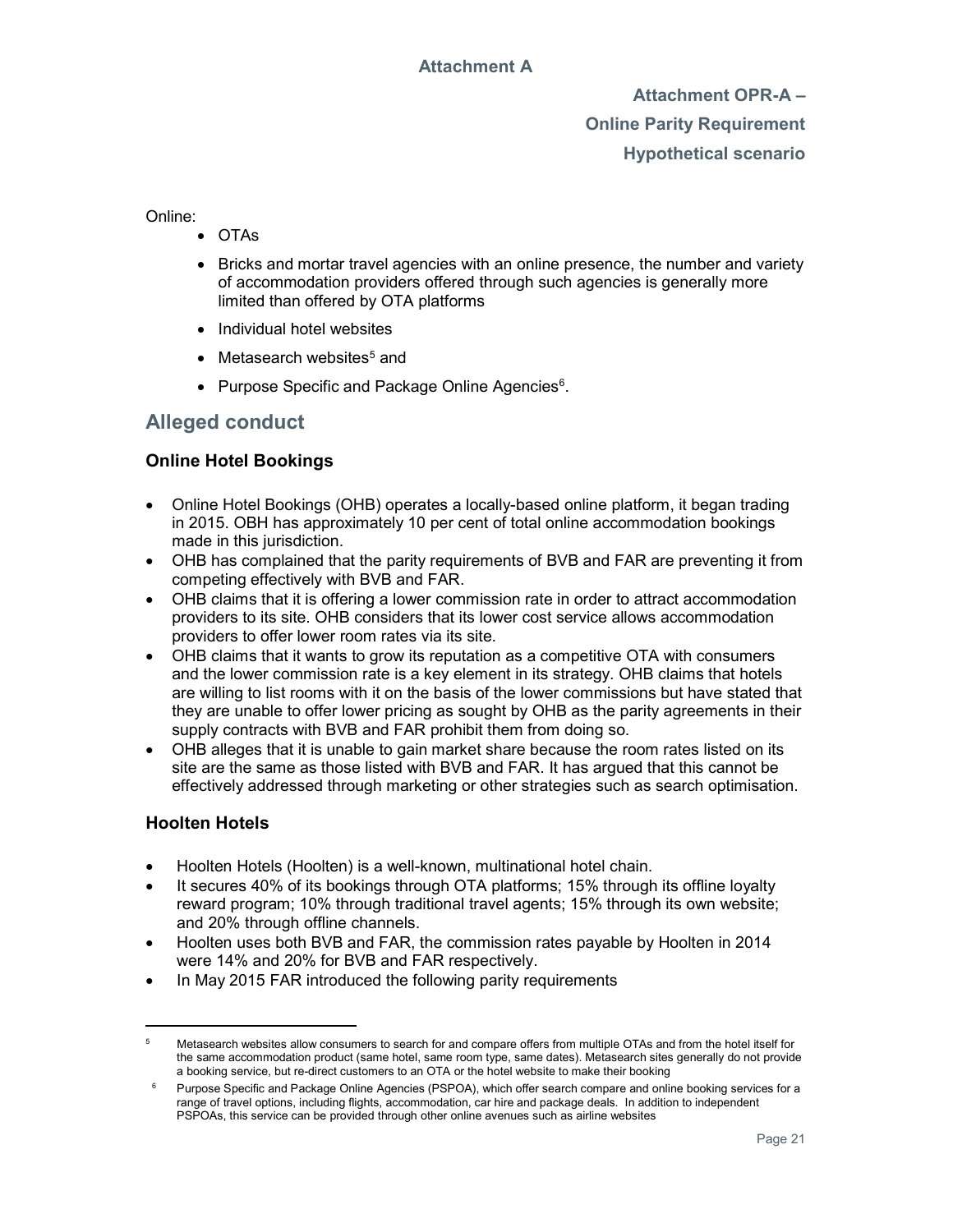Attachment OPR-A – Online Parity Requirement Hypothetical scenario

9.2: The Supplier will offer FAR its rooms and packages at pricing levels equal to or less than those offered directly by the Supplier to consumers through the Supplier's own online and offline channels, including (but not limited to) the Supplier's website, telephone, e-mail and walk-in bookings.

9.3: The Supplier will offer FAR the same number of rooms and packages, and the same types of rooms and packages, as those offered directly by the Supplier to consumers though the Supplier's own online and offline channels, including (but not limited to) the Supplier's website, telephone, email, and walk-in bookings.

In November 2015 BVB introduced the following parity clause:

 15.3.1: BVB requires the Supplier at all times to offer its rooms and packages to BVB at pricing levels equal to or less than those offered by the Supplier through online channels controlled by the Supplier.

- In accepting the 2015 agreement Hoolten negotiated a revised commission with BVB of 12%.
- Hoolten alleges that BVB is seeking to achieve pricing and inventory parity across all platforms.
	- o In March 2016 Hoolten offered a "Family Staycation" promotion offering rooms with free upgrades to consumers who purchased packages through the FAR platform.

Hoolten advises that it had negotiated an advantageous commission rate and search listing with FAR as part of its participation in the promotion on the FAR platform.

- o The Family Staycation promotion was also available through Hoolten's offline channels.
- $\circ$  Three days after the campaign commenced. Hoolten received an email from BVB which advised it had seen Hoolten's inventory package on the FAR platform and requested that Hoolten immediately offer the same inventory on the BVB platform.
- $\circ$  Hoolten declined this request and claims that almost immediately it noticed a significant drop in the number of daily bookings received through the BVB platform. Hoolten has claimed that this was the result of BVB 'dimming' its' listing on the BVB platform – dropping the listing from the first page of search results to the sixth page of search results. Hoolten claims that its bookings through BVB dropped around 40% during the promotional period but returned to normal levels after the promotion ended, and the hotel returned to the first page of BVB's search results.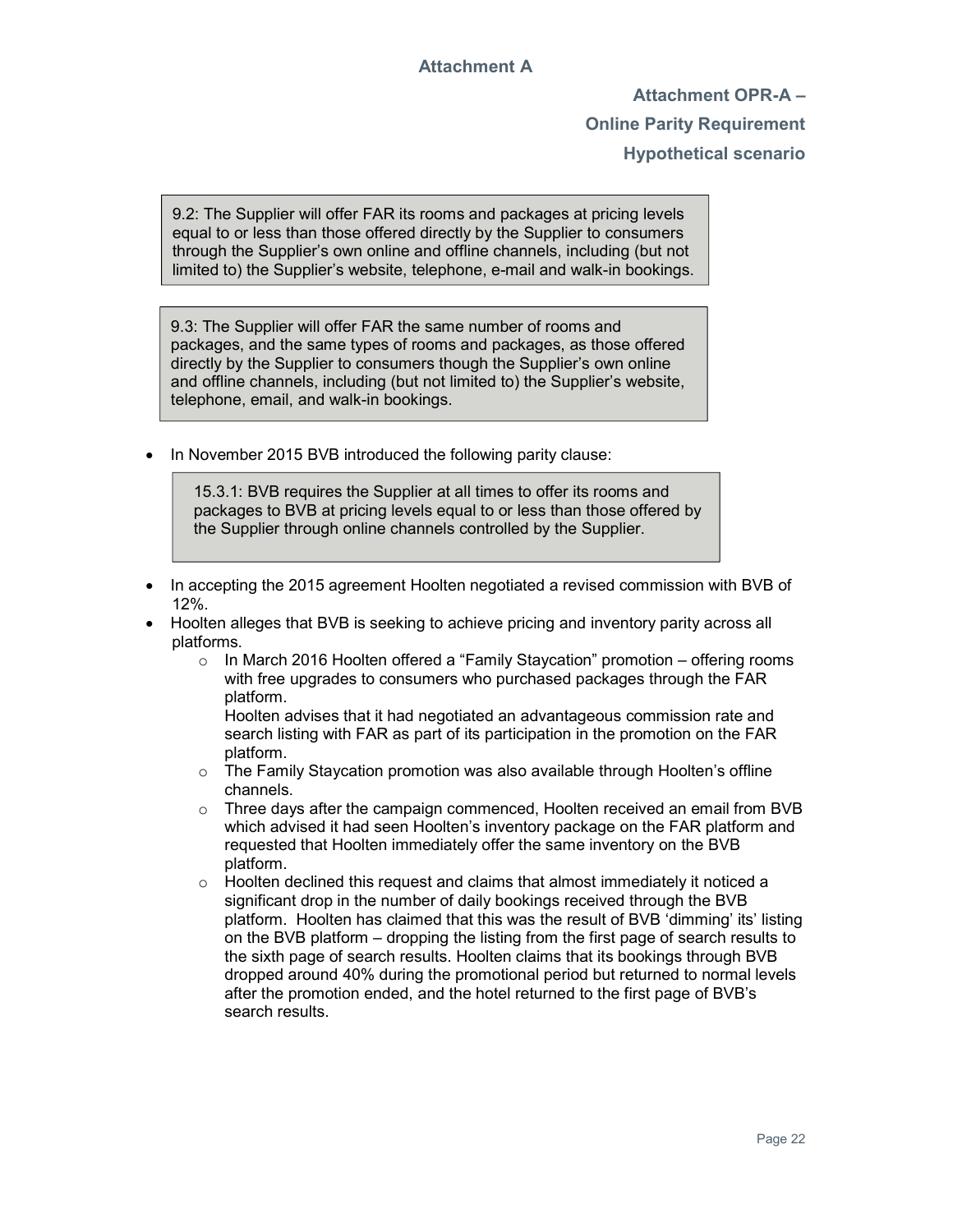Attachment OPR-A – Online Parity Requirement Hypothetical scenario

### Inquiries of BVB

- BVB operates a popular online platform which was established in 2012. In 2016 BVB had an annual turnover of \$US300 million. BVB estimates that 25% of all online travel bookings for accommodation in this jurisdiction are booked through its platform.
- BVB submitted that the primary aim of the parity clause was to address the risk of free riding by accommodation providers on its investment. BVB argued that investment in its platform would be sub-optimal in the absence of the parity clause leading to a loss of consumer benefit.
- BVB argued that its platform provides consumers a valuable 'one-stop shop' where they can search, compare and book accommodation. BVB maintained that without price parity requirements, some of the benefits to consumers would be lost because consumers would need to spend more time searching other platforms to be sure they have found the lowest price. BVB considers that its platform promotes competition between accommodation providers by increasing transparency about prices, quality and availability. BVB maintains that these pro-competitive benefits would be lost if its business model was undermined by the removal of parity requirements.
- In respect of Hoolten's concern that it had been 'dimmed' as punishment for offering a lower price on another platform, BVB maintained that this was the result of a drop off in sales of Hoolten's inventory and the ranking of its less competitive offer relative to other accommodation providers on the platform at the same time.

## Market Research

- Research suggests that consumers in this jurisdiction typically utilise more than one OTA platform when searching for accommodation, switching between platforms to assess price and non-price offerings. Research also suggests that hotels seek to join multiple OTA platforms in order to gain access to each OTA's customers.
- Generally, the proportion of bookings made by consumers directly with an accommodation provider is greater for larger providers due to stronger brand-awareness and repeat bookings driven by customer loyalty programs.
- Various factors can affect the share of accommodation bookings made through online channels, including time of year, location of accommodation and type of accommodation.
- On an annual basis online platforms account for 60% of total accommodation reservations within this jurisdiction. Bricks and mortar travel agencies, including those with an online presence, account for 20% of total reservations, proprietary distribution channels, including hotel websites, telephone bookings and 'walk ins', account for 20% of total reservations.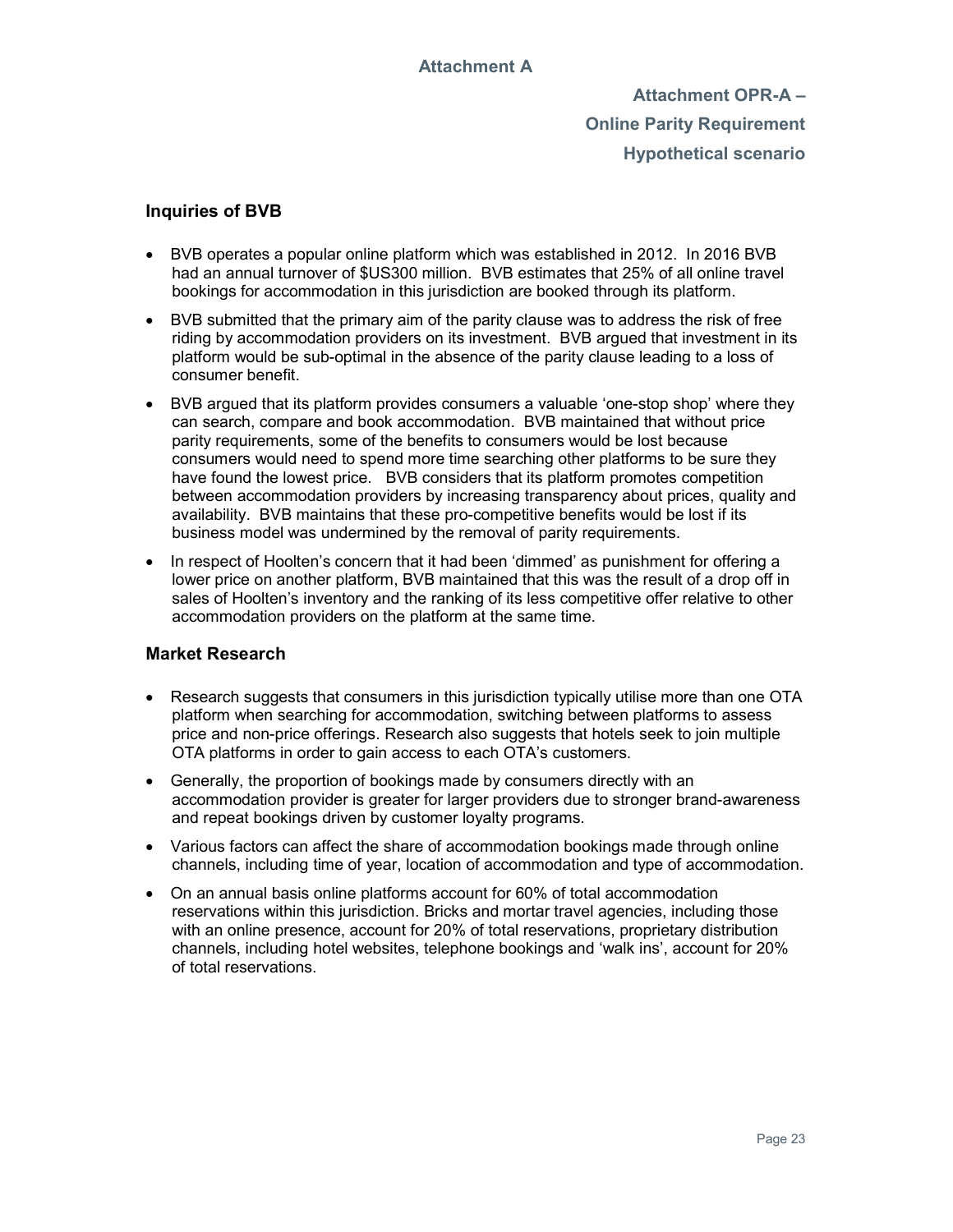## Vertical Restraints Project Group

The UCWG Co-chairs would like to thank the following members and NGAs for their contributions to this paper:

### Competition Agencies

- Administrative Council for Economic Defense CADE, Brazil
- Autorité de la concurrence, France
- Authority for Consumers and Markets, Netherlands
- Bundeskartellamt
- Competition and Markets Authority, United Kingdom
- Competition Bureau, Canada
- Competition Commission, Hong Kong
- European Commission
- Federal Trade Commission, United States
- Japan Fair Trade Commission
- New Zealand Commerce Commission
- Swedish Competition Authority

### NGAs

- Carolyn Oddie, Australia
- Daniel Andreoli, Brazil
- Martim Della Valle, Brazil
- Silvia Fagá, Brazil
- Bernardo Macedo, Brazil
- Joyce Midori Honda, Brazil
- Antonio Di Domenico, Canada
- Rachel Brandenburger European Commission
- Rafael Allendesalzar , Spain
- Grant Murray, United Kingdom
- Daniel Sokol, United States of America
- Robert Friedman, United States of America
- Kitri Gupta, United States of America
- Elisa Kearney, United States of America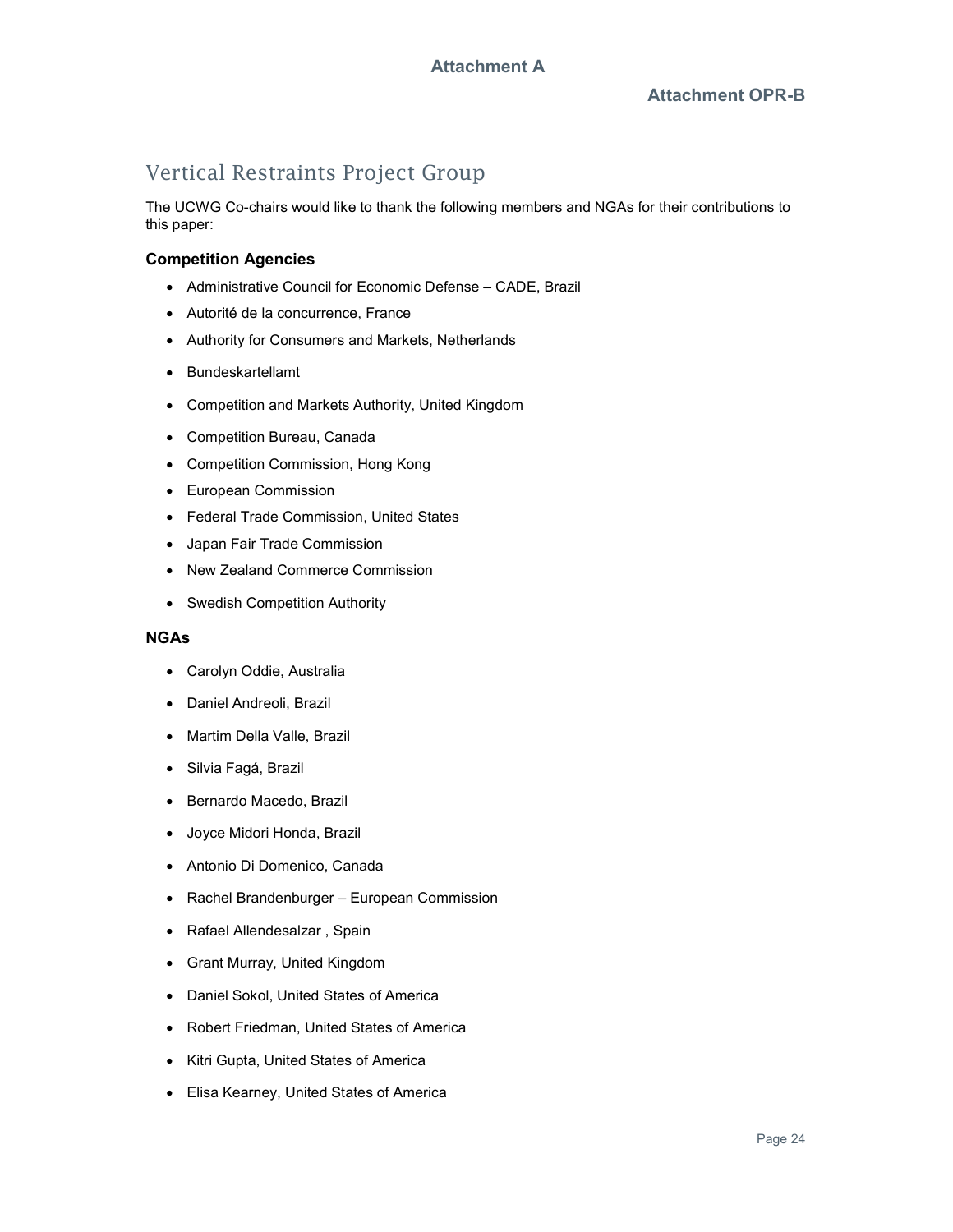## Short summary of legal framework applying in ICN member jurisdictions

## Australia

In Australia the legal framework requires consideration of the effect of the parity requirements on competition, a substantial lessening of competition will give rise to a contravention. The prohibition in Australia does not have direct regard to offsetting efficiencies or pro-competitive benefits. The Australian competition law provides for these factors to be considered under an authorisation (exemption) regime.

## Austria

MFN-clauses (price parity agreements) may be subject to Art 1 Austrian Cartel Act ("ACA") or Art 5 ACA (cartels or abuse of a dominant market position), as well as to Art 101 and 102 Treaty on the Functioning of the European Union.

As in many other EU member states there have been investigations into price parity agreements of OTAs in Austria. Following the public discussions a per se prohibition of price parity agreements used by online booking platforms was introduced into the Austrian Unfair Competition Act ("UCA"). In detail, clause no. 32 of the annex regarding aggressive commercial practices states that "the demand of an OTA against a lodging enterprise not to offer more favourable prices or more favourable conditions as displayed on the booking platform on any other distribution channel, including their own website, is void".

Besides the per se prohibition of the UCA for OTAs, MFN-clauses may be in general assumed to restrict competition and will therefore in many cases fall within the scope of the cartel prohibition as well as, if used by a dominant undertaking, to constitute an abuse of a dominant position. However, a case-by-case analysis of the certain conduct in question will be required regarding possibly applicable exemptions.

## Brazil

Under Brazilian competition law a company is prohibited from unilaterally abusing its dominant position in the market. A dominant position occurs when a company or group of companies is capable of altering, in a unilateral and concerted manner, the market conditions or when it controls twenty percent or more of the relevant market. In assessing whether unilateral conduct is an abuse of a dominant position economic efficiencies will be weighed against the potential anticompetitive effects.

## Canada

In Canada, the Competition Act provides the legal framework for considering parity clauses such as the ones described in this hypothetical. In particular, sections 78 and 79 establish the abuse of dominance provisions. Abuse of a dominant position occurs when a dominant firm or a dominant group of firms in a market engages in a practice of anticompetitive acts, with the result that competition has been, is, or is likely to be prevented or lessened substantially. In order to assess this, the Competition Bureau will look to various factors such as direct and indirect indicators of market power, the primary purpose of the conduct, any pro-competitive or efficiency-enhancing rationale for the conduct, and qualitative and/or quantitative evidence of competitive effects.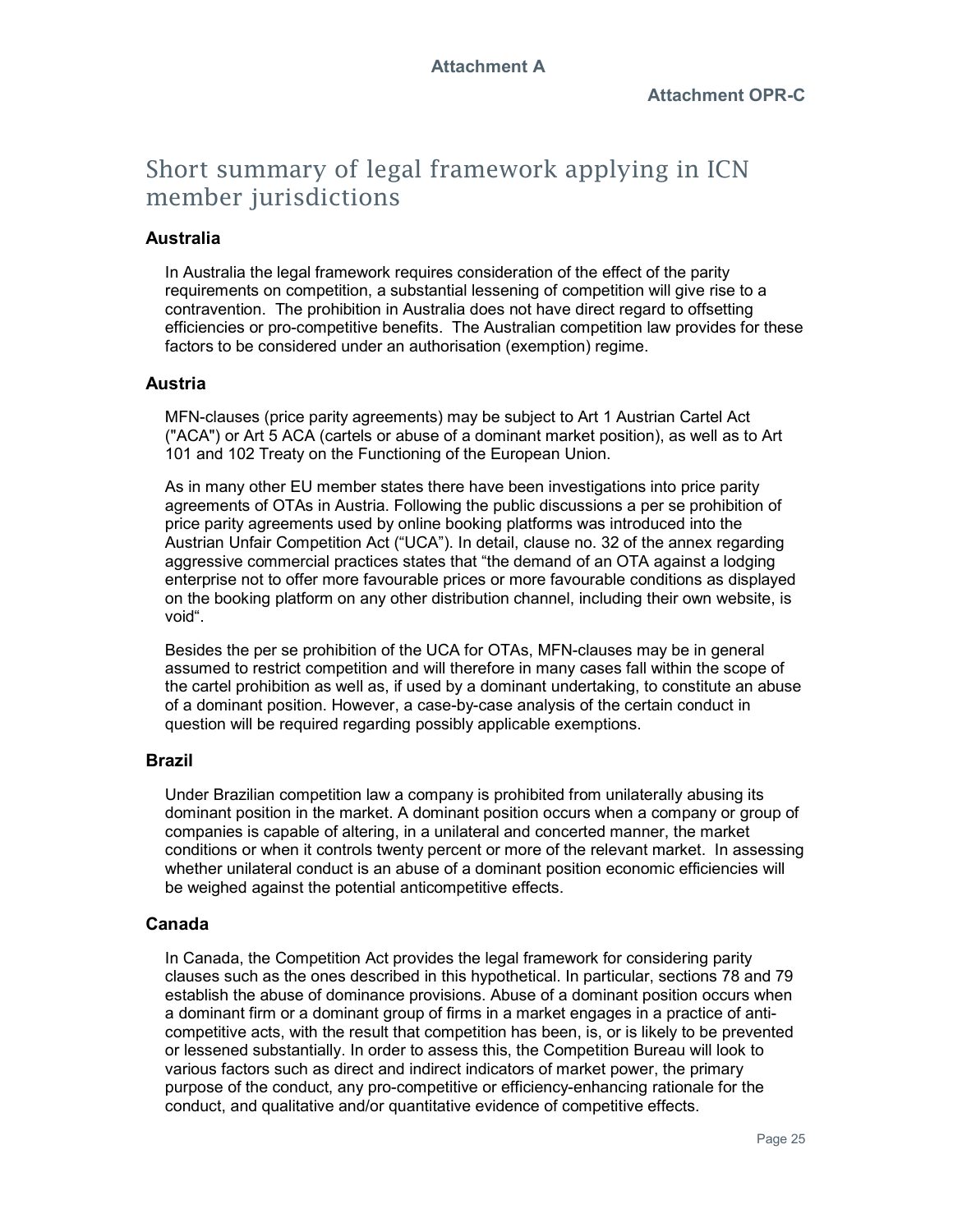### European Union

Article 101 of the Treaty on the Functioning of the European Union ('TFEU') prohibits agreements between undertakings which have the object or effect of restricting competition and which may affect trade between EU Member States. The prohibition does not apply to agreements which satisfy the four conditions of Article 101(3) TFEU, i.e. they produce objective efficiencies; they allow consumers a fair share of the resulting benefits; they do not impose restrictions which are not indispensable, and they do not substantially eliminate competition. The burden of proving a restriction of competition lies with the claimant or enforcing authority; the burden of establishing the Article 101(3) efficiency defence lies with the parties to the agreement.

Retail MFN clauses, such as those in the Online Travel Agents hypothetical, are vertical agreements, i.e. the parties operate at different levels of the supply chain for the purposes of the agreement. Vertical agreements are exempted from Article 101 TFEU by the Vertical Agreements Block Exemption Regulation ('VBER'), provided they do not contain specified hardcore restraints (including retail price maintenance) and provided the market shares of the supplier and the buyer under the agreement do not exceed 30%. Retail MFN clauses are not currently treated as restrictions 'by object' and they are not hardcore restraints under the VBER.

The presumption of legality conferred by the VBER may be withdrawn by a competition authority where it finds that an individual agreement has effects which are incompatible with Article 101(3) TFEU, for example because the agreement makes a significant contribution to a cumulative effect produced by parallel networks of similar agreements. Such withdrawal decisions only produce effects ex nunc.

Outside the VBER, retail MFN clauses are subject to a full effects analysis, taking into account both actual and potential effects. The clauses are considered in their legal and economic context, including the counterfactual scenario. Any potential restrictive effect must be reasonably probable. Relevant factors include the nature and content of the agreement, whether the parties have market power, and whether the agreement contributes to the creation, maintenance, strengthening or exploitation of that market power. This implies that the relevant product and geographic market(s) must be defined. To fall within Article 101 TFEU, any restriction of competition must be appreciable.

### Japan

In Japan the legal framework for considering parity requirements is provided for by the Antimonopoly Act (AMA). Relevantly the AMA provides that a party must not trade with another party on conditions which unjustly restrict any trade or other business activities of that other party. In the context of the parity requirements this requires consideration of whether the provisions have the effect of resulting in substantial restraint of competition, or whether such requirements tend to impede fair competition. This analysis will consider both anti-competitive and pro-competitive effects.

### **Turkey**

The Turkish Competition Authority (TCA) amended of the Guidelines on Vertical Agreements (Guidelines) including the assessment of most favored customer clauses (MFC). The draft Guidelines concentrate on two main aspects of MFC practices; potential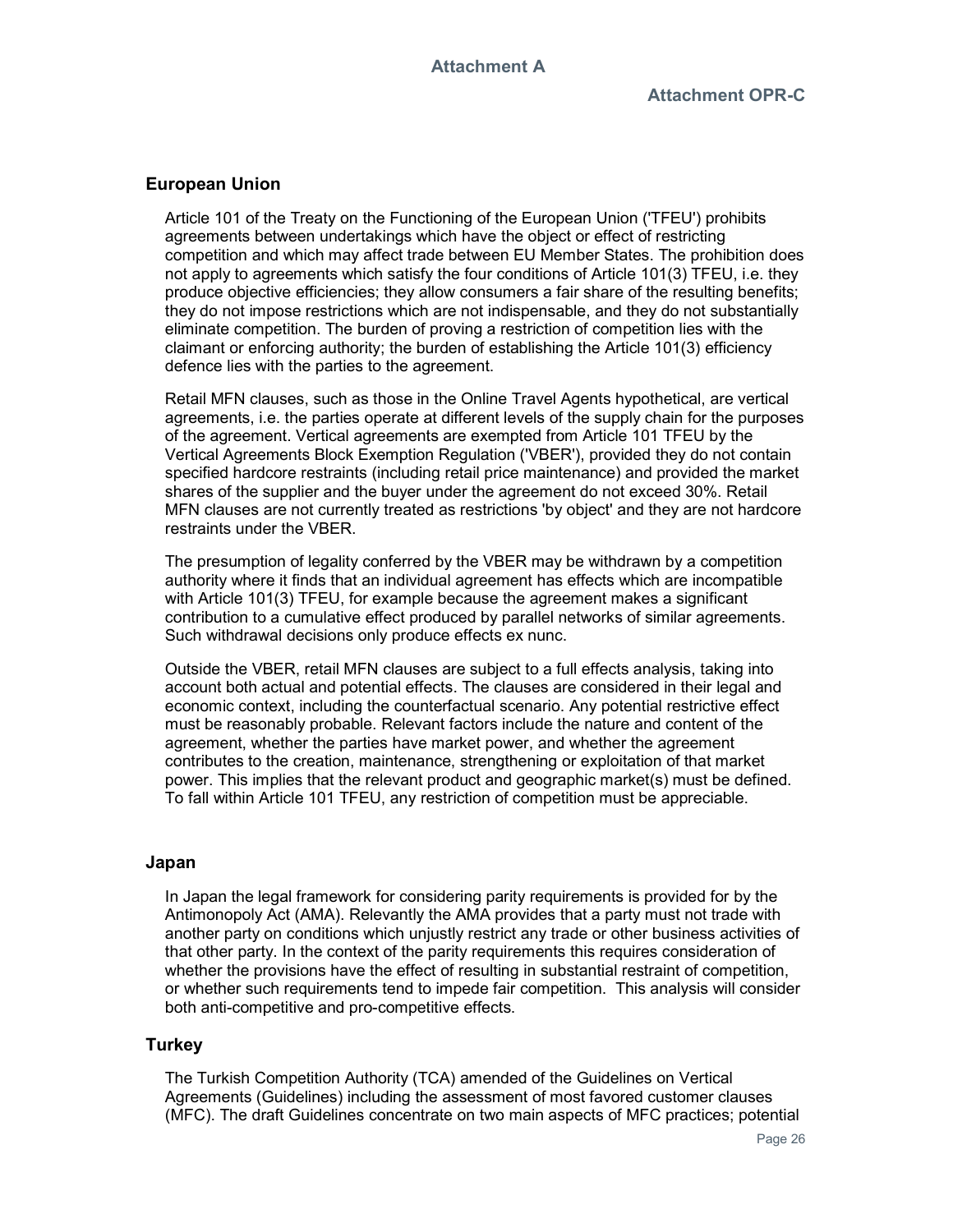price rigidity problems associated with such practices and general approach to MFC practices from the point of view of vertical agreements.

The TCA considers an MFC to be anticompetitive when the parties to the contract have higher market shares compared to the competitors in the market, the concentration level is high and the MFC beneficiary benefits from the clause at all times or the beneficiary punishes the contracted seller by increasing its costs when the contracted seller provides more favorable conditions to the competitors of the MFC beneficiary.

### United States of America

Rule of reason - takes into account both the anti-competitive effects and the procompetitive benefits of the conduct. Common considerations under a rule of reason analysis include the market power of the entities involved, the scope of the restraint, the number of entities within the market adopting the restraint and the restraint's source. The rule of reason approach considers whether the restraint is reasonably necessary to achieve the pro-competitive benefits.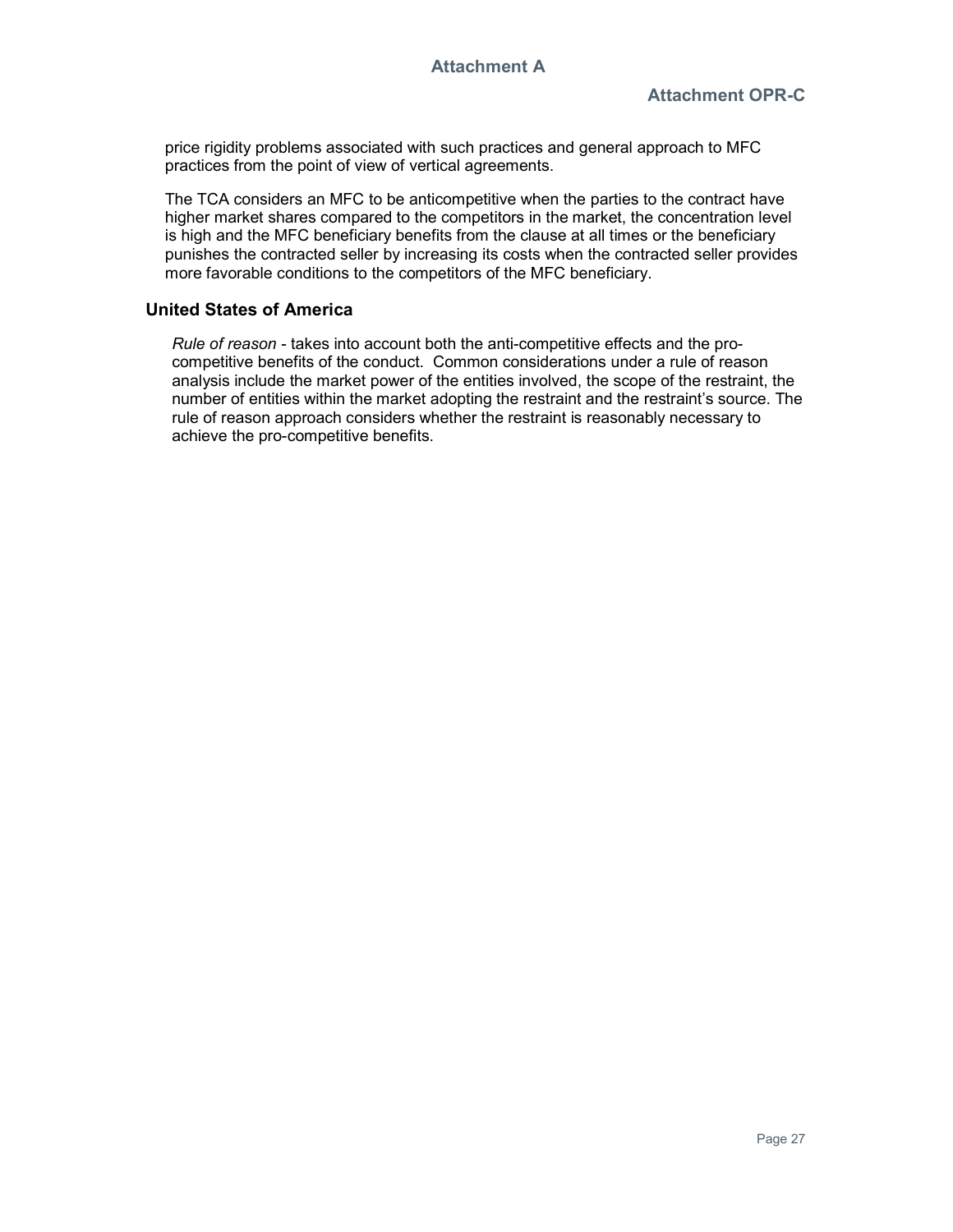# Vertical Restraints Project

## Hypothetical Two – Online Sales Bans

## Introduction

- 1. A small group of volunteers from competition authorities and NGAs (the "project group members", see **Attachment OSB-A**) has considered the second of the two hypothetical scenarios prepared as part of the vertical restraints project. The second scenario provided to the project group is set out at Attachment OSB-B.
- 2. The hypothetical considers ban on selling through online third-party platforms and online advertising ban. The project group has been invited to consider:
	- 4. possible theories of harm;
	- 5. arguments about pro-competitive effects that may be presented and factors relevant to these arguments; and,
	- 6. areas of further inquiry by investigators.
- 3. This report provides an outline of matters considered relevant by the project group members in assessing the hypothetical restrictions. The report seeks to highlight approaches to assessing them, including areas of divergence, however without identifying the views of contributing members of the project group.
- 4. A disclaimer applies: not all members of the project group agree that all of the factors and considerations summarised below are appropriate because project group members may evaluate them in different ways.

## Overview of hypothetical scenario and restrictions

- 5. The hypothetical concerns various selective distribution agreements between three major manufacturers of baby strollers and their authorised retailers (both brick and mortar and online). By assumption, these agreements are generally considered legal. However, complaints have been received alleging that additional restrictions imposed by the three major manufacturers on their authorised retailers are contrary to competition law. The restrictions include the following:
	- a) Babydream (20% market share) prohibits all sales on third-party platforms and has a complete online advertising ban;
	- b) Wheelies (>30% market share) allows sales to third-party platforms if the platforms comply with the same conditions imposed on the retailers themselves; and
	- c) Sport 2001 (>30% market share) only allows lower/discounted goods to be sold by retailers on third-party platforms but sells all products itself on third-party platforms.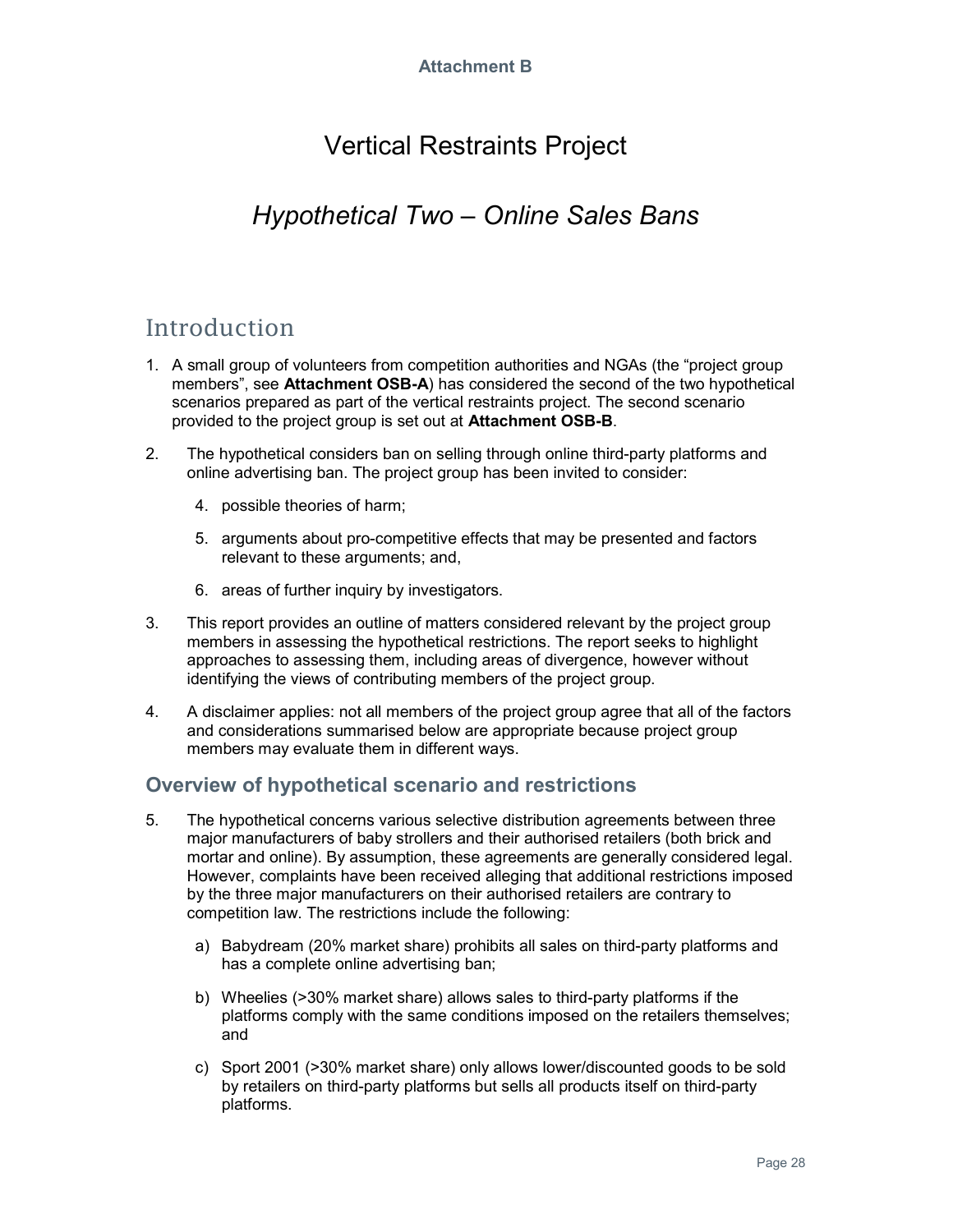### Hypothetical Two – Online Sales Bans

6. Between 2015 and 2017, the proportion of online sales of total sales of baby strollers has gradually increased (20%  $\Rightarrow$  30%  $\Rightarrow$  35%) and the proportion of online sales via third-party platforms has increased as well (20%  $\Rightarrow$  30%  $\Rightarrow$  40%). The retail landscape is populated by five large brick-and-mortar retailers, two large third-party platforms and other small online/offline retailers.

## Legal frameworks

- 7. While different legal frameworks apply across ICN member jurisdictions, these frameworks generally include a form of effects test when assessing the above mentioned restrictions. In some cases, the framework also envisages per se prohibitions, the existence of presumptions of illegality and exemption for certain categories of agreements under certain conditions.
- 8. The restrictions at stake have been analysed by project group members under the general framework concerning agreements/restraints (in particular vertical). Some other members also applied the framework of abuse of dominance.

## Relevant market

- 9. Responses received from the project group members noted that further information would be required in order to formulate the relevant product market definition while the geographic scope is assumed to be national in the hypothetical scenario. For the purpose of preliminary considerations the project group agreed that the market for the retail sale of baby strollers is a differentiated product market where brand image and reputation may play a role. In this regard, relevant issues to be further analysed in the context of market definition are whether:
	- discounted products are viewed to be substitutes to luxury baby strollers;
	- brick-and-mortar retailers are in the same product market as the online distribution channels; and,
	- third-party online platforms are in the same product market as other online distribution channels.

## Theories of harm and pro-competitive effects

- 10. Some members of the project group commented that the above mentioned restrictions can have a detrimental impact on competition. At a high level, members of the project group have indicated the following possible theories of harm which would have to be corroborated by the specific facts of the case at hand:
	- a) Reducing intra-brand competition: restricting online sales through third-party platforms and online advertising can soften the pressure on retail prices and protect existing sales channels from competitive pressure from online channels, by directly limiting the choice of online consumers. This theory can be more plausible if the manufacturer sells online, since these restrictions can protect the manufacturer's own online channel from competitive pressure by other online retailers.
	- b) Softening inter-brand competition: if sales through third-party platforms is an important means of competition among the three manufacturers and their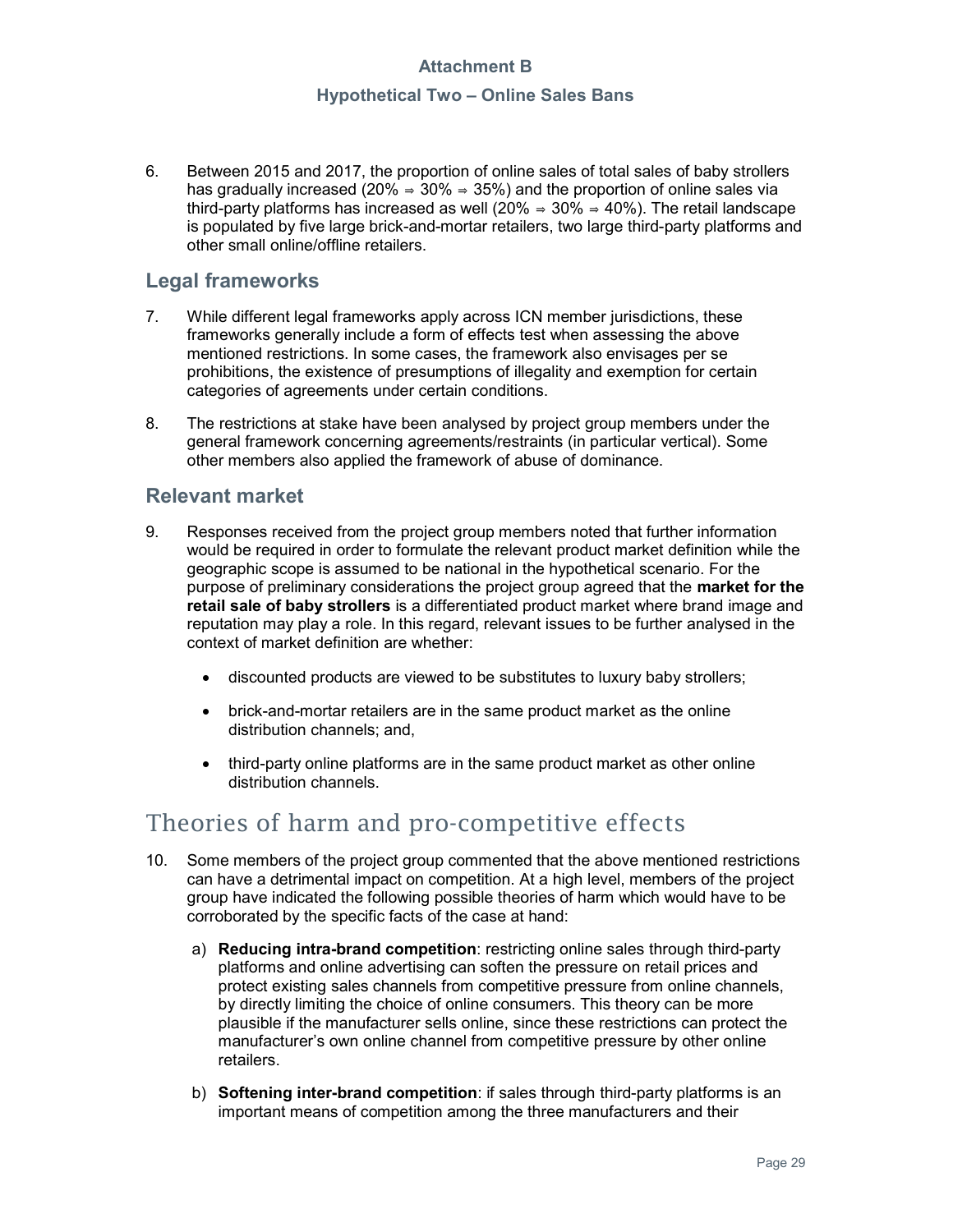### Hypothetical Two – Online Sales Bans

respective retailers, the cumulative effects of above restrictions could limit competition across manufacturers under certain conditions, e.g., if brands are in the same relevant product market despite product differentiation and competition from other online channels and offline sources do not provide sufficient competitive constraints (see also paragraph 44).

- c) Foreclosing existing or potential competition (in particular, through third-party platforms but also other online channels) in the relevant market, especially in the long run, and this concern was raised by one member adopting a framework based on abuse of dominance. The general theory of harm suggested in this case is whether manufacturers are leveraging their position in the upstream market, i.e., the manufacture and wholesale of baby strollers, to give themselves advantages over their rivals in the downstream market, i.e., the retail sale of baby strollers to final consumers.
- d) Market partitioning where appropriate: in the context of the EU framework, these restrictions may partition national markets according to national borders and frustrate the EU objective of achieving an integrated EU single market for the benefit of consumers.
- 11. However, some other members did not envisage any competition concerns. In particular, they stated that the complaints do not suggest that there is a horizontal agreement at any level of distribution, or that any of the manufacturers is engaging in anticompetitive conduct (through vertical restraints or other means) that hinders the ability of manufacturers to distribute their products or the ability of any retailers to compete.
- 12. By focusing only on inter-brand competition, these members stated that the restrictions imposed by the three manufacturers might be reasonably necessary to maximize efficiency across all distribution channels, identified in the number of five: 1) manufacturer websites, 2) large third-party online platforms, 3) smaller websites, 4) large brick-and-mortar retailers, 5) small brick-and-mortar retailers. All identified channels appear to be significant, with at least three competitors: therefore, competition in stroller distribution appears to be structurally competitive. Moreover, these members noted that the interests of retailers and manufacturers are never completely aligned and they might diverge significantly when a large portion of a manufacturer's sales do not go through the retailers.
- 13. One member recognised that while intra-brand competition is reduced by such restrictions, the information provided suggested that inter-brand competition could be expected to constrain the effect of the restraint in the retail market. This member considered that the effect on competition in the retail market for baby strollers was unlikely to be of a sufficient magnitude to warrant intervention.
- 14. In terms of pro-competitive effects or business justifications, members of the project group stated that the above restrictions can contribute to the promotion of competition on other factors than price:
	- a) They can help protect brand image and the position of brand across the various distribution channels (e.g., creation of an environment meeting consumer's expectations on product information, services, etc.).
	- b) They can help to ensure quality of pre- and post-sale services (e.g., safety demonstrations). The services offered by third-party platforms are not controlled by the manufacturers, which often do not have a contractual relationship with the online marketplaces, allowing the former to enforce qualitative criteria on the latter.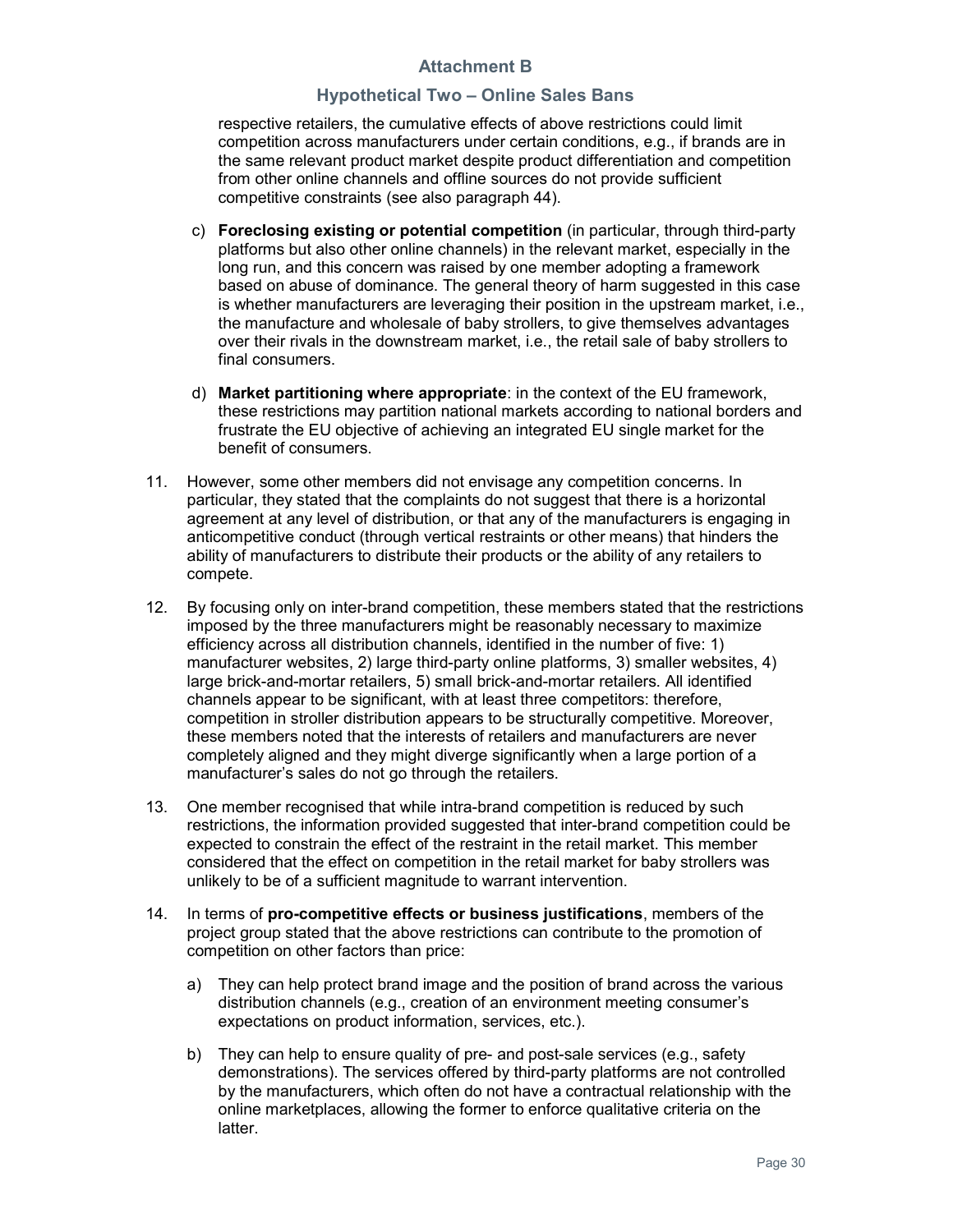### Hypothetical Two – Online Sales Bans

- c) Additional potential justification (which could be brought up by manufacturers) could include the reliability of the platforms for delivery and payment.
- 15. While the above theories of harm and pro-competitive effects apply generally, considerations with respect to the particular restrictions adopted by each of the three manufacturers may differ as described in the subsequent sections. The key issues raised by the hypothetical restrictions in question are related to the impact of ecommerce on distribution networks and competition more generally:
	- a) The trade-off between price versus non-price competition. E-commerce has the potential to intensify price competition through increasing the number of participants in the market and easier price comparisons by consumers. While price is often the key parameter for (online) retailers, manufacturers are also concerned with other factors, such as brand image, quality and innovation, which are potentially undermined by the free-riding problem. As a result, manufacturers may consider (some) online sales restrictions as necessary to better control for these other factors and preserve investments in high-level presale services, promotion and advertising. In other words, online sales may improve price competition while reducing non-price competition at retail level (absent manufacturers restrictions) and the former effect will not always be more important than the latter, both for firms and consumers.
	- b) The importance of intra-brand competition versus inter-brand competition in the assessment of the consumer welfare effects. In jurisdictions where the focus of the assessment is mainly on inter-brand competition, restrictions on online sales can be problematic only if there is market power at the manufacturing level. In jurisdictions focusing also on intra-brand competition, online sales restrictions at the distribution level affecting retailers selling products of the same brand can raise competition concerns.

## Babydream's ban on selling to third-party platforms and wide ban on online advertising

16. Babydream prohibits all sales on third-party platforms and has a complete online advertising ban, including on retailers' own website<sup>7</sup> and through the use of price comparison websites; in particular Babydream retailers are prohibited from using search advertising (i.e., from using/bidding on search ads for Babydream brand name). Members of the project group held different views on the potential competitive impact of the Babydream's restrictions. These views are summarised below.

### View 1: no impact on retail competition

-

17. Some members of the project group, whose competition law focuses on inter-brand competition, noted that it is unlikely that these restrictions would violate competition law, absent any harm to inter-brand competition. They noted that both restrictions on online sales through third-party platforms and online advertising are unlikely to have material consequences for the viability of third-party platforms because its market share is 20%: the other two manufacturers, accounting more than 60%, allow the sale of baby strollers via third-party platforms under certain conditions. It was noted that, even when assuming that that Babydream's restrictions may undermine the viability of third-party platforms, such scenario is unlikely to materially harm inter-brand

 $7$  That is, retailers can sell Babydream products through their webstore/app but only if consumers actively search for them e.g. they are not able to promote them on their own webstore/app.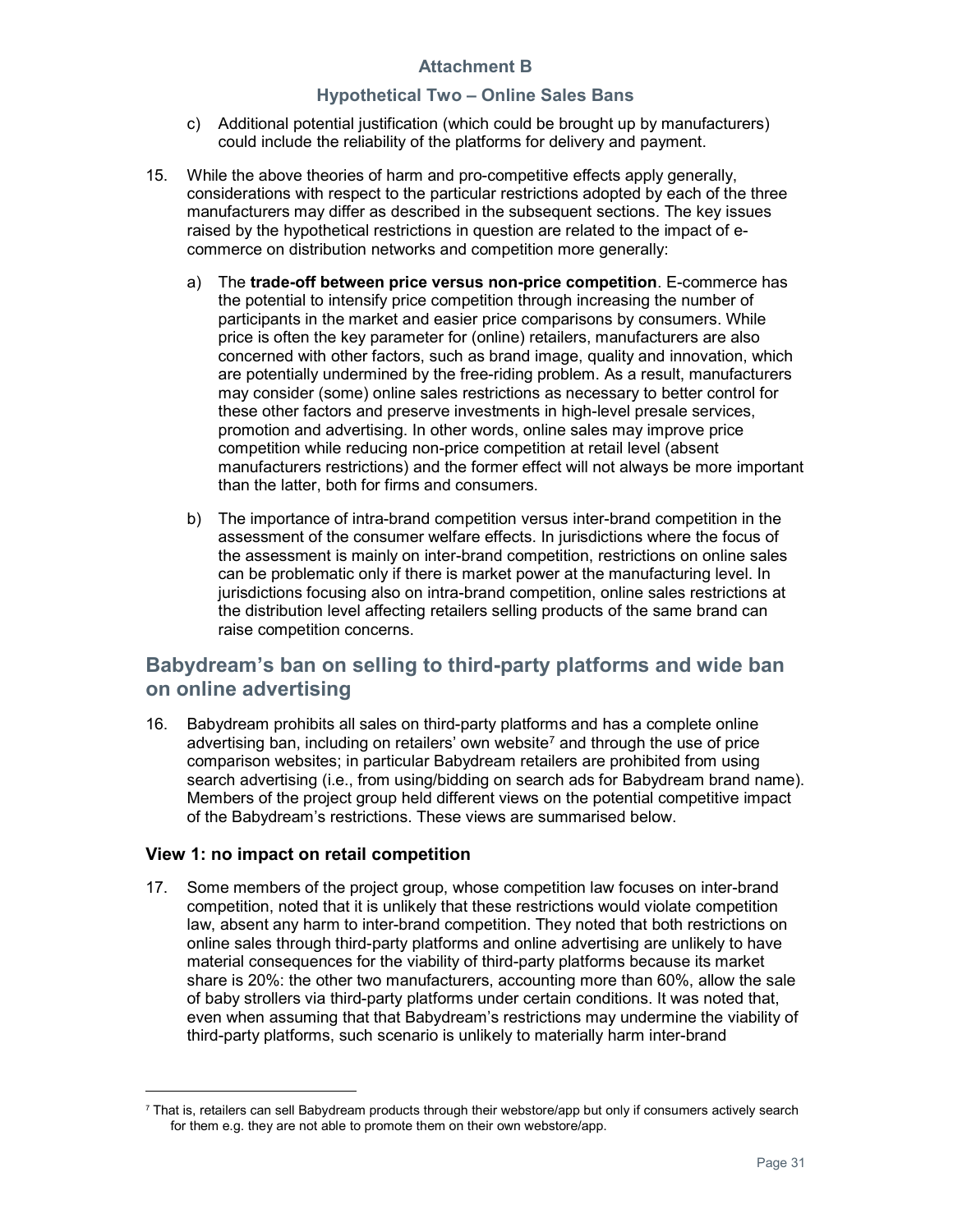### Hypothetical Two – Online Sales Bans

competition due to limited market share of the third-party platforms (they account for 14% of total sales).

18. Some members of the project group recognised the importance of intra-brand competition and, in relation to the ban on online sales via third-party platforms, noted that the investigation would - based on the applicable case law in the jurisdiction - in a first step require an assessment of the necessity and proportionality of the restriction within the selective distribution system and only in the second step an analysis of the potential restriction of competition. They stated that the ban on online sales via third-party platforms is likely to be viewed as a legitimate requirement justifying the reduction in price competition, such as maintaining Babydream's brand image for high quality products and to protect investments by its retailers in pre- and post-sale services. According to the facts of the hypothetical, consumers attach a high importance to brand image and safety of the product and third-party platforms may offer less competition on these non-price dimensions. In addition, the ban is applied uniformly across the distribution network and Babydream itself is not selling to thirdparty platforms. Therefore, absent any contractual relationship between Babydream and third-party platforms, it might be difficult for Babydream to enforce even less restrictive qualitative criteria and monitor them on third-party platforms. Based on these considerations, the ban would meet the first step requirement and a further analysis of a potential restriction of competition would be unnecessary.

### View 2: detrimental impact on retail competition

- 19. One member of the group noted that the total ban on **online sales via third-party** platforms could be a restriction that is presumed to have severely anticompetitive effects, irrespective of the market share of the firm concerned. In assessing the necessity and proportionality of the restriction, this member considered that such restriction in selective distribution systems could be justified only for luxury goods for which brand image and reputation are a distinct feature, a view that was not shared by other members (see paragraph above). It argued that in the market for the retail sale of baby strollers, brand image and reputation could be achieved with less restrictive means, e.g., quality requirements for the third-party platforms. In addition, it observed that severity of such restriction has to be analysed in light of the growing relevance of online platforms as gateways to end customers, especially for small and medium-sized online retailers, as it can be derived from the hypothetical facts.
- 20. In relation to the wide ranging online advertising ban, some members of the project group conducted a similar type of assessment suggested for the online sales platform ban (see paragraph 18), i.e., an evaluation of necessity and proportionality of the clause within the selective distribution system, concluding that such ban is likely to go beyond what is necessary to achieve a legitimate aim. For these members, such a wide online advertising ban does not appear to pursue any legitimate objective of promoting brand image or investing in safety demonstrations. On the contrary, its main purpose appears to be the reduction of (i) competitive pressure by authorized retailers on Babydream's own online retail activities and (ii) Babydream's bidding costs in the case of online search advertising. It would therefore likely amount to a restriction of competition, on its own or in conjunction with the online sales platform ban.
- 21. According to these members, while Babydream retailers are in principle able to sell its product on their websites and presumably their websites comply with Babydream's qualitative criteria, they are prevented from actively approaching customers via targeted online advertising or by generally advertising for their website online. Thus, retailers would not be able to generate any meaningful traffic on their websites, as the ban undermines their ability to attract consumers to their websites: consumers searching for Babydream's baby strollers would be unable to locate the online offers of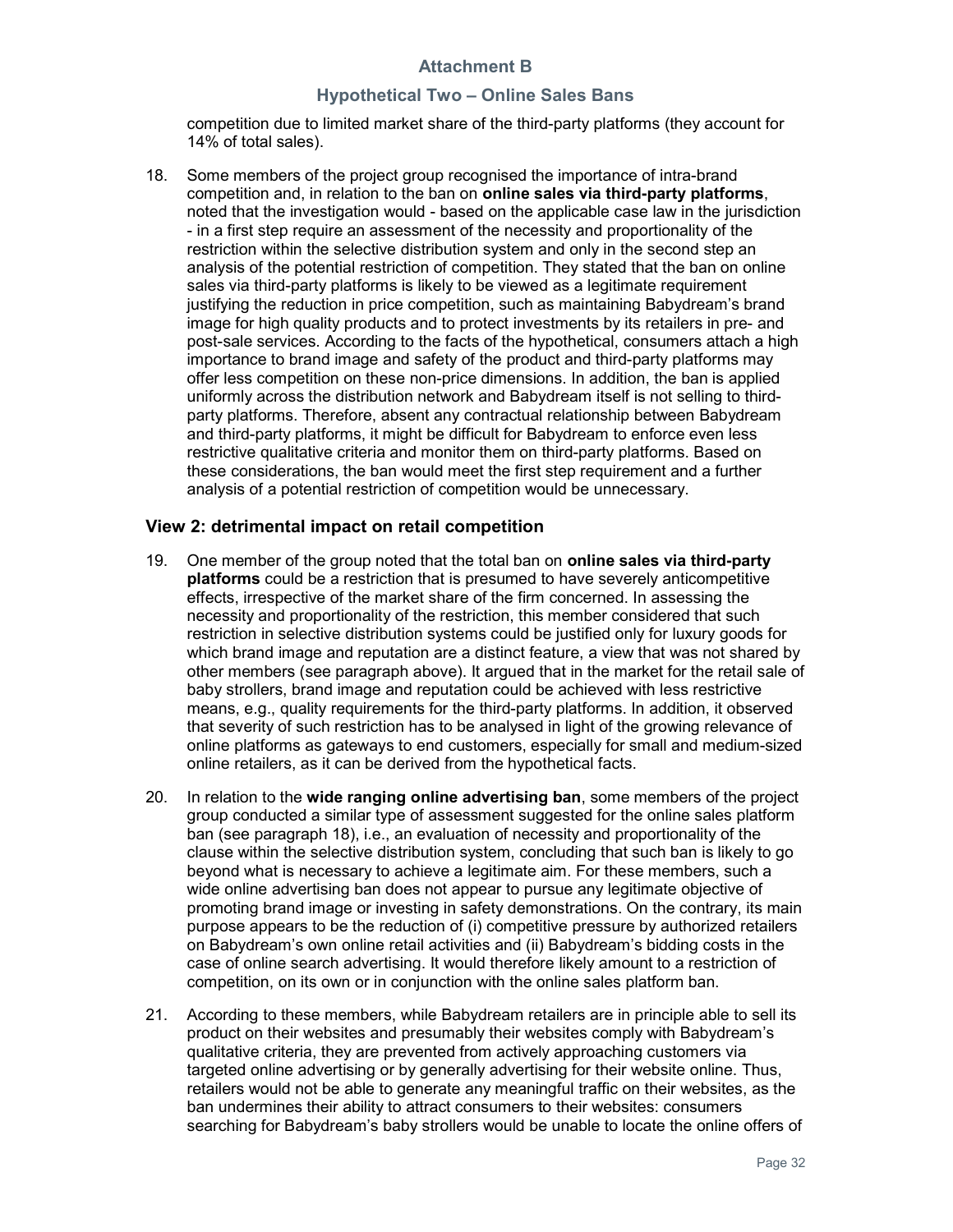### Hypothetical Two – Online Sales Bans

the retailers. Furthermore, it was noted that such restrictions may distort competition in relation to the acquisition of online search terms, by preventing a retailer from participating in an auction for search terms that are likely to capture the Babydream brand name or its particular products. In conclusion, the advertising ban could limit intra-brand and possibly inter-brand competition and, in the European context, partition markets (by reducing the ability of retailers to advertise and sell to customers outside their area of activity and cross border between Member States of the EU, using internet).

- 22. One member noted that, if the relevant market is considered to be the online retailing segment comprising manufacturers websites, retailers' websites and third-party platforms, all Babydream's restrictions can be caught under the provisions prohibiting: exclusive dealing with the ultimate objective of excluding online distribution channels (third-party platforms) through input foreclosure; and/or, discriminatory practices. In particular, under the exclusive dealing provision, such restrictions would be "per se" illegal, i.e., without any further examination from the competition agency which would use a rule of reason approach to analyse them under the discriminatory practices framework.
- 23. Finally, for some members of the project group, an **effects-based approach** is needed to assess whether the impact of Babydream restrictions is detrimental on retail competition as described in paragraph 10 above, points a), b) and c).
- 24. One member applying the abuse of dominance framework highlighted that it would be necessary to assess whether: i) Babydream has market power in the upstream market according to the leveraging theory mentioned in paragraph 10 c) above; ii) the intent behind Babydream's restrictions is to exclude online third-party platforms in the downstream markets; and, iii) the effects of the conduct.
- 25. In any event, the effects based approach would require further analysis on factors listed in the section below.

## Areas of further analysis

- 26. For a more comprehensive effects-based analysis on the impact of Babydream restrictions on retail competition, project group members highlighted several factors requiring further investigation which can be grouped as follows:
	- a) Intra-brand competition analysis: e.g., difference in prices between strollers sold directly by Babydream and those sold by authorised retailers; analysis of consumer ability to find the online offers of authorised distributors (e.g., how often consumers use price comparison websites and their relevance); importance of online advertising to intra-brand competition; more generally, analysis of sales data to evaluate the effects of the restrictions, especially on online retailers who do not have brick-and-mortar stores: for instance, the analysis of intra-brand competition for Wheelies baby strollers (which are not constrained) could represent a good counterfactual scenario to assess the effects of Babydream's restrictions; comparison with other geographic markets where restrictions do not apply;
	- b) Competition analysis of the distribution channels: whether retail competition from offline sources or non-platform online sources are good substitutes for retailing through platforms.
	- c) Inter-brand competition analysis: substitutability of Babydream baby strollers with rival brands sold through platforms or through any other means, from a consumer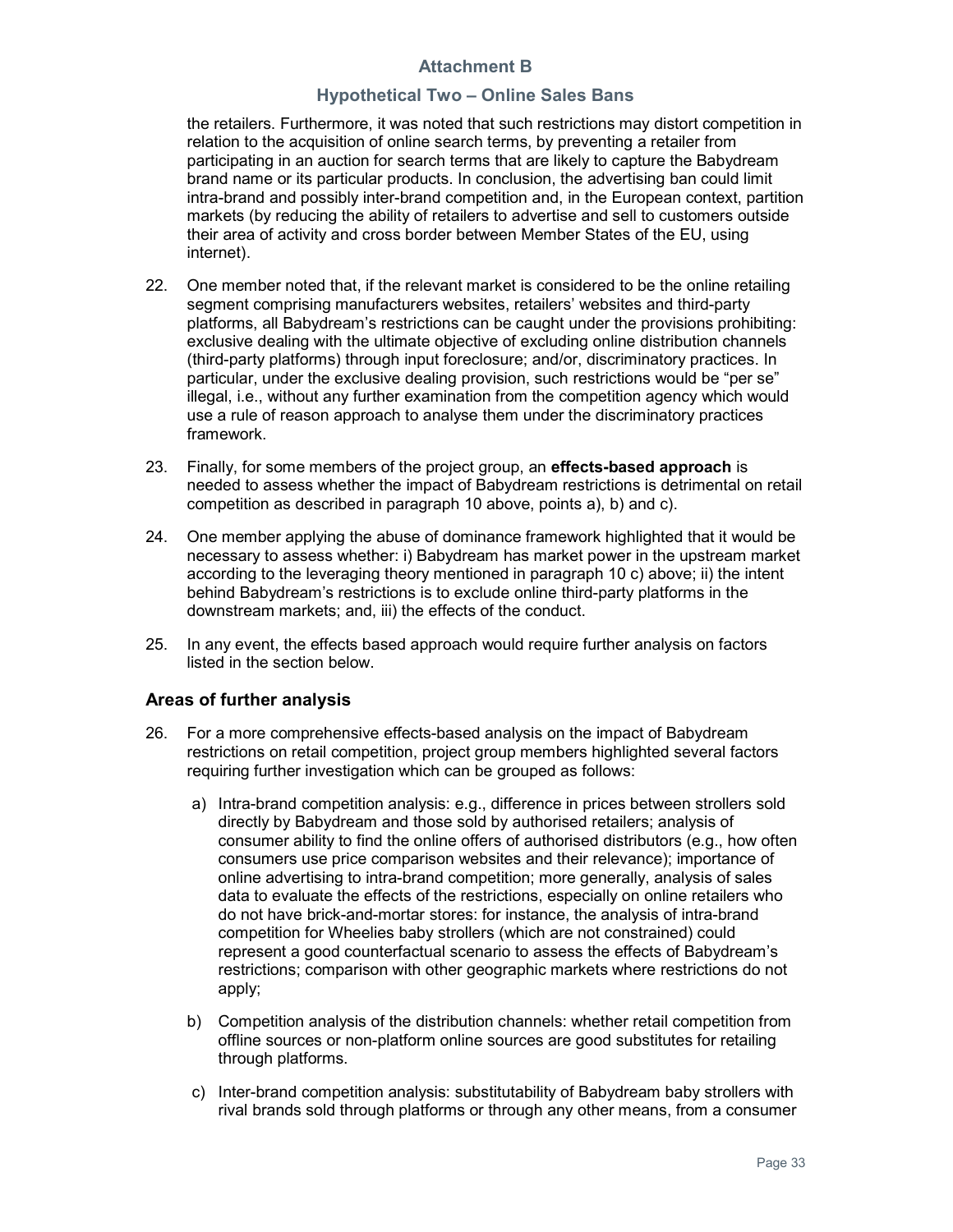### Hypothetical Two – Online Sales Bans

perspective(the weaker inter-brand competition the larger the anticompetitive effects on intra-brand competition of the above restrictions); the closeness of competition (analysis of prices and margins among manufacturers' rival brands, product positioning and reputation); evolution of market shares over time and evidence of new entry or expansion of the small existing manufacturers.

- d) Analysis of the intent: for example, an analysis of internal records to find whether Babydream uses these restrictions as a means of better controlling prices and discounts being offered in the online environment (and therefore reducing intrabrand competition) with the result that consumers pay higher prices for the products (as is alleged by some retailers).
- e) Evaluation of the business justifications: for instance, if there are costs savings in implementing these restrictions rather than having to police the conduct of each online retailer to ensure that they have measures and policies in place to protect the quality of each brand.
- 27. In addition to this analysis of the retail markets, the member of the project group applying the framework for abuse of dominance also indicated several factors for the analysis of dominance in the upstream market of the manufacturing, including the analysis of the stability and durability of market shares, the entry conditions and the countervailing buyer power of retailers (e.g., if there are retailers who refuse to carry the products of Babydream due to the restrictions imposed or retailers who are large enough to obtain more favourable terms in their distribution agreements).

## Wheelies "equivalent" criteria required for selling through thirdparty platforms

- 28. Wheelies permits authorised retailers to sell Wheelies' products on third-party platforms, provided that the platform meets the same qualitative criteria as the retailer or equivalent ones. All members of the project group considered that such a restriction is unlikely to raise competition concerns and appears to be justifiable in light of the legitimate objectives of protecting brand image and investments in pre- and post-sale services. In addition, there is no indication that these criteria are applied in a discriminatory fashion.
- 29. However, it was noted that this restriction might soften intra-brand competition, by limiting the ability to sell to customers, if third-party platforms that do not meet the equivalent criteria are an important sales channel, and/or these criteria are applied in a discriminatory manner.
- 30. Whether third-party platforms can and do comply is not stated in the hypothetical, but it might be impossible for them to comply. In that event, according to one member, Wheelies effectively imposes the same restriction on sales on online platforms as the one imposed by Babydream.
- 31. Therefore, further analysis might be required on the definition by Wheelies of "equivalent" conditions on third-party platforms and their implementation.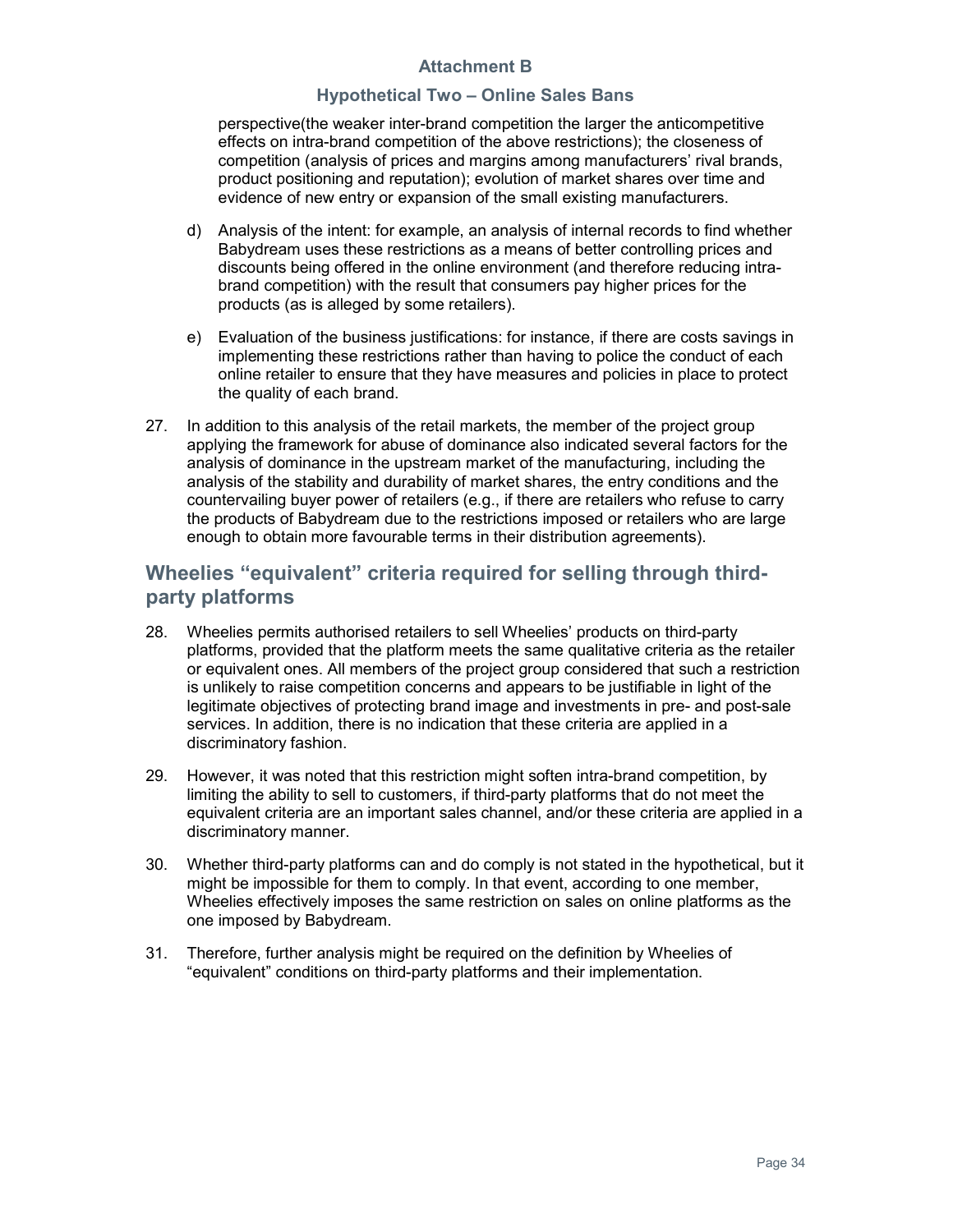## Hypothetical Two – Online Sales Bans

## Sport 2001 ban on selling high-end products through third-party platforms

32. While retailers are allowed to sell some of Sport 2001's models (the lower-end models) on third-party platforms, the sale of other models (e.g. the high-end models) is contractually restricted. Members of the project group held different views on the potential competitive impact of the Sport 2001 restrictions. These views are summarised below.

### View 1: no impact on competition

33. According to the members of the project group who did not envisage any competition concerns generally (see paragraphs 11 - 13), Sport 2001 ban is much less restrictive than those of either Wheelies and Babydream and therefore they would not be investigated.

### View 2: detrimental impact on retail competition

- 34. Some members of the project group considered there can be an impact on competition. The theory of harm to be investigated by these members is whether such restriction has the potential to reduce intra-brand competitive pressure for high-end Sport 2001 products, by limiting the ability of resellers to sell high-end Sport 2001 products to customers, especially if third-party platforms are an important sales channel. In a first step, the necessity and the proportionality of the restriction within the selective distribution system of Sport 2001 would have to be assessed to ascertain whether such restriction serves a legitimate objective which could be the maintenance and protection of the brand image of high quality goods. In a second step, an analysis would be required to determine whether the restrictions has the object or the effect of restricting competition.
- 35. According to these members, it is unlikely that the restriction at stake serves the objective of protecting brand image. Sport 2001's argument - that it needs to control the environment on third-party platforms by itself in order to protect its brand and that retailers are unable to do that - appears to be inconsistent: because Sport 2001 is already in a contractual relationship with the major third-party platforms, the manufacturer may also have the means to ensure an environment that protects its brand, thus raising the question as to why its retailers should not be allowed to similarly sell the products in such an environment. In addition, the sales of lower-end products by retailers on third-party platforms will affect the reputation of "all" Sport 2001 products, including the higher-end ones. Furthermore, these members noted that Sport 2001's restrictions are not being applied uniformly (Sport 2001 sells on thirdparty platforms itself) and less restrictive options are available (like in Wheelies). Finally, the protection of a certain level of quality of pre- and post-sale services and the feedback on brand image cannot be considered a justification since Sport 2001 distributes its products on the major third-party platforms.
- 36. Given the above considerations, these members concluded that Sport 2001 ban may violate their competition law as the ban may primarily serve the purpose and possibly have the effect of better controlling prices and protecting Sport 2001's offer of high margin products from price competition.
- 37. One member assessed this restriction under the exclusive dealing prohibition and discrimination practices provision, offering a similar analysis to that one provided for Babydream restrictions (see paragraph 22).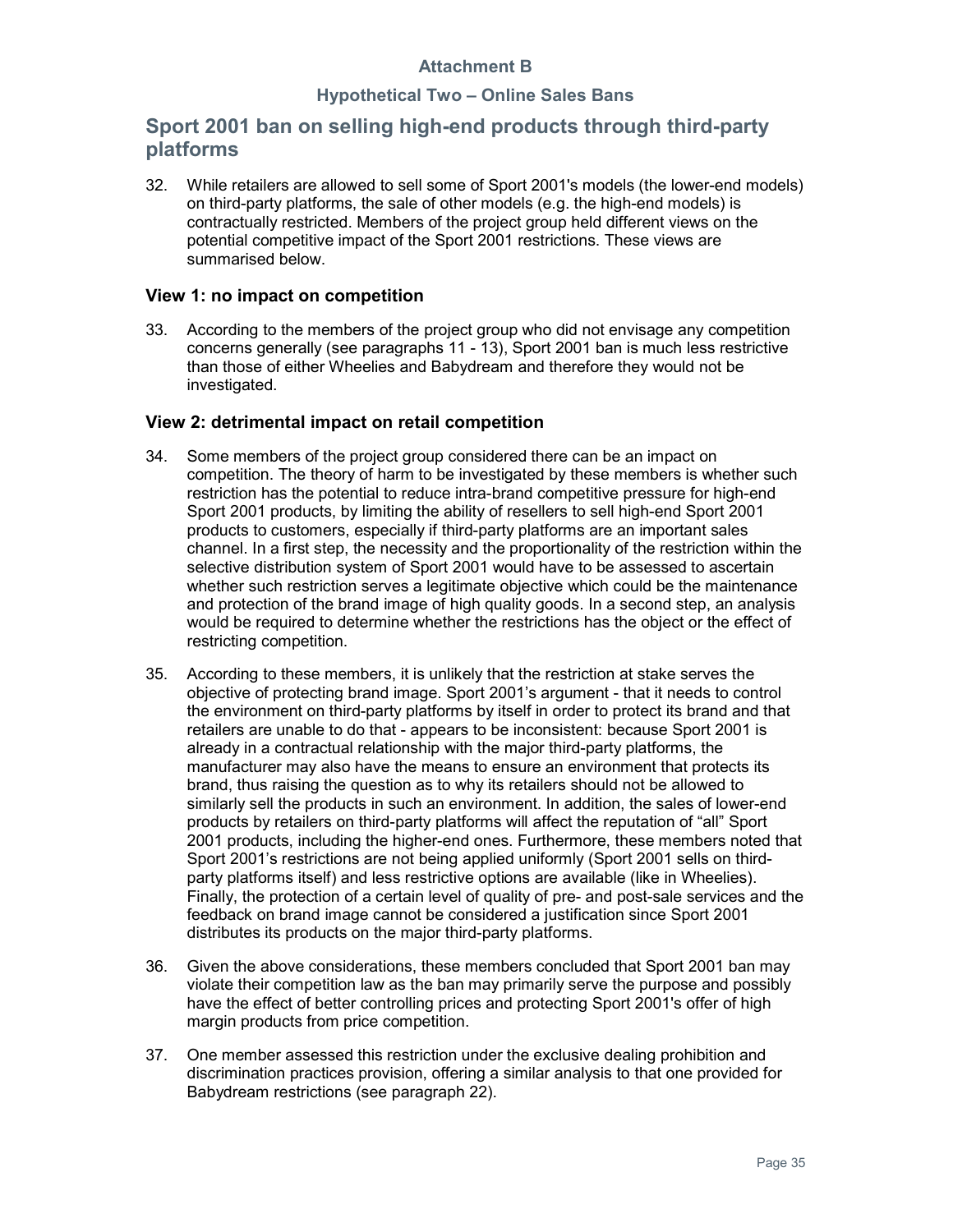### Hypothetical Two – Online Sales Bans

- 38. For other members of the project group, an **effects-based approach** is needed to assess whether the impact of Sport 2001 restrictions is detrimental on retail competition as described in paragraph 10 above, points a), b) and c).
- 39. One member applying the abuse of dominance framework highlighted that it would be necessary to assess whether: i) Sport 2001 has market power in the upstream market according to the leveraging theory mentioned in paragraph 10 c) above; ii) the intent behind Sport 2001 restrictions is to exclude online third-party platforms in the downstream markets; and, iii) the effects of the conduct.
- 40. The effects-based approach would require further analysis on factors listed below at paragraph 41.

## Areas of further inquiry

- 41. For a more comprehensive effects-based analysis of the impact of Sport 2001 restriction on retail competition, project group members highlighted several factors requiring further investigation which can be grouped as follows:
	- a) Analysis of the intra-brand competition for the Sport 2001 high-end products: the competitive constraints posed by retailers' own websites (which are free to advertise without constraint); the extent to which consumers buying high end products switch from third-party platforms to other online channels; the impact of the ban on retail prices (e.g., to check whether the prices set by Sport 2001 on the third-party platforms may possibly influence the prices offered on other sales channel since it holds more than 30% of market shares); the level of substitutability between high-end and discounted products of Sport 2001 (e.g., the lower substitutability the larger the potential anticompetitive effects on intra-brand competition).
	- b) Analysis of inter-brand competition and competition across distribution channels as mentioned for Babydream (see paragraph 26 above).
	- c) Analysis of the intent and business justifications (see points c and d of paragraph 26).
- 42. In addition to this analysis of the retail markets, one member of the project group applying the framework for abuse of dominance also indicated additional elements for the analysis of dominance in the upstream market of the manufacturing, similarly to those indicated for Babydream in paragraph 27.

## Final remarks

- 43. Specific areas of further investigation have been already indicated in the previous sections and include the definition of relevant markets (see paragraph 9) and the assessment of potential and/or actual effects of the restrictions imposed by each manufacturer.
- 44. At a more general level, one area of further investigation relates to the cumulative effects on inter-brand competition of the restrictions put in place by the three manufacturers. It is useful to recall that Babydream is not sold through platforms at all, Wheelies is sold through platforms by both the manufacturer and retailer (as long as retailer criteria are met), and only the Sport 2001 manufacturer sells all models of its stroller through platforms while retailers cannot sell high-end models. In this context, the following elements have been suggested: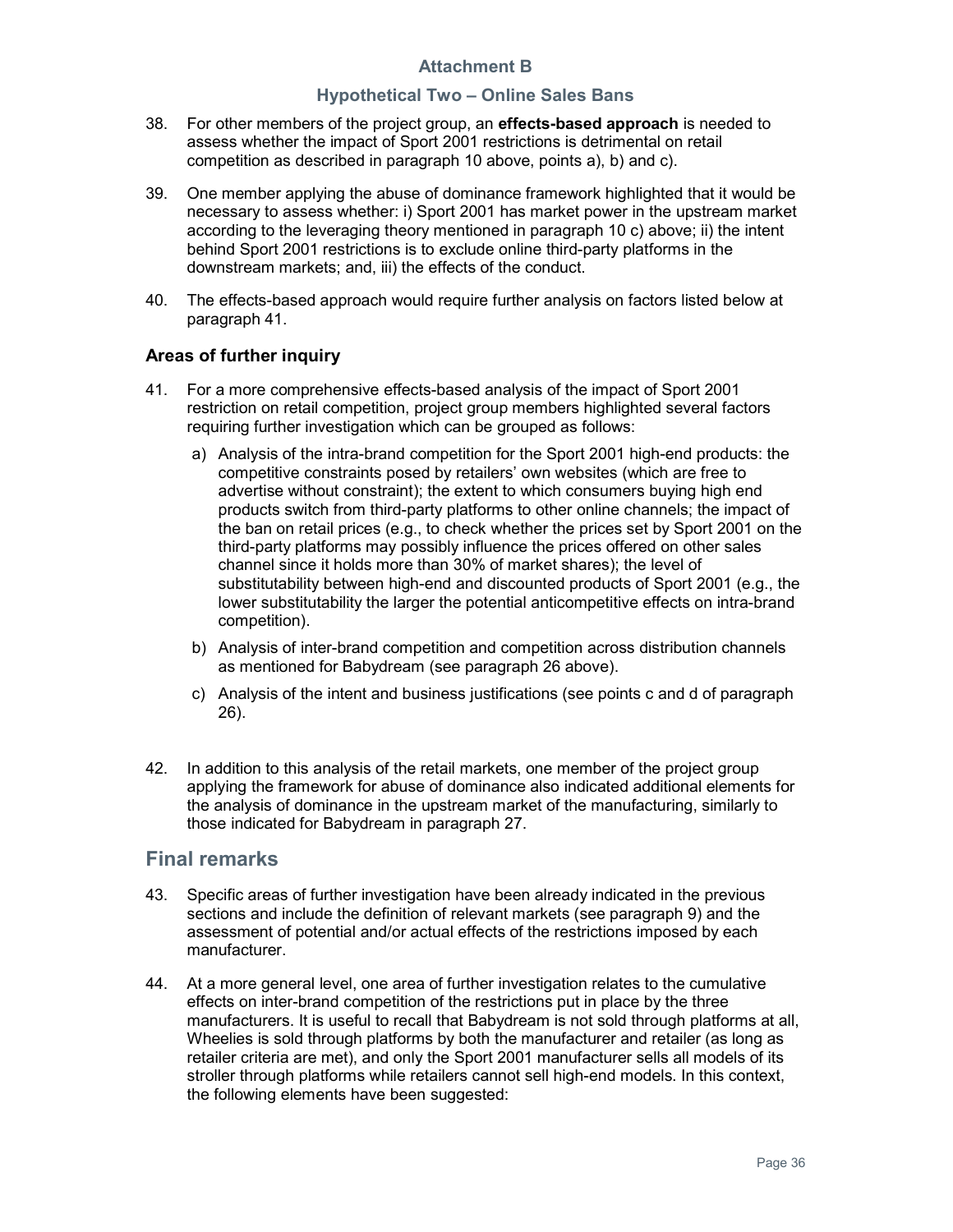### Hypothetical Two – Online Sales Bans

- a) whether the baby strollers of Wheelies (whose sales are not restricted on thirdparty platforms) provide a sufficient competitive constraint to the brands of the other two manufacturers;
- b) whether the costs to Babydream and Sport 2001 of foregoing or limiting sales through third party platforms are outweighed by the benefits of reduced competition among manufacturers;
- c) to what extent the criteria for selecting authorised retailers within each distribution system may differ across manufacturers and whether there are legitimate reasons for any difference; and,
- d) reasons why the assessments of whether such criteria can be met by the various retailers may differ across manufacturers.
- 45. Finally, another area of further inquiry relates to the assessment of collective dominance and this would require assessing whether a group of manufacturers holds market power together and how vigorously they compete with each other.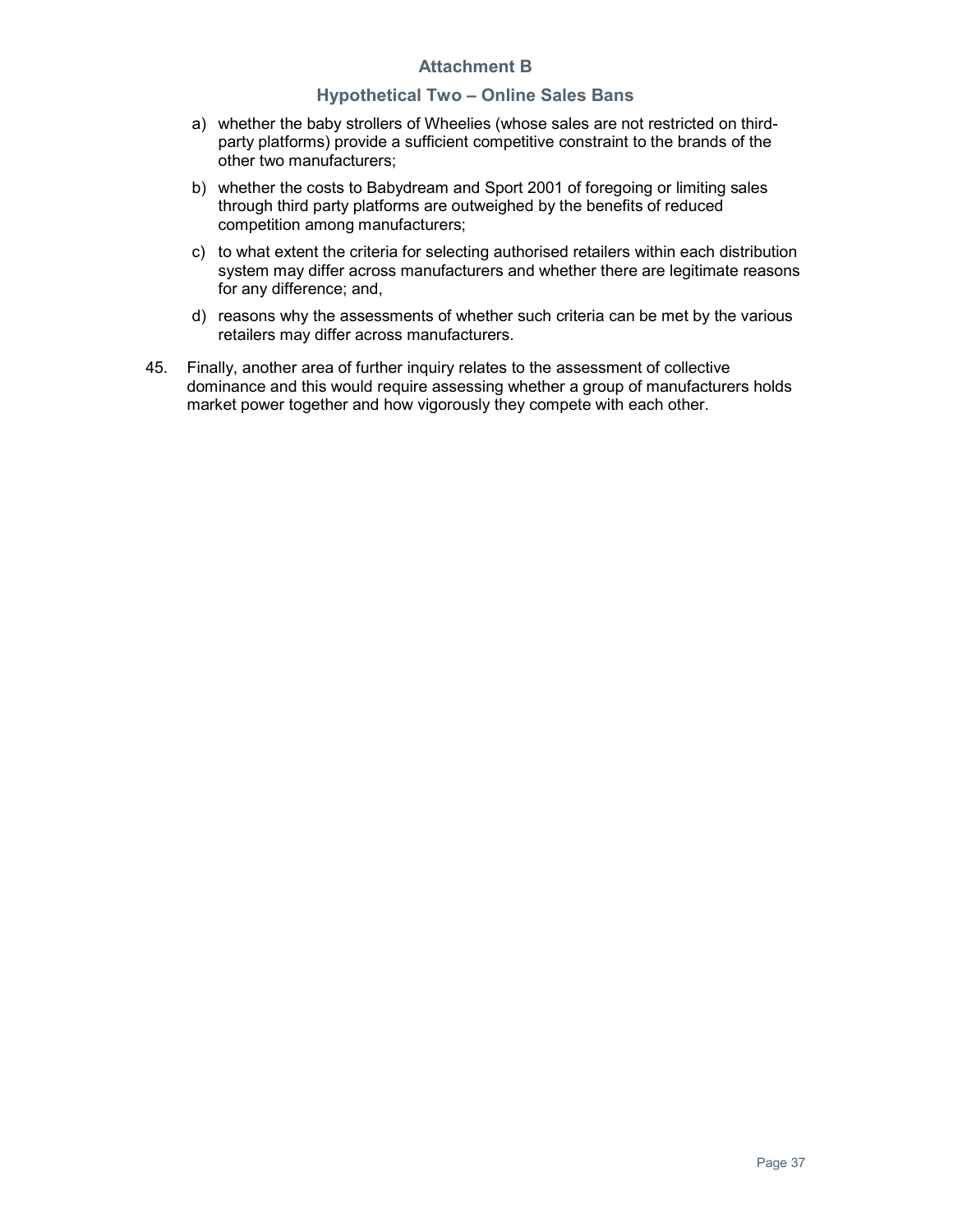## List of the project group members

This report is based on the assessments received from the following members and NGAs:

## Competition Agencies

- Administrative Council for Economic Defense CADE, Brazil
- Australian Competition and Consumer Commission
- Bundeskartellamt, Germany
- Competition and Markets Authority, United Kingdom
- Competition Bureau, Canada
- Competition Commission, Hong Kong
- Department of Justice and Federal Trade Commission, United States
- European Commission
- Japan Fair Trade Commission
- Indonesian Competition Commission
- Swedish Competition Authority
- Turkish Competition Authority

## NGAs

Urška Petrovčič, NGA for the European Commission

The report has also benefited from additional comments from other agencies and NGAs

- Office for the Protection of Competition, Czech Republic
- Grant Murray, Baker & McKenzie LLP, NGA UK
- Alvaro Ramos, Qualcomm, Spain NGA
- Rachel Brandenburger, EU NGA
- Silvia Fagá de Almeida, Director, LCA Consultores, Brazil NGA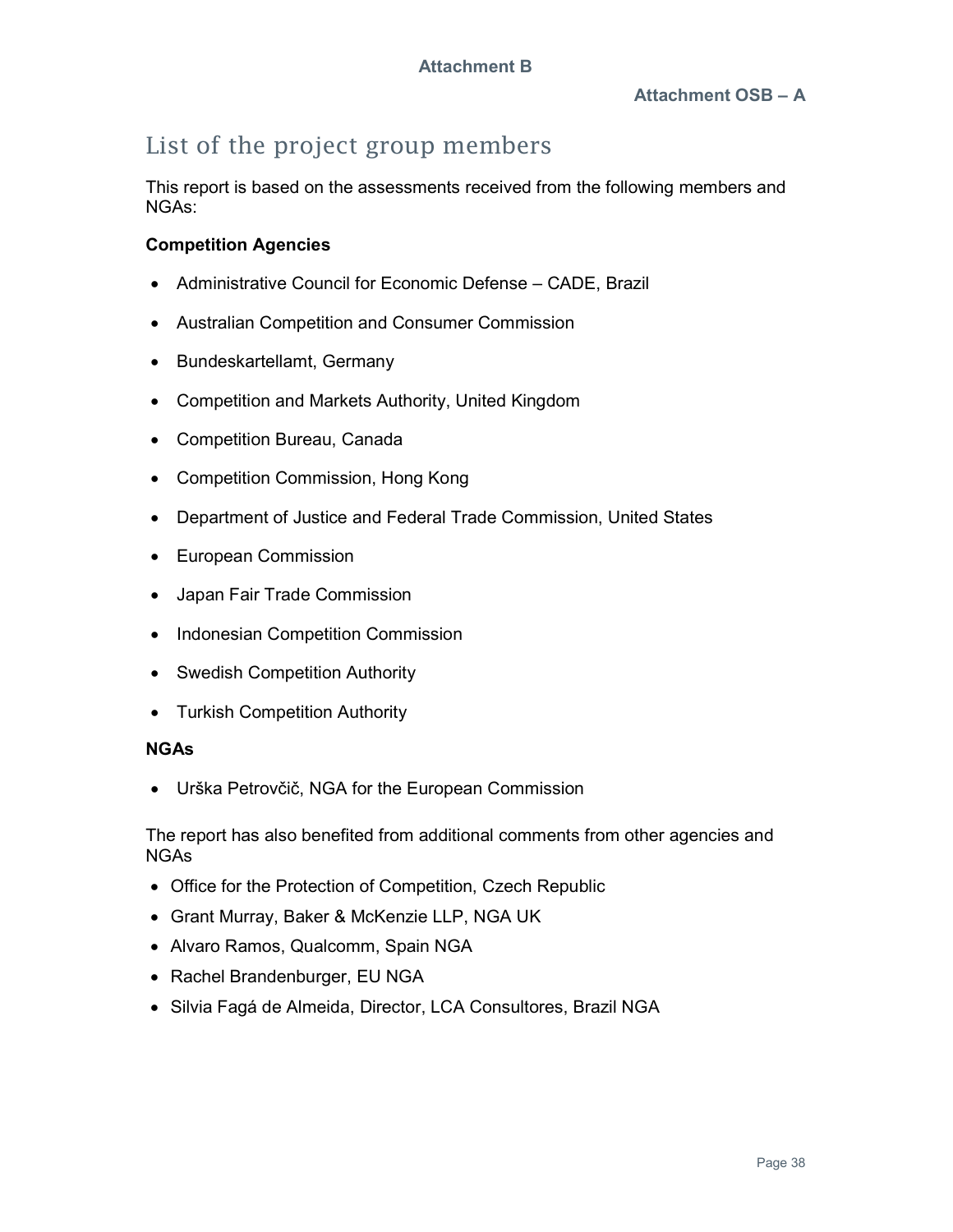## Attachment OSB – B Online Sales Bans Hypothetical Scenario

## Hypothetical Scenario – online sales bans

## Facts of the Hypothetical

- Baby strollers are an important product for consumers:
	- o Most consumers will purchase baby strollers only once or twice.
	- o Brand image plays a significant role in consumer decision-making.
	- o Safety is very important to consumers.
	- $\circ$  Pre- and post-sales service are deemed important (e.g. safety, ease of use) by consumers.
- Broad range of products on the market
	- o Each manufacturer has products in different price ranges, from discount to luxury products.
	- $\circ$  Branded and white label products (a white label or private label is manufactured by one company and packaged and sold by other companies, e.g. retailers under various brand names).
- Main manufacturers: Babydream, Wheelies & Sport2001
	- o Wheelies and Sport2001 each have a market share exceeding 30 % and Babydream has a 20 % market share; other niche companies exist that have market shares <5%.
	- o assume market is national.
	- $\circ$  Manufacturers invest heavily in branding, advertising, online presence and product development.
- Retail landscape
	- o 5 large national retail chains with strong brick and mortar presence .
	- o limited number of independent shops.
	- $\circ$  Two large 3<sup>rd</sup> party online platforms (Tiber and eHarbor).
	- o and many more smaller online retailers.
	- $\circ$  The main stroller manufacturers also have their own websites through which they sell, as described below.
	- o brick & mortar stores are considered important by manufacturers for pre- and post-sales services and building brand image.
- **Sales** 
	- o Total offline sales account for 65% of total baby stroller turnover.
	- $\circ$  Online stroller sales are increasing for 2017 they accounted for 35% of turnover (30% in 2016 and 20% in 2015).
	- $\circ$  40% of total online sales in this sector are made through 3<sup>rd</sup> party platforms and 60% through manufacturers and retailers own websites. (This was 30%-70% in 2016 and 20%-80% in 2015.).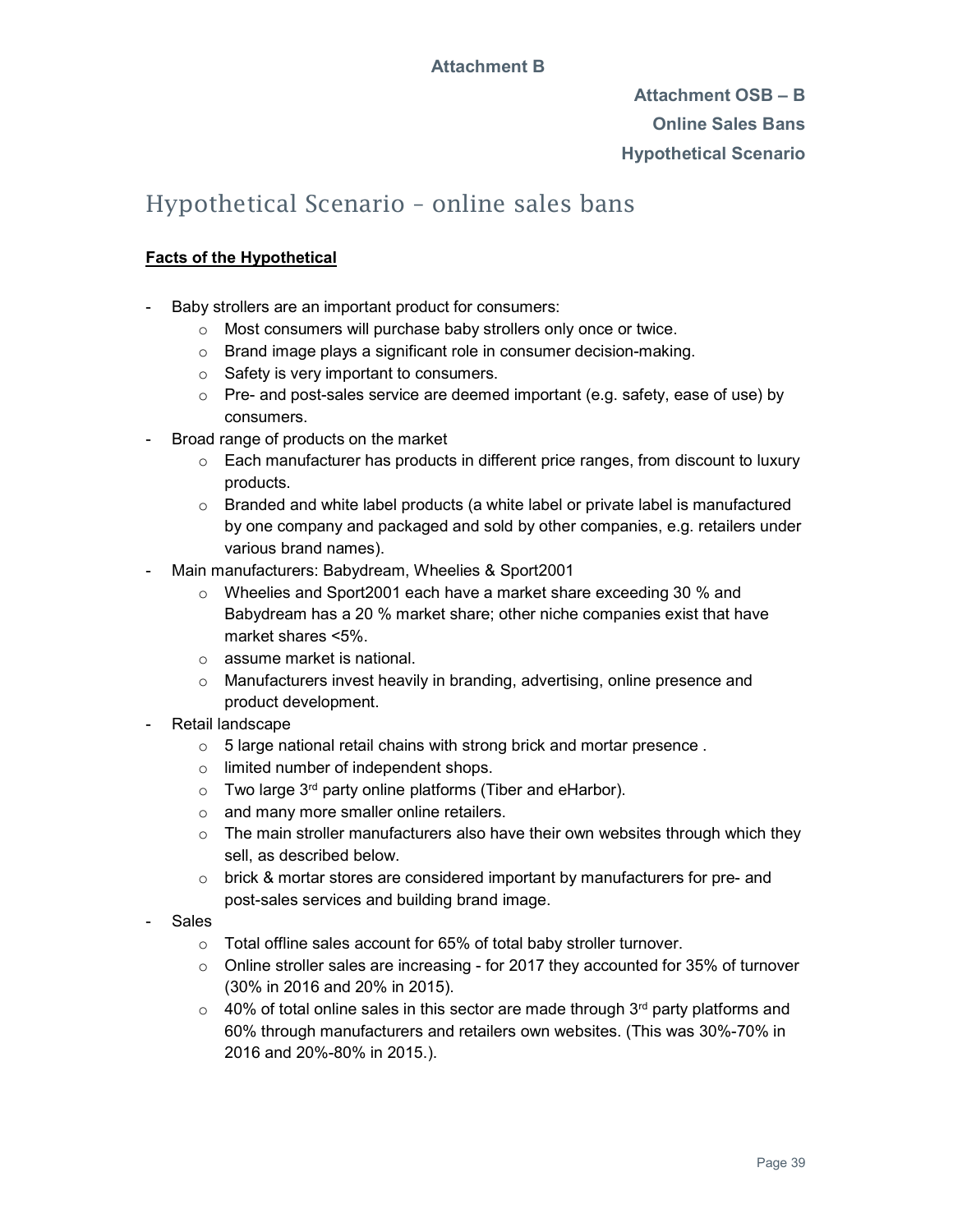## Attachment OSB – B Online Sales Bans Hypothetical Scenario

### Selective Distribution

- Main manufacturers Babydream, Wheelies & Sport2001 all sell directly to consumers and through retailers. All three manufacturers sell through each of the five large retail chains. However, they do not all sell through all of the independent retail shops (i.e., each independent shop may sell only one or two of the three manufacturers products).
- They all use Selective Distribution, that is a distribution system whereby a manufacturer enters into (vertical) agreements with a number of retailers, selected on the basis of certain qualitative criteria set by the manufacturer. According to these agreements, selected retailers are authorised to sell manufacturer's products only directly to final consumers or to other authorised retailers of the same manufacturer.
- All distribution agreements contain criteria which require retailers to take steps to protect and promote the brand's image, e.g. high quality presentation of the strollers, and invest in safety demonstrations (i.e., provision of explanations of the features of the brand and safe operation).
- All retailers employed by the three manufacturers are authorised distributors according to their selective distribution agreements.
- Selective distribution does not involve exclusivity: all large retailers carry all three manufacturers' brands. Some receive better discounts from a particular manufacturer for historical reasons, or because of their willingness to invest in safety demonstrations. However, these distribution agreements do not contain any pricing policy terms (e.g., minimum advertising price or retail maintenance price).
- Retailers are not required to have a brick & mortar store to meet the selective distribution criteria, however they should meet equivalent qualitative criteria in an online environment.

### Babydream (20% market share) selective distribution agreements:

- Retailers are allowed to sell Babydream strollers online using their own webstore/app.
- Retailers are not allowed to sell Babydream's stroller on  $3<sup>rd</sup>$  party platforms (e.g. Tiber and eHarbor); similarly, they are not allowed to use price comparison websites.
- Babydream has its own online distribution channel but does not sell on  $3<sup>rd</sup>$  party platforms either.
- Additionally, retailers are not allowed to online advertise Babydream brand (including on their own website<sup>8</sup>), and in particular they are prohibited from using search advertising (i.e., from using/bidding on search ads for Babydream brand name).
- Babydream considers the above restrictions important to maintain its brand quality and reputation, and protect its investment in pre- and post-sales services.

### Wheelies (>30% market share) selective distribution agreements:

-

 $^8$  That is, retailiers can sell Babydream products through their webstore/app but only if consumers actively search for them e.g. they are not able to promote them on their own webstore/app.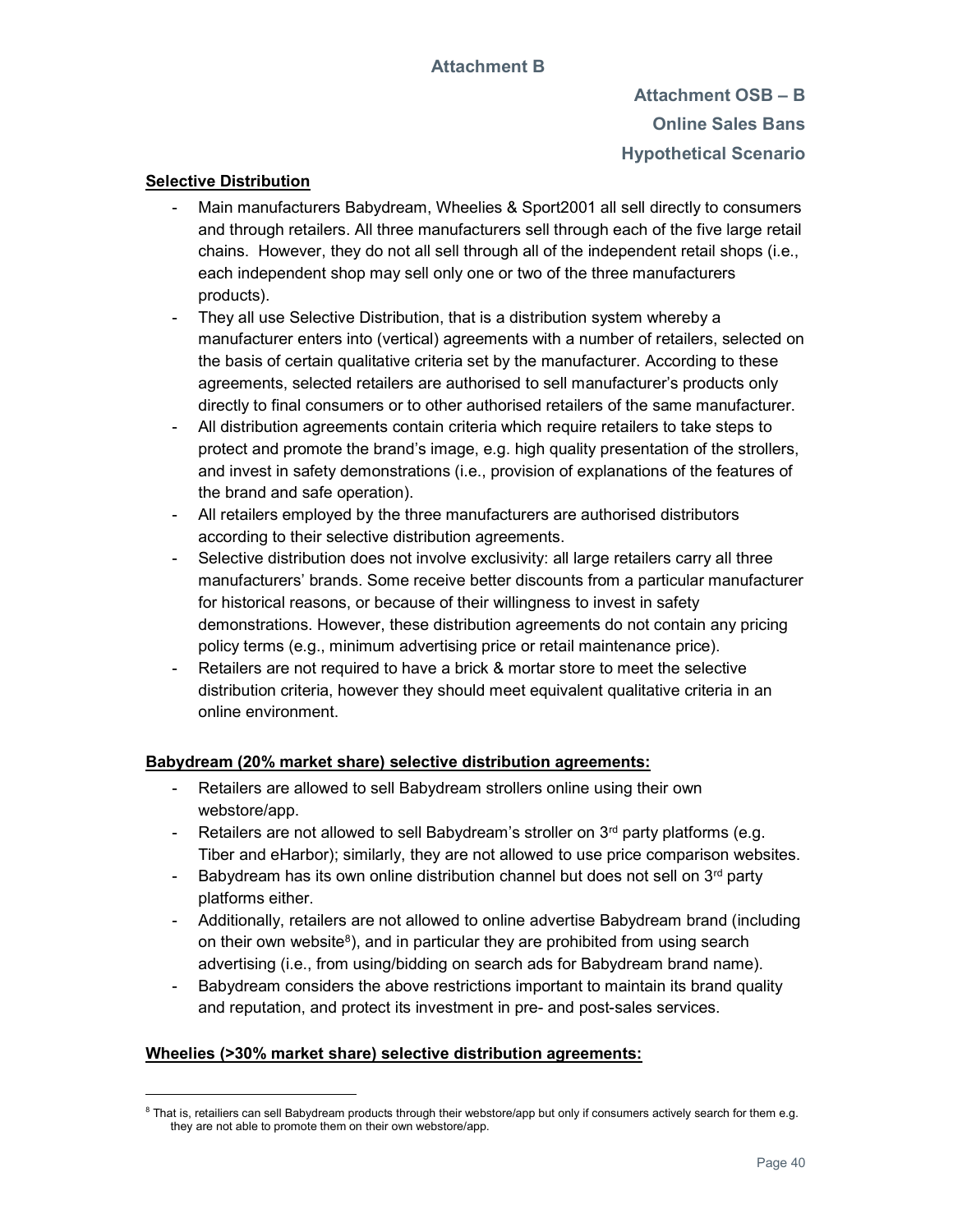### Attachment OSB – B

### Online Sales Bans

## Hypothetical Scenario

- Retailers are allowed to sell online using their own webstore/app.
- Retailers are allowed to sell Wheelies' products on  $3<sup>rd</sup>$  party platforms (e.g. Tiber and eHarbor), but only if the  $3<sup>rd</sup>$  platform meets the same qualitative criteria as the retailer.
- Retailers are allowed to use price comparison websites.
- Wheelies has its own online distribution channel and sells on  $3<sup>rd</sup>$  party platforms under the same conditions as its retailers.

### Sport 2001 (>30% market share) selective distribution agreements:

- Retailers are allowed to sell online in their own webstore/app.
- Retailers are allowed to sell some of Sport 2001's models (mainly lower end products or discontinued models) on 3<sup>rd</sup> party platforms.
- Retailers are allowed to use price comparison websites.
- Sport 2001 has a strong presence on the major  $3<sup>rd</sup>$  party platforms and sells its entire catalogue online, including on 3rd party platforms.
- Sport 2001 argues that it needs to control the environment on  $3<sup>rd</sup>$  party platforms by itself in order to protect its brand and that retailers are unable to do that.

Assume: all three selective distribution agreements are generally considered legal, except for the questions regarding the platform ban clauses they contain. They are summarised below.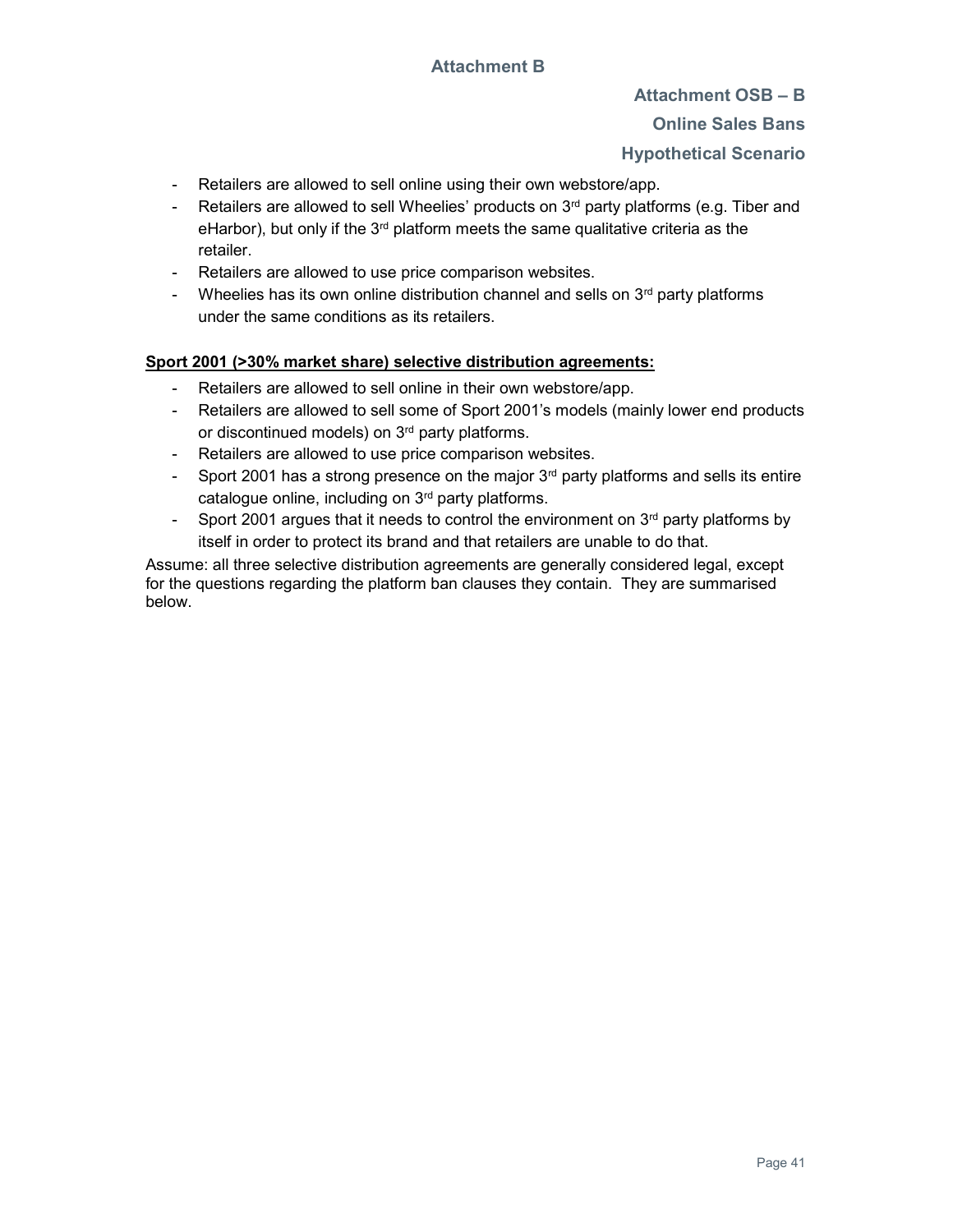## Attachment OSB – B Online Sales Bans Hypothetical Scenario